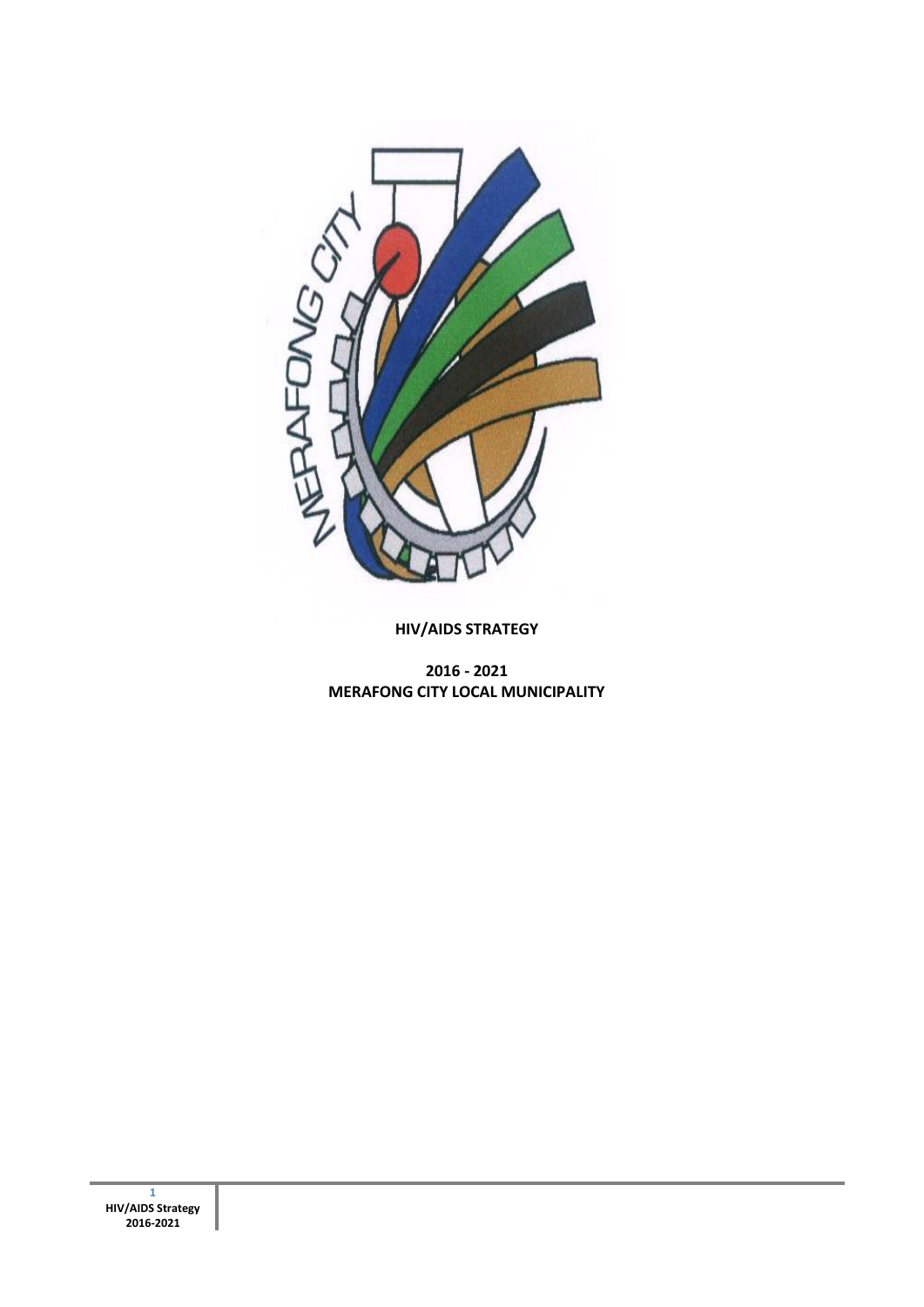## **Contents**

|                                                                                                                                                                                                                                                                                                                                                                                                                                                                                                                                                                                                                                                                                                                                                                                                                                                                                                                                                                                  | <b>Pages</b>          |
|----------------------------------------------------------------------------------------------------------------------------------------------------------------------------------------------------------------------------------------------------------------------------------------------------------------------------------------------------------------------------------------------------------------------------------------------------------------------------------------------------------------------------------------------------------------------------------------------------------------------------------------------------------------------------------------------------------------------------------------------------------------------------------------------------------------------------------------------------------------------------------------------------------------------------------------------------------------------------------|-----------------------|
| <b>Section A: General Background</b><br>List of Acronyms and Abbreviations<br>٠<br>Introduction<br>$\blacksquare$<br>Why should the Municipality get involved in the fight against HIV and AIDS<br>٠<br>Background<br>$\blacksquare$<br>Important facts about HIV and AIDS<br>٠<br>The Response of African Municipalities<br>$\blacksquare$<br>Impact of HIV and AIDS on the Municipality<br>٠<br>Impact on:<br>$\blacksquare$<br>Individual members of the society<br>$\circ$<br><b>Families</b><br>$\circ$<br>Communities in general<br>$\circ$<br>Children<br>$\circ$<br>Economic development and labour force<br>$\circ$<br>Provision of services<br>$\circ$<br>Constitutional and policy framework for municipal response<br>٠<br>Constitutional and legislative framework<br>٠<br>National Strategic Plan guiding principles<br>٠<br>Principles derived from the DPLG local government response<br>п<br><b>Section B: Present situation in Merafong Local Municipality</b> | $1 - 11$<br>$12 - 15$ |
| The Local context<br><b>Statistics</b><br>п<br>Employment<br>٠<br>Merafong Local Municipality available services<br>$\blacksquare$<br>Section C: Present services available projects                                                                                                                                                                                                                                                                                                                                                                                                                                                                                                                                                                                                                                                                                                                                                                                             | $16 - 19$             |
| Education, awareness, openness and prevention<br>п<br>Treatment and care for PLWHA<br>п<br>Care for Orphans<br>$\blacksquare$<br>Section D: Key Responses needed in Merafong<br>Education, awareness, openness and prevention                                                                                                                                                                                                                                                                                                                                                                                                                                                                                                                                                                                                                                                                                                                                                    | 20                    |
| Treatment and care for PLWHA<br>Care for Orphans<br>٠<br><b>Section E: Strategy Development</b><br><b>Education, Prevention and Openness</b><br>Care for People Living with HIV and AIDS<br>п                                                                                                                                                                                                                                                                                                                                                                                                                                                                                                                                                                                                                                                                                                                                                                                    | $21 - 24$             |
| Care for Orphaned and Vulnerable Children<br>п<br><b>Section F: Issues for the Municipality</b><br>Local recommended structure<br>Terms of reference<br>п<br>Tasks for the Co-ordinating structure<br>п<br>Terms of reference<br>п                                                                                                                                                                                                                                                                                                                                                                                                                                                                                                                                                                                                                                                                                                                                               | $25 - 29$             |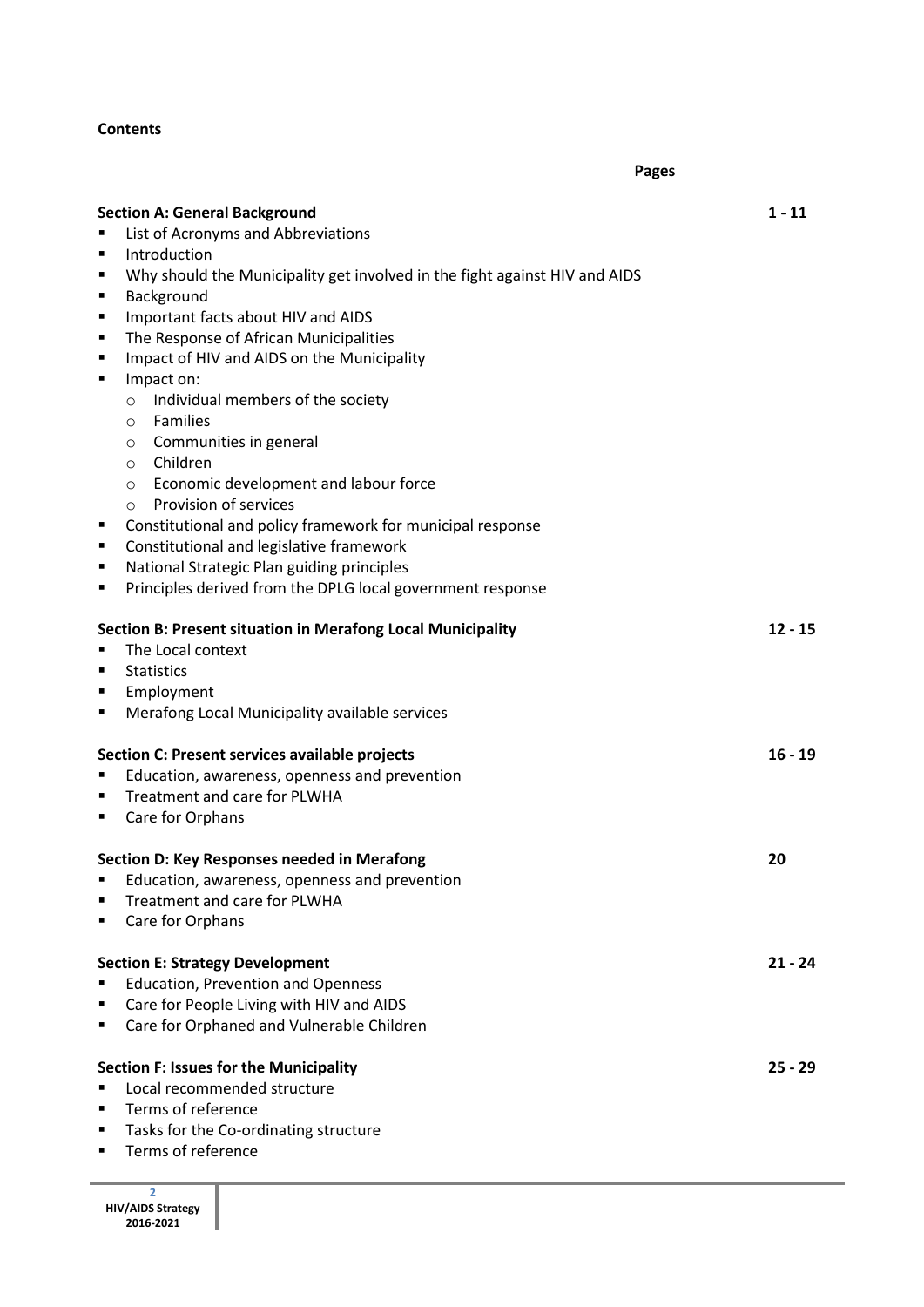### **LIST OF ACRONYMS and abbreviations**

| ABC          | Abstain, Be Faithful, Condomise                                     |
|--------------|---------------------------------------------------------------------|
| <b>AIDS</b>  | Acquired Immune Deficiency Syndrome                                 |
| <b>ANC</b>   | <b>Antenatal Care</b>                                               |
| <b>ART</b>   | Anti Retroviral Therapy                                             |
| ARVs         | Anti Retroviral Drugs                                               |
| <b>CBOs</b>  | Community-based Organisations                                       |
| <b>CCWs</b>  | <b>Community Care Workers</b>                                       |
| <b>CHBC</b>  | <b>Community Home Based Care</b>                                    |
| <b>DAC</b>   | <b>District AIDS Council</b>                                        |
| <b>DOE</b>   | Department of Education                                             |
| <b>DOF</b>   | Department of Finance                                               |
| DOH          | Department of Health                                                |
| <b>DOHA</b>  | Department of Home Affairs                                          |
| DOJ          | Department of Justice                                               |
| <b>DOL</b>   | Department of Labour                                                |
| <b>DOME</b>  | Department of Minerals and Energy                                   |
| <b>DOSD</b>  | Department of Social Development                                    |
| DOT          | Department of Transport                                             |
| <b>DPLG</b>  | Department of Provincial and Local Government                       |
| <b>DSD</b>   | Department of Social Development                                    |
| EPWP         | <b>Expanded Public Works Programme</b>                              |
| <b>FBOs</b>  | Faith-Based Organisation                                            |
| <b>GCIS</b>  | Government Communication and Information Systems                    |
| <b>IEC</b>   |                                                                     |
| HBC          | Information, Education, and Communication<br><b>Home Based Care</b> |
|              |                                                                     |
| <b>HCBC</b>  | Home Care Based Care                                                |
| <b>HCW</b>   | <b>Health Care Worker</b>                                           |
| <b>HIV</b>   | Human Immunodeficiency Virus                                        |
| <b>HRC</b>   | Human Rights Commission<br><b>Human Sciences Research Council</b>   |
| <b>HSRC</b>  |                                                                     |
| <b>HTA</b>   | <b>High Transmission Areas</b>                                      |
| LAC          | <b>Local AIDS Council</b>                                           |
| LG           | Local Government                                                    |
| <b>LSA</b>   | Local Service Area                                                  |
| M&E          | Monitoring and Evaluation                                           |
| <b>MTCT</b>  | Mother-to-child transmission                                        |
| <b>NGOs</b>  | Non-Government Organisations                                        |
| ΟI           | Opportunistic Infections                                            |
| <b>OVC</b>   | Orphaned and Vulnerable Children                                    |
| <b>PEP</b>   | Post-exposure prophylaxis                                           |
| <b>PHC</b>   | <b>Primary Health Care</b>                                          |
| <b>PHCF</b>  | <b>Provincial Health Consultative Forum</b>                         |
| <b>PLHIV</b> | People living with HIV                                              |
| <b>PMTCT</b> | Prevention of mother to child transmission                          |
| SALGA        | South African Local Government Association                          |
| SANAC        | South African National AIDS Council                                 |
| <b>SAPS</b>  | South Africa Police Service                                         |
| <b>STIs</b>  | <b>Sexually Transmitted Infections</b>                              |
| <b>TAC</b>   | <b>Treatment Action Campaign</b>                                    |
| TB           | Tuberculosis                                                        |

**3 HIV/AIDS Strategy 2016-2021**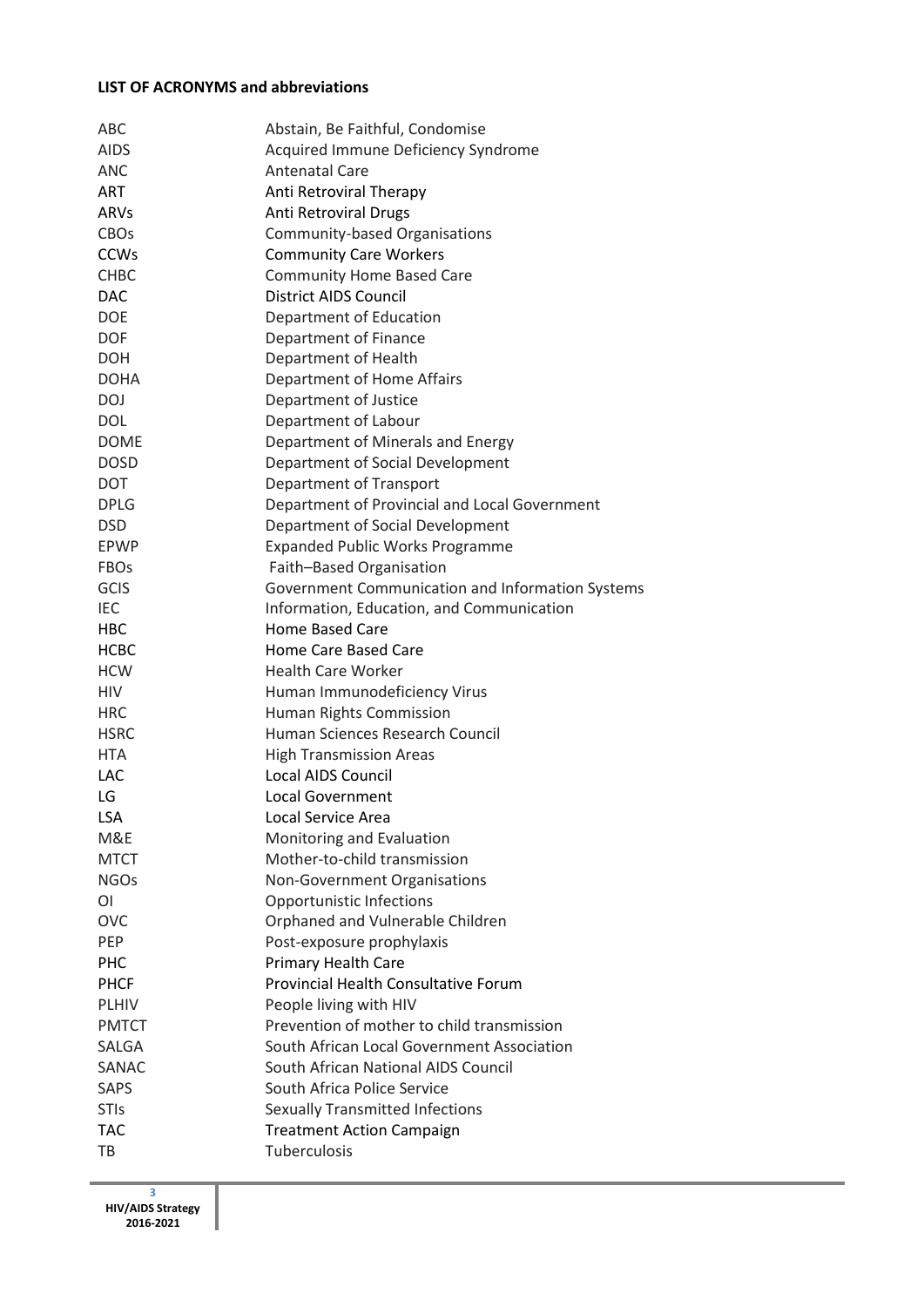| <b>THP</b> | <b>Traditional Health Practitioner</b> |
|------------|----------------------------------------|
| TL         | <b>Traditional Leader</b>              |
| <b>VCT</b> | Voluntary HIV Counselling and Testing  |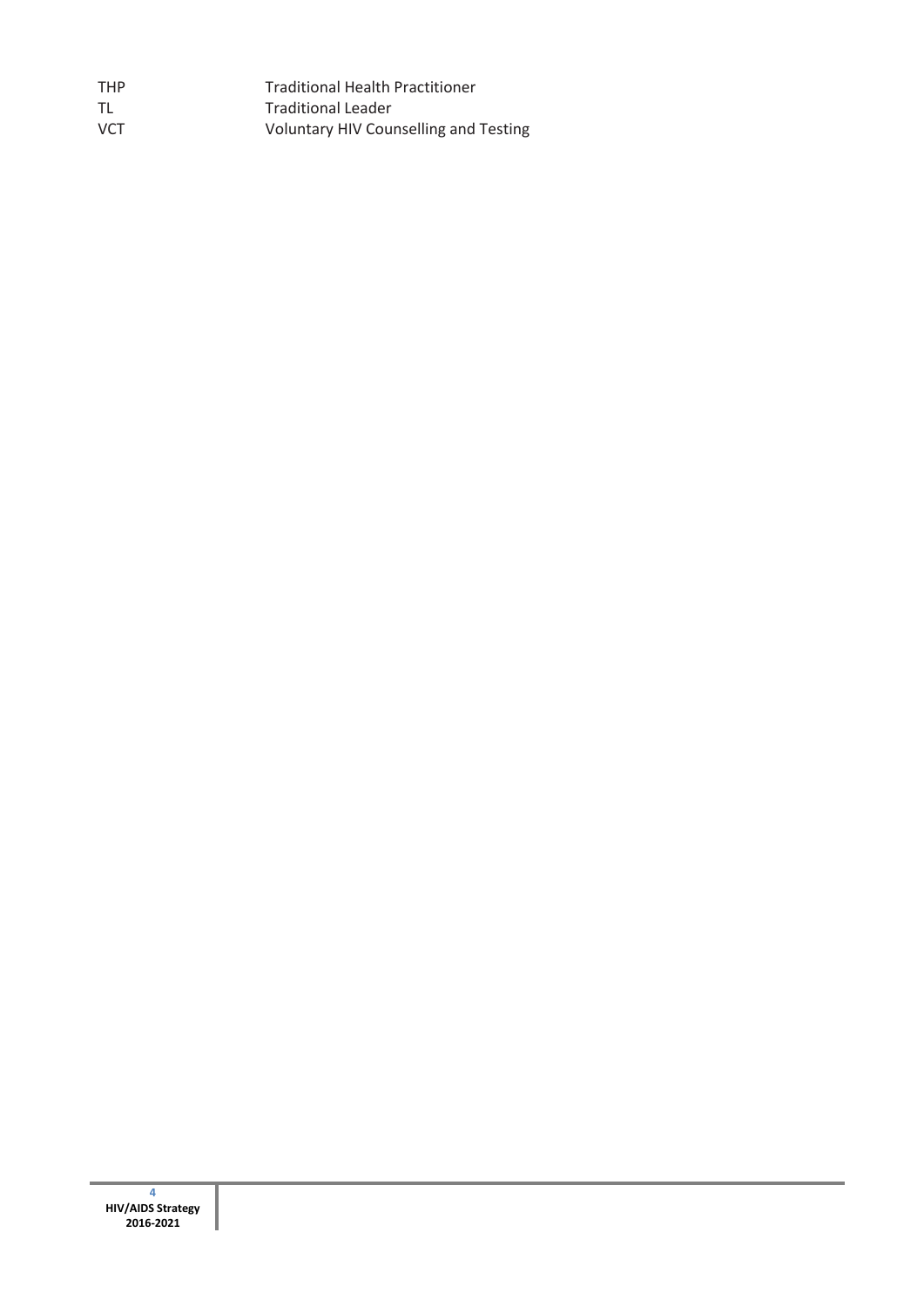## **1. Introduction**

South Africa is one of the countries that have high HIV prevalence in the Sub-Saharan African region of the African continent. It is estimated that almost over 5.5 million people are HIV positive and over 1.5 million children will be orphaned by 2010. Individuals are getting sick and some die due to HIV and AIDS related sicknesses. The burden of supporting and caring for the infected mainly rests upon family members and it is difficult for them to cope with the situation. Children, women, the elderly and poor communities are the ones that are mostly affected by the pandemic.

Response to the HIV pandemic requires a well co-ordinated effort that brings together government, civil society and business. Response to HIV and AIDS has to take place mainly in three broad fronts, which are:

- The prevention of new infections;
- To ensure access to treatment and literacy; and
- To care and support for the infected and affected

As part of the broad response to the impact of HIV and AIDS, efforts have to be made to mobilise communities to provide care and support to orphaned children and save them from being the victims of poverty and lack of parental guidance.

The United Nations (UN) has made a call to all governments across the world to develop and co-ordinate national responses to the HIV and AIDS. In response to this call, the South African government in partnership with civil society sectors and business has dedicated time, energy and resources to the fight against the pandemic. The South African national response is guided by a comprehensive multi-sectoral National Strategic Plan (NSP), which is reviewed after every five years.

The NSP is based on a holistic approach and it addresses issues such as:

- **Poverty reduction;**
- Social safety nets;
- **Empowerment of women:**
- **Promotion of testing;**
- **Human and legal rights;**
- **Medical research; and**
- **Monitoring and evaluation of programmes and projects**

Central to the South African response to HIV and AIDS is the intensification of a multi sectoral collaboration, which addresses and provides guide on how to:

- Address the social and economic realities that make certain segments of the society vulnerable;
- Provide tools for prevention of new infections; and
- Provide services designed to alleviate the wide-ranging impact of the pandemic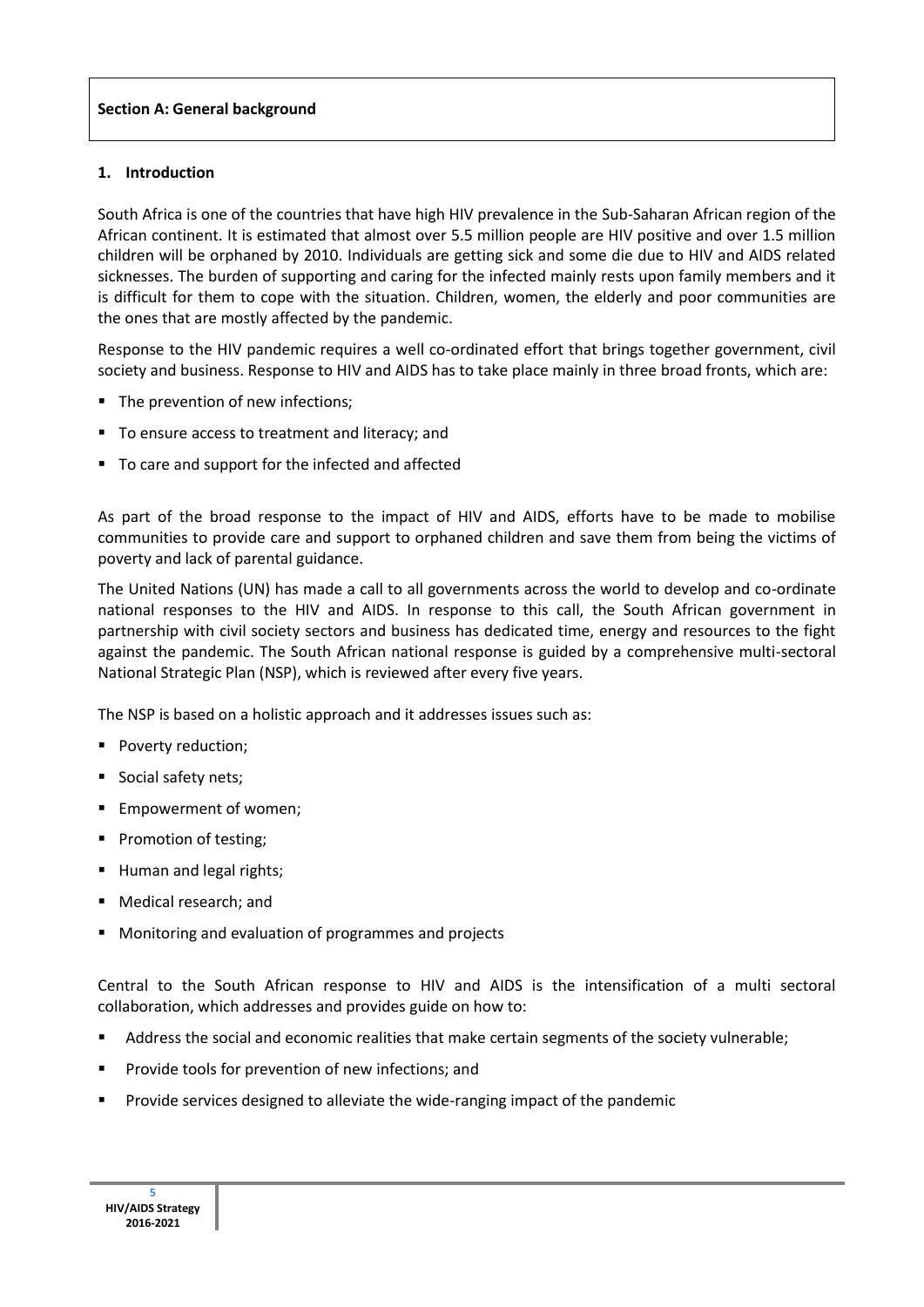The NSP identifies the role and responsibility of different institutions that are critical in the reduction of the spread of the virus. These institutions include the three sphere of government, which have a mobilisation and co-ordination role in the fight against the pandemic.

Local government is the sphere of government that is closed to the people and it is directly affected by the impact of the disease. As part of its developmental vision, local government structures are expected to play a critical role in the co-ordination of all efforts and initiatives that seek to reverse the impact of the disease. The co-ordination role of municipalities includes:

- Ensuring that participation mechanisms are sufficiently accessible and sufficiently proactive to enable community voice of HIV and AIDS to participate in municipal affairs;
- Co-ordinating the process of engagement between partners in their response to HIV and AIDS in the municipal jurisdiction;
- Supporting the local initiatives;
- Co-ordinating community-level processes in respect of HIV and AIDS matters, including facilitating the local voices of HIV and AIDS in local governance and service delivery; and
- Ensuring that HIV and AIDS is effectively mainstreamed in the municipal IDP and other programmes;

To ensure that the above objectives are achieved the Merafong local municipality with support from the District Department of Health and The Office of the Premier, in partnership with Education and Training Unit (ETU), convened a multi-sectoral workshop involving various stakeholders and role players involved in the fight against HIV and AIDS. The main aim of the workshop was to develop a multi-sectoral local strategy in response to HIV and AIDS challenge within the district jurisdiction.

HIV and has serious impact on those who live with the virus as well as their families. The pandemic has devastating impact on all sectors of our society and has affected the fabric of the entire community.

The effects of the pandemic does not only affect the families, it also affects the availability of skills of our society and

Municipalities are charged with the responsibility of providing services that are aimed at improving people's lives. This responsibility requires municipalities to ensure that communities have access to services. HIV and AIDS pose a major challenge in the way the local municipalities plan and provide services to improve people's lives.

Local government is ideally placed to facilitate greater co-ordination at local level to ensure that the municipality, councillors, different government services, NGOs and the community work together to effectively address issues like public education care for people with AIDS and for orphans and vulnerable children.

While municipalities cannot be expected to provide all these services alone, they should play a strong role in ensuring that the needs of the community are addressed and that existing services are co-ordinated and other available services are accessed.

## **2. Why should Merafong local municipality address the issue of HIV and AIDS?**

HIV and AIDS is one of the biggest challenges we face as a country. The rate of infection is rapidly increasing and more and more people are getting ill and dying from AIDS. Of all the people living with AIDS in the world, it is estimated that 6 out of every 10 men, 8 out of 10 women and 9 out of every 10 children live in Sub-Saharan Africa. South Africa has one of the fastest growing rates of infection in the world.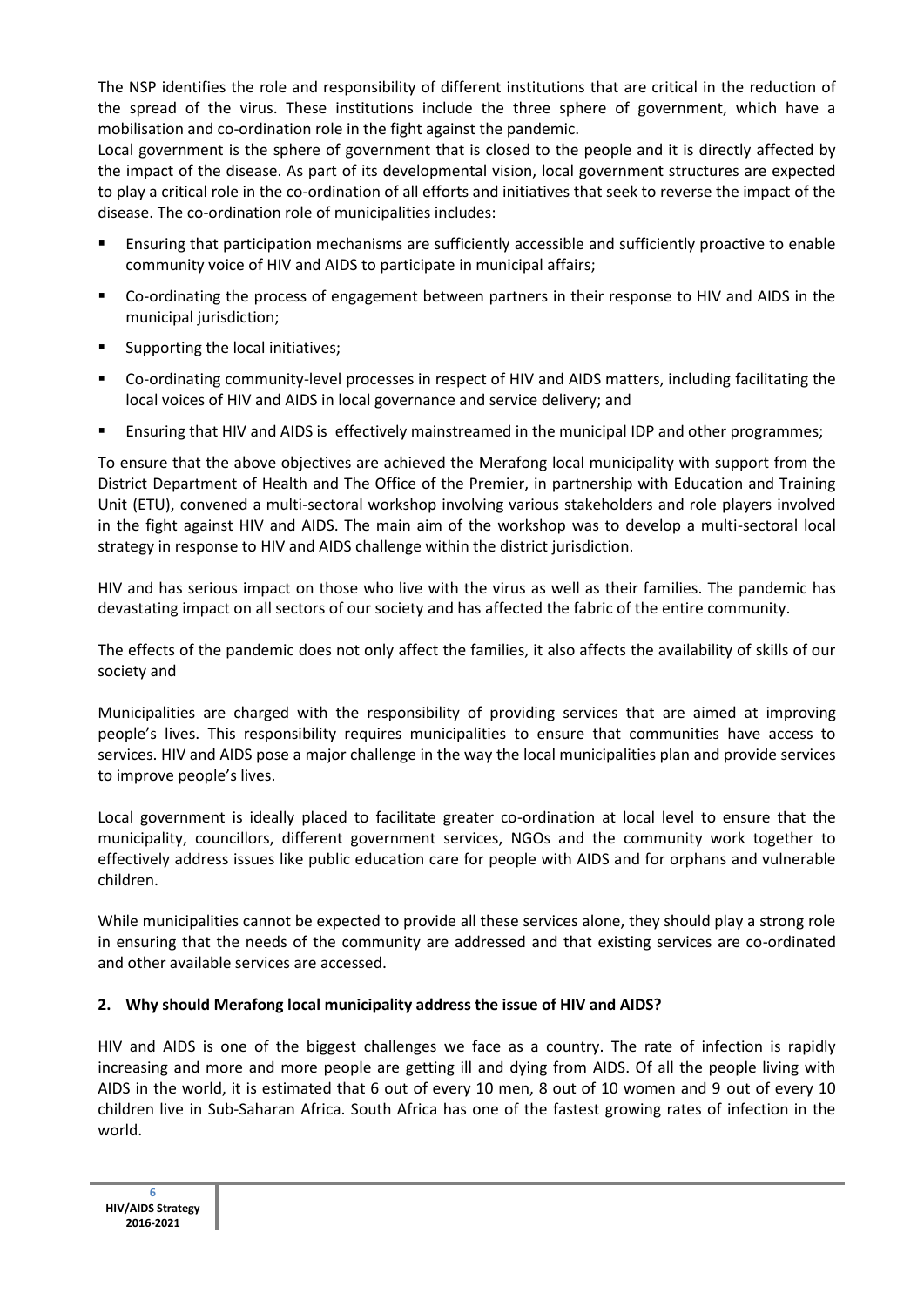### **3. Background**

This council identified the issue of HIV and AIDS as a priority for the municipality to deal with and held a strategic planning session with key stakeholders in the municipality area. The workshop was facilitated by the Education and Training Unit, an NGO that offers assistance to municipalities to develop a strategic plan for coping with the consequences of HIV and AIDS in their areas.

Individuals, families and communities are badly affected by the epidemic. The burden of care falls on the families and children of those who are ill. Often they have already lost a breadwinner and the meagre resources they have left are not enough to provide care for the ill person and food for the family.

Orphaned children are deprived not only of parental care, but also of financial support. Many of them leave school and have no hope of ever getting a decent education or job. The children grow up without any support or guidance from adults; this may become our biggest problem in the future.

Most of the people who are dying are between the ages of 20 and 45 – an age when most people are workers and parents. This has serious consequences for our economy and the development of the country.

AIDS can affect anyone. However, it is clear that it is spreading faster to people who live in poverty and lack access to education, basic health services, nutrition and clean water.

Young people and women are the most vulnerable. Women are often powerless to insist on safe sex and are easily infected by HIV positive partners. When people have other diseases like sexually transmitted diseases, TB or malaria they are also more likely to contract and die from AIDS.

Although AIDS has become very common, it is still surrounded by silence. People are ashamed to speak about being infected and many see it as a scandal when it happens in their families. People living with AIDS are exposed to daily prejudice born out of ignorance and fear.

We cannot tackle this epidemic unless we break the silence and remove the stigma [shame] that surrounds it. As elected representatives in communities, councillors have to provide leadership on how to deal with AIDS.

To deal with the results of the disease and the social problems it creates, we have to make sure that people living with AIDS get care and support to help them live longer and healthier lives.

We also have to make sure that those who are dying are properly looked after. For the children who are orphaned, we have to find ways of looking after them so that they do not become hopeless and turn to crime or live on the streets because of poverty.

National and Provincial government cannot fight this battle alone. They can provide health and welfare services, development programmes and information. However, municipalities, together with organisations on the ground, have to provide the type of leadership and direction that will lead to real change in people's attitudes and behaviour.

Municipalities are also ideally placed to identify the needs of people in their area and to co-ordinate a coherent response to those needs. Municipalities can engage with civil society, other government departments, as well as schools, churches and so on to make sure that everyone works together to combat the spread of AIDS and to care for those affected by the disease.

Mayors and councillors should act as role models for communities and be an example to people. We should take the lead in promoting openness and ending the silence that surrounds AIDS.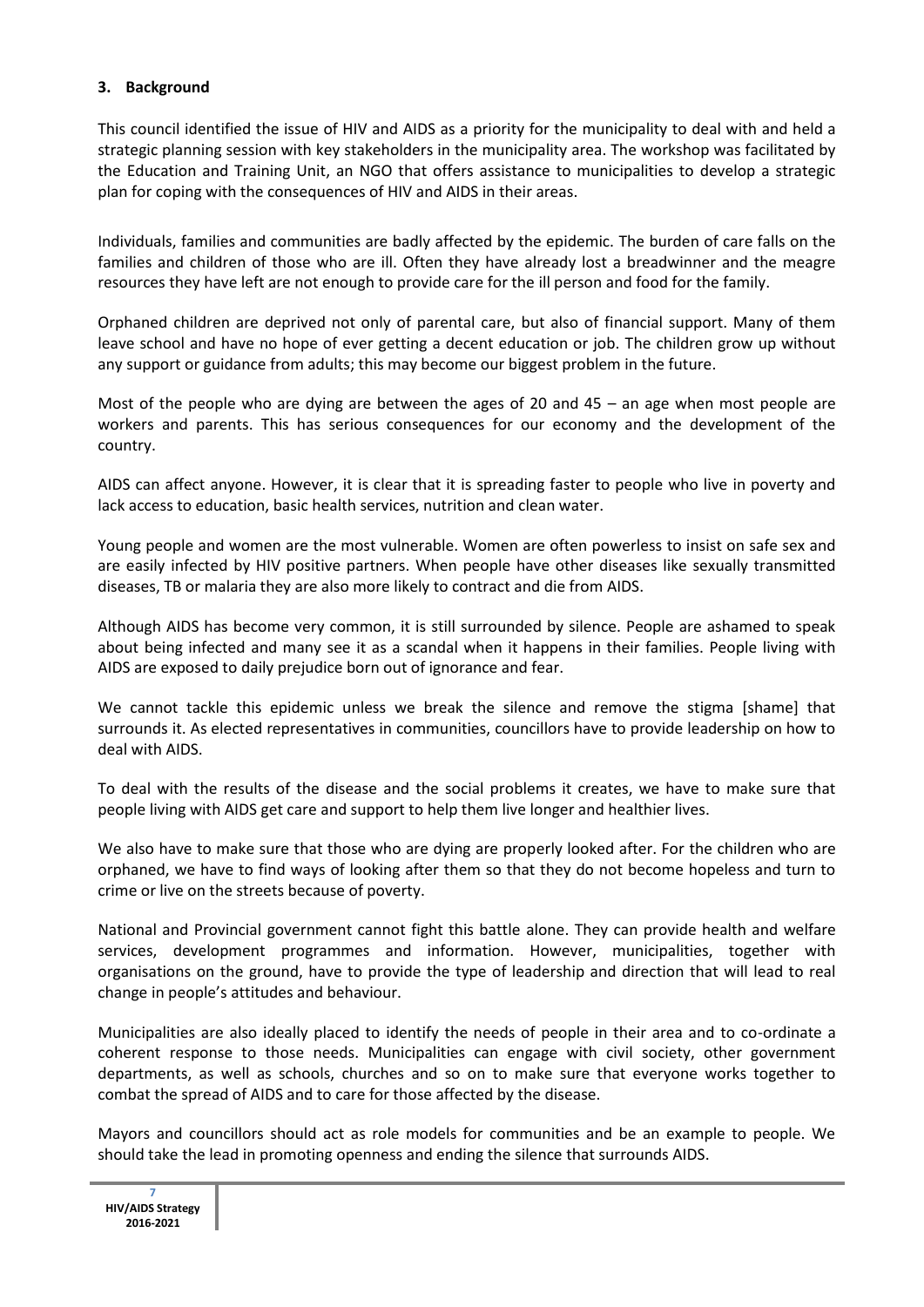We should also work closely with people living with AIDS and through our action show that we accept and care for those affected. As political leaders, we should use our influence and popularity to mobilize the community and involve volunteers in projects that provide care for people living with AIDS and orphans.

# **4. Important Facts to Know About HIV and AIDS**

AIDS affects millions of South Africans. It is estimated that more than 5.5 million South Africans are HIV positive and about 5 000 people die every week. Infection rates differ from region to region and from province to province.

The research to measure how common HIV and AIDS infection is in South Africa is done among pregnant women who visit state health clinics. The infection rates quoted below are for those women. One can assume that many men who are partners to these women are also HIV positive. If a province has a 10% infection rate amongst pregnant women, it probably has around 5% infection rate among the population as a whole.

The infection rate amongst pregnant women is as follows: (these figures were released for 2007 by Department of Health)

- **KwaZulu Natal 39.1%**
- **Free state 31.1%**
- **Eastern Cape 28.6%**
- **Mpumalanga 32.1%**
- **Gauteng 30.8%**
- **Northern Cape 15.6%**
- **Western Cape 15.1%**
- **North West 29.0%**
- **Limpopo 20.6%**

Clear statistics of the number of AIDS orphans are not available since AIDS is not recorded as a cause of death on the death certificates of many people who die because of AIDS. Estimates are that in the middle of 2001 around 250 000 children had been orphaned because of AIDS. This will increase to about 2 million by 2010.

Life expectancy in South Africa is expected to go down from a high of around 60 years in 1994 to just over 40 years in 2005.

Most of the people who are dying from AIDS are women between the ages of 18 and 40 and men between the ages of 30 and 50. This means that the most vulnerable groups are women of child rearing and economically active age and men in their economically productive years. This has severe implications for our economy and our society as a whole.

## **5. The Response of African Municipalities**

An alliance of mayors and municipal leaders in Africa together with the United Nations Development Programme has developed an African Mayors' Initiative for Community Action on Aids at the Local Level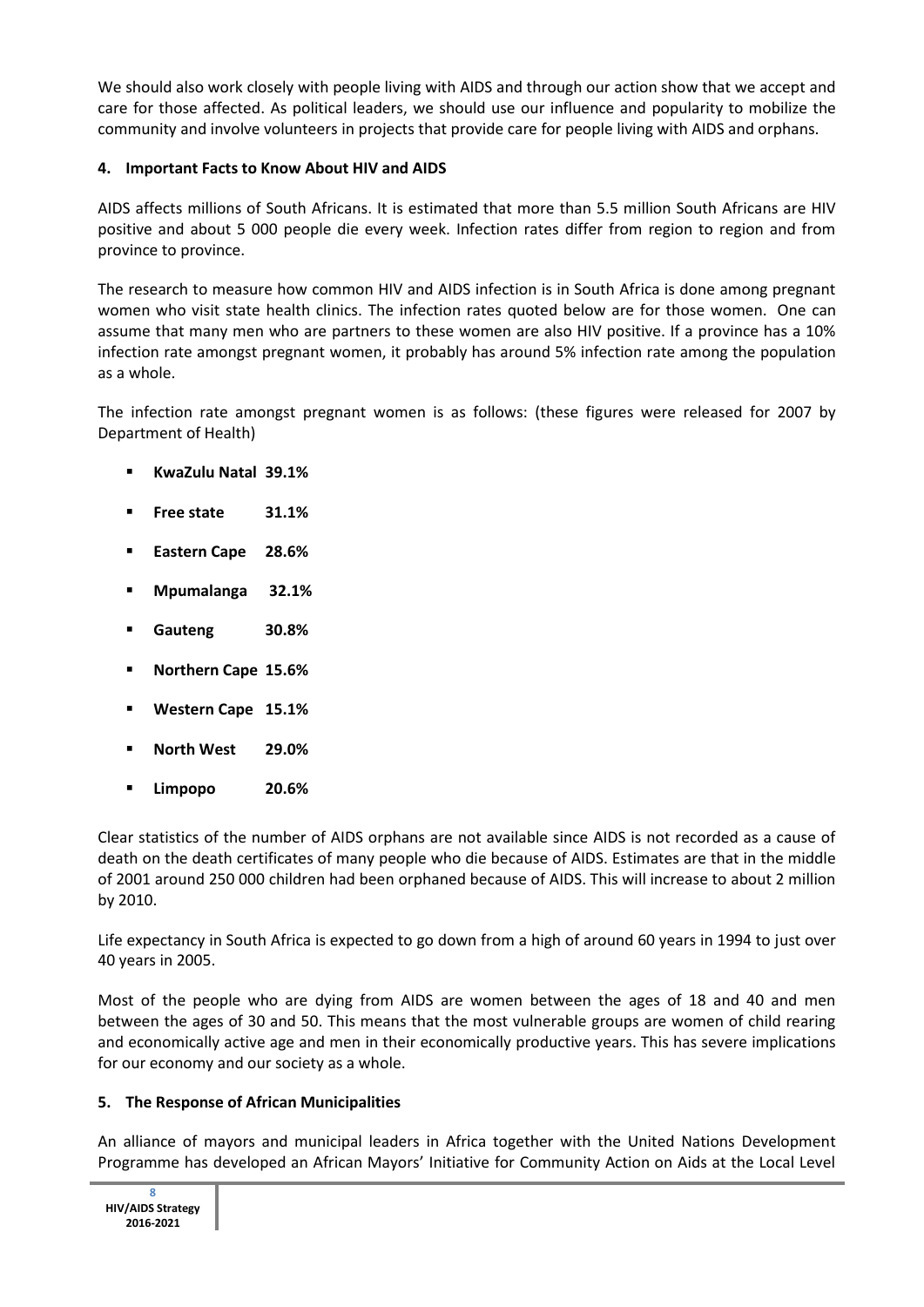(**AMICAALL**). South Africa is one of 17 countries that have adopted a declaration in Abidjan in 1997 to develop a response by municipal leaders to HIV AND AIDS.

The declaration recognizes that municipalities and councillors are the closest to the people and are responsible for addressing local problems. It states that local government; mayors and councillors have a vital role to play to do the following:

- $\Box$  Provide strong political leadership on the issue
- □ Create an openness to address issues such as stigma and discrimination
- □ Co-ordinate and bring together community centred multi-sectoral actions
- $\Box$  Create effective partnerships between government and civil society

SALGA will provide support to implement AMICAALL resolutions in South Africa.

South Africa has also established a National AIDS Council and each Province has a Provincial AIDS Council to help provide support and co-ordination of AIDS initiatives.

In many provinces, District AIDS Councils are now being set up. At a local municipal level AIDS Forums or Councils, do exist in some areas. Each municipality chooses an option that best suits them and aims to achieve the following:

- $\Box$  bring together the key stakeholders in civil society and local government
- $\Box$  ensure that there is a coherent HIV strategy in place for the area
- provide some cohesive structure to help co-ordinate the delivery of services to those most affected
- avoid duplication
- mobilise volunteers to provide care for people living with AIDS and orphans

#### **Impact of HIV and AIDS within the municipality**

The impact of HIV and AIDS pandemic in the Merafong Local Municipality manifests itself on various ways. Most local municipalities that constitute the district are experiencing an increase in the number of deaths that are HIV and AIDS related. This situation manifests itself in the increase in the demand for burial sites.

The number of people who are sick and require assistance in the form of home based care is also on the increase. This situation has resulted in a number of households not being able to pay for municipal services. Some of these families have lost the sole provider. The numbers of families that live below poverty line are increasing.

HIV and AIDS is a political and socio-economic challenge and therefore its impact is felt in a number of various ways, which include the impact on:

- **Individual members of the society;**
- **Families**
- Communities in general;
- **Children**;
- **Exercice** Economic development; and
- Provision of services;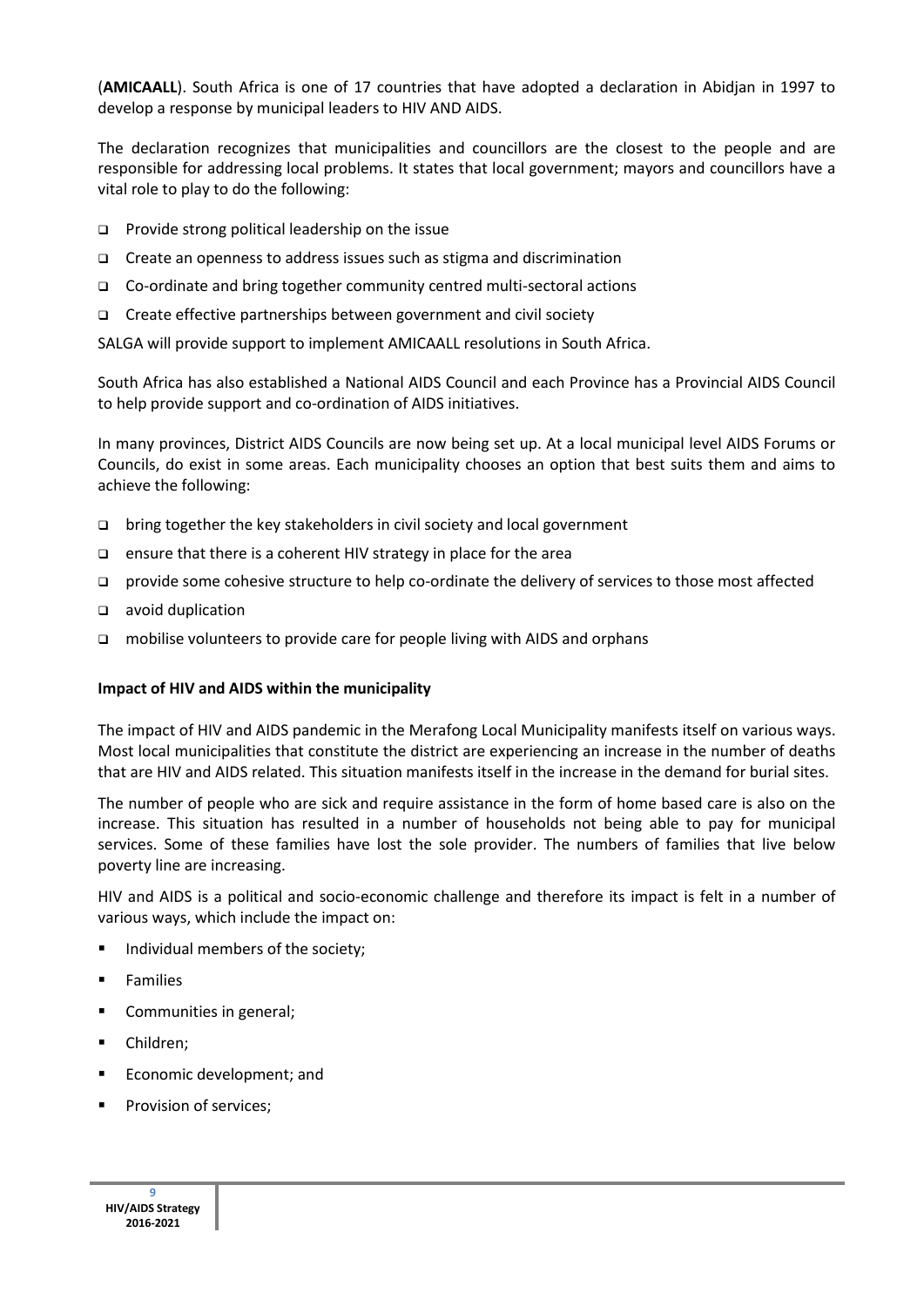#### **Impact on individual members of the society**

HIV and AIDS is associated with high levels of stigmatisation and discrimination. There are a number of cases where people living with the virus are ill-treated and isolated by their families and the community in general. In some parts of the local municipalities, people are isolated to an extent that they are unable to secure personal relationships. This situation has resulted in the registration of an increase in people's stress levels and depression. Due to this ill-treatment and isolation of individuals, the number of suicide cases is increasing. Cases of stigmatisation and discrimination do not affect individuals in their homes and communities but it also affects them in their workplaces.

## **Impact on families**

The negative impact of the HIV and AIDS pandemic is not only felt by the individuals infected but it also affects their families. Some families have been destabilised and ruined. Most families have not only lost the love ones but in some instances, the sole breadwinner that kept the family alive. Due to death of the breadwinner, the property and assets are lost in the process.

The family relationships also get affected by the impact of the pandemic to an extent of isolating the infected family member. Children become victims due to lose of one or both parents and this has resulted in an increase in the number of child headed families. Families are destabilised and divided due to nonacceptance and fear of stigmatisation by the community members.

### **Impact on communities in general**

The impact of HIV and AIDS is not only felt by the families and individuals only, it also impacts negatively in communities in general. There are certain sections of our communities who are highly infected by the virus. This situation has resulted in them being stigmatised. Communities are losing hope due to loss of leadership as a result of HIV and AIDS related sicknesses and death.

People spend most of their time having to either caring for the sick or attending funerals resulting in them not having enough time to take of their businesses.

Most municipalities in the district have notice an increase in the number of orphans and vulnerable children who are found in the streets. Some of these children are said to be involved in criminal activities. This has resulted in an increase in the demand in welfare services.

## **Impact on children**

Children are the most vulnerable sector in our society, any social issue that affects the communities; its impact is most felt by the children. The Impact of HIV and AIDS has also highly impacted on children.

Most community workers and educators are reporting an increase in the number of child headed families. Some of these children are said to be roaming around the streets during school hours and at night in search of sustenance. Ī

Most children who have lost both their parents are forced leave school, especially young girls, to take care of their sick or dying parent(s) or to seek work in support of their siblings and dying parents.

Children are losing out on valuable parental guidance and family values and means of livelihood. In situations where both parents are not there, the children's up-bringing gets affected and joys of childhood are missed.

Some of these children register high stress levels as a result of losing or seeing their parents dying. Some of these children are under-performing and hardly participate in extramural activities and they drop out from school. Most of these children require emotional and psychological support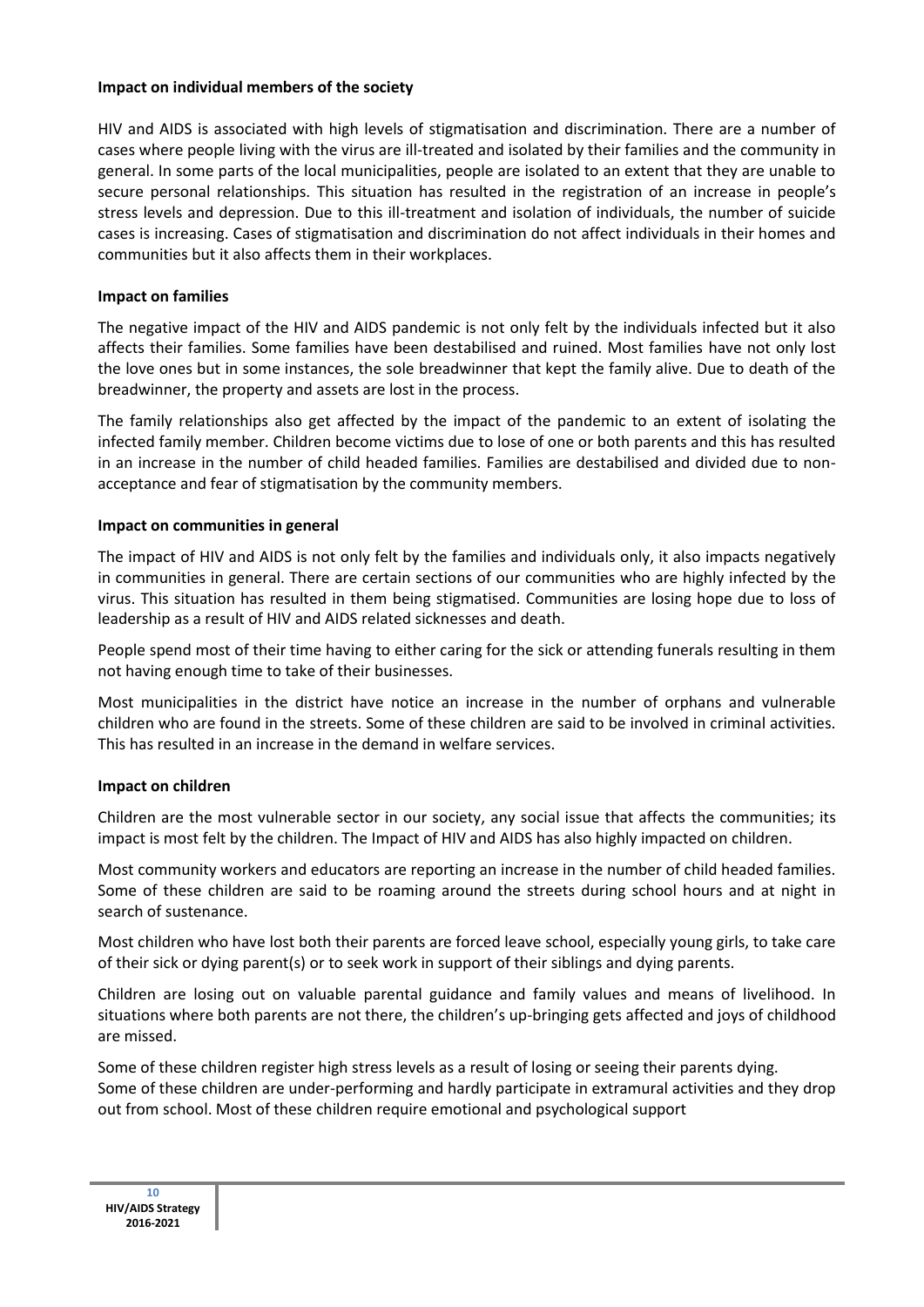#### **Impact on economic development and labour force**

Municipalities are obligated by the constitution to create an environment for economic development. This economic development can be achieved through provision of cost effective and efficient services. This objective can be achieved through an integrated planning and effective utilisation of available resources.

The emergence and impact of HIV and AIDS has impacted negatively on municipalities' abilities effective service delivery. Municipal spending patterns have been altered to accommodate the social and health needs of the communities.

Most municipalities are reducing their economic development budgets to cater for social assistance such as indigent support and food parcels. This has serious impact in the economic development of these areas. Service delivery has been affected due to poor service payment by citizens.

Most institutions within the jurisdiction of the district municipality are registering high levels of absenteeism among staff members due to sickness, attending funerals or caring for members of the family who are sick. Municipalities and other institutions are losing specialised expertise due to sickness and death and this is costing them a lot since they have to replace and train new staff members. Some of the businesses in the jurisdiction of the Merafong local municipality are closing down.

### **Impact on provision of services**

Government is obligated by the constitution to improve the quality of life of the citizens of South Africa. HIV and AIDS has put a strain on the ability of government and its institutions to deliver quality services to the South African citizens.

The disease is affecting both workers and the ability of the institutions to provide services. Department of Health and Social development are the ones that mostly affected by the diseases. Most of their budgets are redirected to cover the needs of the communities that are health related. Most health facilities are over-crowded and unable to cope with the demand.

The impact of HIV and AIDS on provision of services does not only affect the institutions but also affects the individual employees who either infected or affected by the pandemic. Most employees spend their time being sick or caring for loved ones who are sick. Those that are left behind at work have to ensure the pain of losing their colleagues.

## **Constitutional and policy framework for municipal response**

The developmental agenda of the South African government mandates municipalities to be active role players in all efforts that seek to prevent the spread of HIV infections and to ensure mitigation of its impact on both the infected and affected.

Municipalities have to take responsibility for their own organisation, strategic planning, programme development and implementation, monitoring and evaluation of municipal response to the HIV and AIDS challenge.

In executing this responsibility, Local government is guided by a number of pieces of policy and legal framework work that include the following:

## **Constitutional and legislative framework**

The South African constitution is the cornerstone of our country's democracy. In its preamble, the constitution commits government and the people's representatives to among other things to ensure the improvement of the quality of all citizens and free the potential of each person.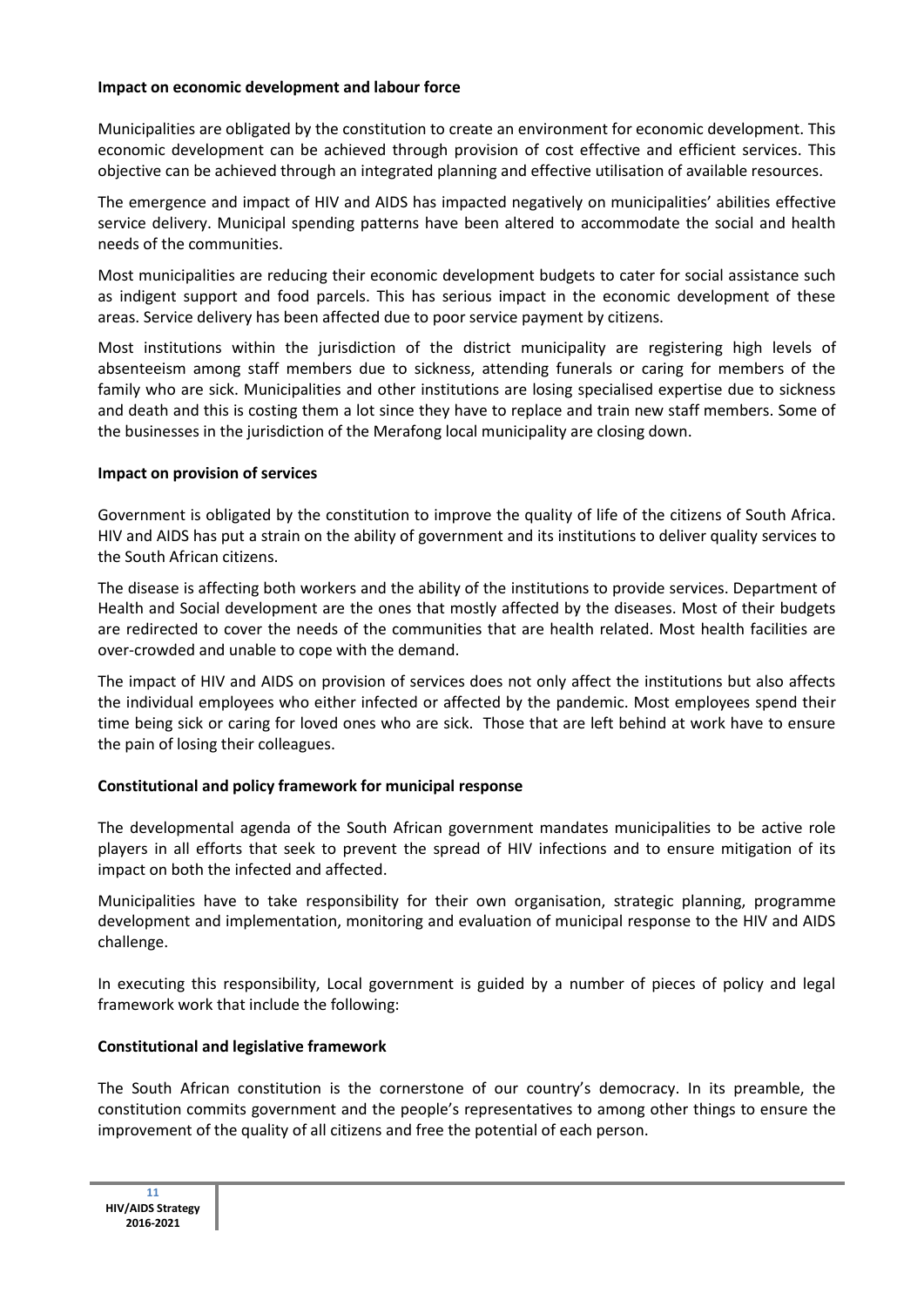Chapter 2 of the Constitution deals with the democratic values of human dignity, equality and freedom. Section 27 of this chapter focuses on the health rights, care, food and social security. According to this section, everyone has a right to have access:

- a) health care services, including reproductive health care;
- b) sufficient food and water; and
- c) social security, including, if they unable to support themselves and their dependents,

The constitution further tasks the state with the responsibility of taking the reasonable legislative and other measures, within its available resources, to ensure progressive realisation of these rights.

Local government is a critical sphere of government that is directly linked to services delivery and has a constitutional obligation to ensure that every citizen receives reasonable treatment and care. This obligation of Local government is entrenched in Chapter 7 of the Constitution, which is outlined as, to:

- a) provide democratic and accountable government for local communities;
- b) ensure the provision of services to communities in a sustainable manner; and
- c) promote safe and healthy environment; and encourage the involvement of communities and community organisations in the matters of local government'

A number of legislations have been developed to ensure that the vision of the constitution is realised. The constitution and these pieces of legislation provide a framework for municipal response to HIV and AIDS.

These legislations outline the need for local government to ensure that is structured and is administratively managed; its budgeting and planning processes prioritise the needs of the communities and promote social and economic development. Two most important pieces of legislations that guide the local government are:

- 1. the white paper on local government(1998); which outlines the vision for developmental local government and requires municipalities to ensure that all citizens receive at least minimum levels of basic services, that democracy and human rights are promoted, and that economic and sectoral development are facilitated; and
- 2. the municipal systems act (2000); which establishes a framework for the processes of planning, performance management, resource mobilisation and organisational change within municipalities

#### **National Strategic Plan Guiding Principles**

The country's developmental agenda mandates all sectors of our society to be involved and participate in prevention efforts that seek to reduce new infections by 50% by the year 2011.

To ensure mitigation of the impact on both the infected and affected by ensuring that we provide services to 80% of those who need care and support. These efforts are guided by a set of principles, which are:

- Supportive Leadership;
- Leadership role of government;
- Greater Involvement of People Living with HIV:
- **Effective Communication:**
- **Effective Partnerships;**
- **Promoting Social Values and Cohesion;**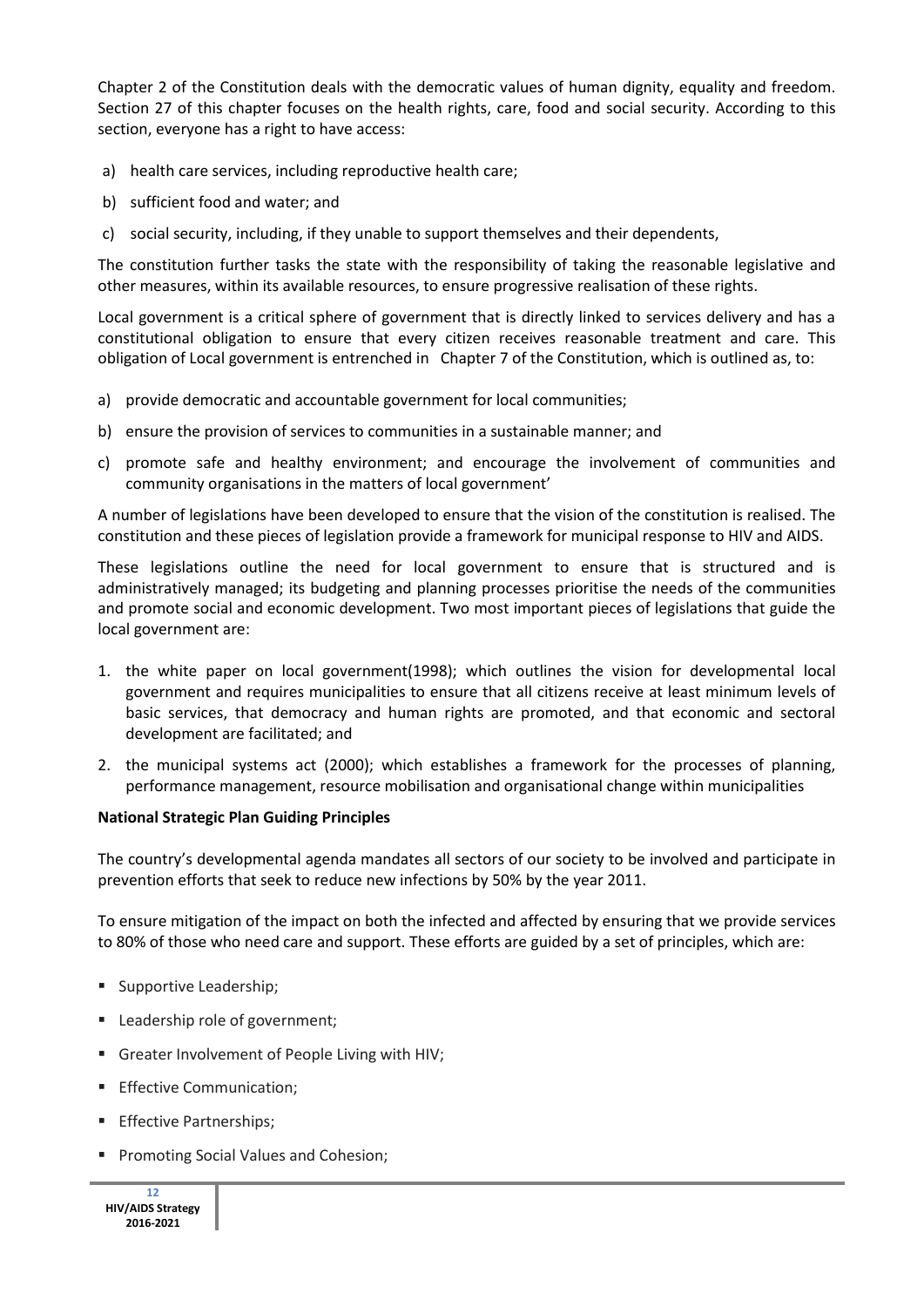- **Tackling Inequality and poverty;**
- **Promoting Equality for Women and Girls;**
- Protecting and Respecting Children;
- Recognising Disability;
- **E** Challenging Stigma;
- **Ensuring Equality and Non-discrimination against marginalised groups:**
- Personal Responsibility:
- **Building Community Leadership:**
- **Using scientific evidence;**
- **Strengthening care systems;**
- Accessibility;
- Monitoring Progress:
- Financial sustainability:

#### **Principles derived from the DPLG local government response**

To create a conducive environment for local government response to HIV and AIDS at local level, the Department of Provincial and local government developed a framework for local government response. This framework outlines the legal basis for local government's involvement in the fight against the spread and impact of the disease. This framework outlines the roles and responsibilities of various stakeholders. The framework also outlines a set of principles that should guide municipal response to HIV and AIDS and these include the following:

- **Legislative compliance**
- **Equal access;**
- Equity;
- Flexibility;
- **Incrementalism;**
- **Capacity building;**
- **Partnerships; and**
- Human rights

Municipalities have to take responsibility for their own organisation, strategic planning, programme development and implementation and monitoring and evaluation of municipal response to the HIV and AIDS challenge. To achieve these objectives, municipalities have should ensure a well co-ordinated effort that involves all sectors of the civil society. This well co-ordinated effort should be based on the principled partnerships.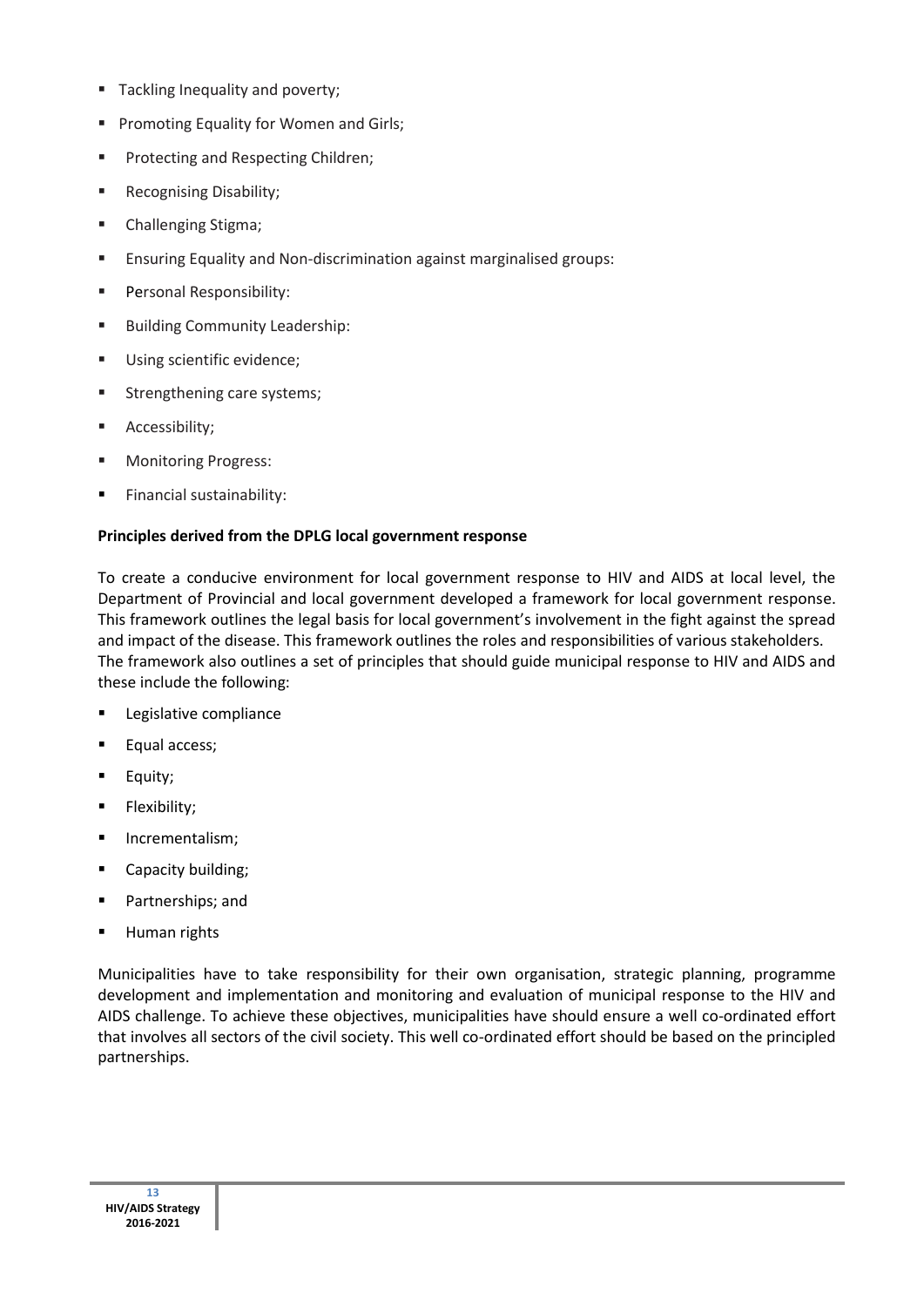## **SECTION B: PRESENT SITUATION IN MERAFONG LOCAL MUNICIPALITY**

## **The Local Context**

## **SOCIAL AND ECONOMIC TRENDS**

The Merafong Local Council estimates the 2001 population to stand at 326 273.This covers the mining town of Carletonville, Fochville, Welverdiend and the surrounding township communities of Khutsong, Kokosi and Wedela. There are informal settlements located on the periphery of the mining land where there is a population of highly mobile women who come to the mines in search of work but end up as commercial sex workers.

The above statement is supported by the table below that indicates that there are more than 90 000 adults of the population, who are single and never married.

| Table: Census 2001 by municipalities, marital status and population group                                                                                                                                            |                 |  |  |  |
|----------------------------------------------------------------------------------------------------------------------------------------------------------------------------------------------------------------------|-----------------|--|--|--|
|                                                                                                                                                                                                                      | African/Black   |  |  |  |
| <b>NW405: Merafong City Local Municipality</b>                                                                                                                                                                       |                 |  |  |  |
| Married civil / religious                                                                                                                                                                                            | 29419           |  |  |  |
| Married traditional / customary                                                                                                                                                                                      | 30 848          |  |  |  |
| Polygamous marriage                                                                                                                                                                                                  | 353             |  |  |  |
| Living together like married partners                                                                                                                                                                                | 18 3 33         |  |  |  |
| Never married                                                                                                                                                                                                        | 90 061          |  |  |  |
| Widower / widow                                                                                                                                                                                                      | 4 0 24          |  |  |  |
| Separated                                                                                                                                                                                                            | 1 263           |  |  |  |
| Footnote:                                                                                                                                                                                                            |                 |  |  |  |
| All<br>Universe:                                                                                                                                                                                                     | persons.        |  |  |  |
| Figures greater than 0 and less than 4 are randomised to preserve<br>Please refer to the extract from the report of the Census Subcommittee to the SA Stats Council on Census<br>2001 (p.3) when reading this table. | confidentiality |  |  |  |

Merafong is just under 100 kilometers (96) from Johannesburg and about half that distance from Soweto, therefore there is a clear significant movement of people into and out of Merafong. Two mining houses Anglo-Gold and Goldfields operate the majority of the shafts, while Harmony operates two and DRD operates one shaft.

Khutsong, Wedela and Kokosi are typical South African townships with housing types reflecting the various socio economic strata of the communities. There are council houses, site and service and various informal settlement camps with some legal and others illegal. See table below.

| Table: Census 2001 by Municipalities, dwelling type and population group of head of household |         |     |  |  |  |
|-----------------------------------------------------------------------------------------------|---------|-----|--|--|--|
| African/Black<br><b>Coloured</b>                                                              |         |     |  |  |  |
| <b>NW405: Merafong City Local Municipality</b>                                                |         |     |  |  |  |
| House or brick structure on a separate stand or yard                                          | 23 3 19 | 288 |  |  |  |
| Traditional dwelling/hut/structure made of traditional materials                              | 593     | 50  |  |  |  |
| Flat in block of flats                                                                        | 995     | 8   |  |  |  |
| Town/cluster/semi=detached house (simplex; duplex; triplex)                                   | 234     | 14  |  |  |  |
| House/flat/room in back yard                                                                  | 3 1 1 9 | 34  |  |  |  |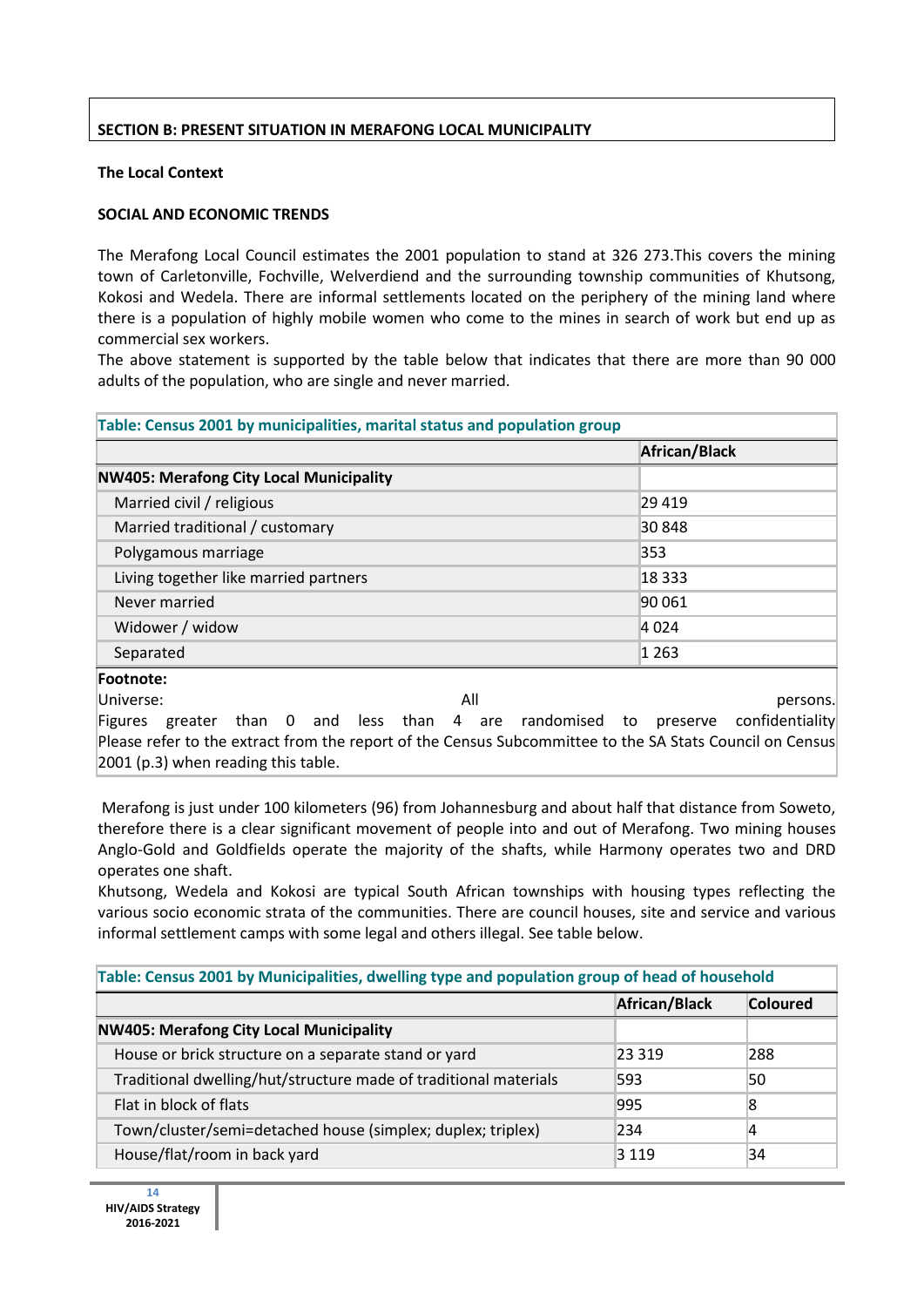| Informal dwelling/shack in back yard                 |     |     | 4 873   | 26         |  |
|------------------------------------------------------|-----|-----|---------|------------|--|
| Informal dwelling/shack NOT in back yard             |     |     | 12 326  | 41         |  |
| Room/flatlet not in back yard but on shared property |     |     | 1 0 3 9 |            |  |
| <b>Footnote:</b>                                     |     |     |         |            |  |
| <b>Universe</b>                                      | tor | all |         | households |  |

Please refer to the extract from the report of the Census Subcommittee to the SA Stats Council on Census 2001 (p.3) when reading this table.

The demographics of these residential areas are characterized by:

- High rate of unemployment
- Large number of out of school youth
- Many commercial sex workers, estimated at 1 500
- High number of single adults

#### **DEMOGRAPHIC TRENDS**

Economic active population decreased from75% (2001) to 73% (2007)

**Table: Census 2001 by municipalities, economically active population amongst those aged 15 to 65 years, population group and gender** 

|                                                                          | African/Black |        | <b>Coloured</b> |             | Indian/Asian |             | <b>White</b> |        |
|--------------------------------------------------------------------------|---------------|--------|-----------------|-------------|--------------|-------------|--------------|--------|
|                                                                          | <b>Male</b>   | Female |                 | Male Female |              | Male Female | Male         | Female |
| <b>Merafong</b><br>Local<br><b>NW405:</b><br>City<br><b>Municipality</b> |               |        |                 |             |              |             |              |        |
| Employed                                                                 | 59 604        | 10 734 | 300             | 208         | 86           | 42          | 8 1 7 5      | 4477   |
| Unemployed                                                               | 12 493        | 18785  | 67              | 136         | 14           | 9           | 517          | 685    |
| Scholar or student                                                       | 4 941         | 5090   | 31              | 29          | 9            | 6           | 1 2 5 4      | 1 317  |

#### **Footnote:**

Universe: All persons aged 15 to 65 years.

Figures greater than 0 and less than 4 are randomised to preserve confidentiality

Please refer to the extract from the report of the Census Subcommittee to the SA Stats Council on Census 2001 (p.3) when reading this table.

#### municipalities

- Slight increase in percentage in population dependent on others
- High and climbing HIV infection rate. 8,752 (2004); 12,200 (estimate for 2007)
- Annual AIDS related deaths 560 (2004): 1,200 (estimate for 2007).

According to the report, the estimated infection rate was +- 40%. This report was derived from a survey done in 1999. Mine workers, sex workers and the general population of Khutsong were sampled separately. Given the substantial differences in socio economic status, and the place of origin of people living in various housing sectors, the task team saw it fit and essential to ensure a full representative sample of the area.

#### **Sample sizes were as follows:**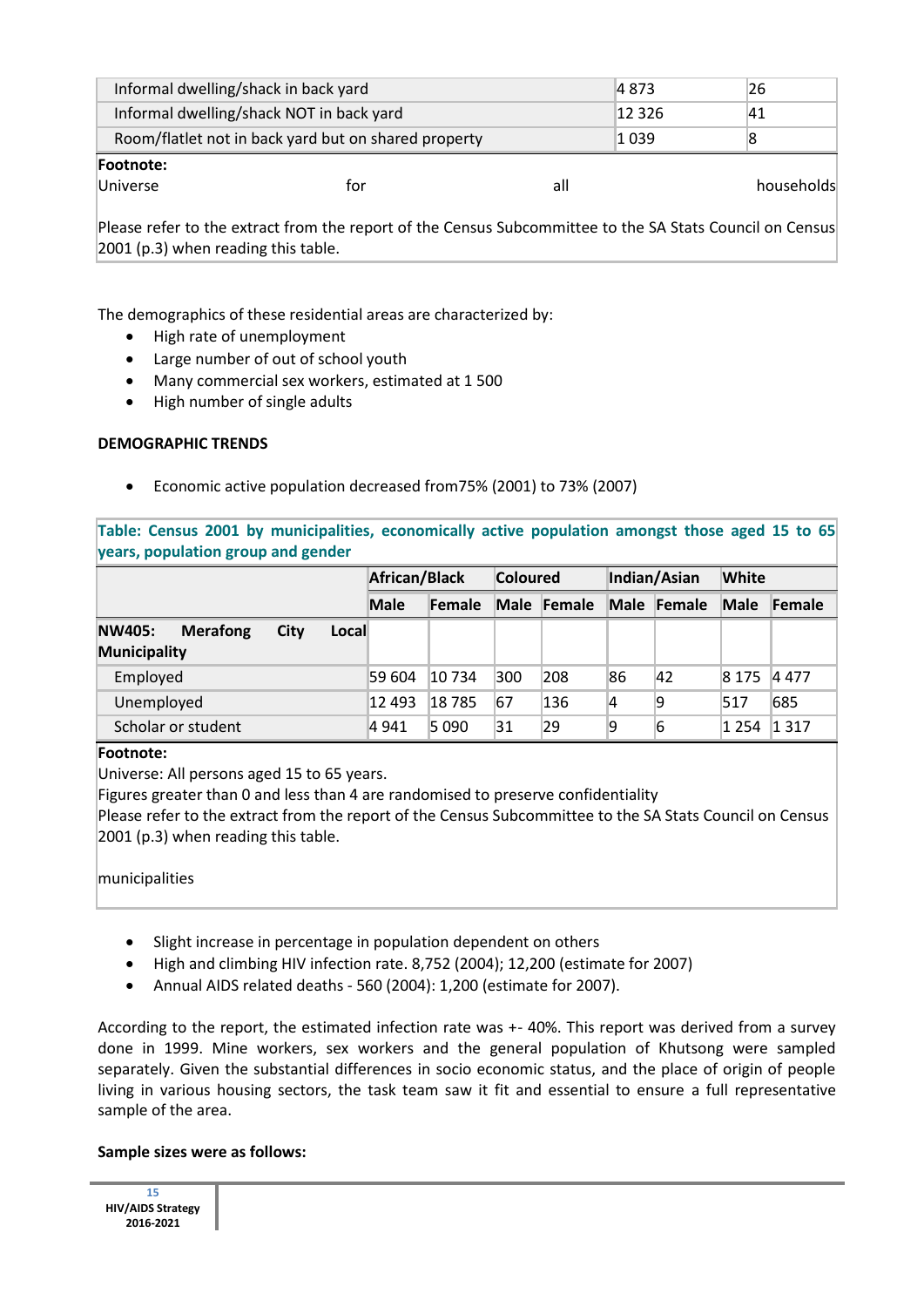- Khutsong -1 500
- Mine workers 1 000
- Women at high risk 100

## **The total HIV positive prevalence according to the sample was as follows:**

- Men in Khutsong 9.3%
- Women in Khutsong 34.4%
- Mine workers 29.4%

### **EDUCATION PROFILE**

- No schooling 0 11% compared to 17% in NW and 16% in RSA.
- Completed Grade 12 20% compared to 26% in NW and 27% in RSA.
- $\bullet$  Higher education  $-2\%$

| Table: Census 2001 by municipality, highest level of education, population group and gender                                                                                                           |              |                                  |                |                |                |                         |                |                           |  |  |
|-------------------------------------------------------------------------------------------------------------------------------------------------------------------------------------------------------|--------------|----------------------------------|----------------|----------------|----------------|-------------------------|----------------|---------------------------|--|--|
|                                                                                                                                                                                                       |              | African/Black<br><b>Coloured</b> |                |                | Indian/Asian   | <b>White</b>            |                |                           |  |  |
|                                                                                                                                                                                                       | <b>Male</b>  | <b>Female</b>                    |                | Male Female    |                | Male Female             | <b>Male</b>    | Female                    |  |  |
| <b>NW405:</b><br><b>Merafong</b><br><b>City</b><br>Local                                                                                                                                              |              |                                  |                |                |                |                         |                |                           |  |  |
| <b>Municipality</b>                                                                                                                                                                                   |              |                                  |                |                |                |                         |                |                           |  |  |
| No schooling                                                                                                                                                                                          | 11 652       | 6868                             | 50             | 112            | $\overline{3}$ | $\overline{4}$          | 135            | 155                       |  |  |
| Grade 1/Sub A                                                                                                                                                                                         | 728          | 450                              | 6              | 5              | 0              | $\overline{0}$          | 7              | 5                         |  |  |
| Grade 2/Sub B                                                                                                                                                                                         | 1 1 6 8      | 744                              | 8              | 6              | 0              | $\overline{0}$          | $\overline{3}$ | 14                        |  |  |
| Grade 3/Standard 1                                                                                                                                                                                    | 3 1 6 1      | 1 2 7 8                          | 17             | 11             | 5              | $\overline{4}$          | 8              | 15                        |  |  |
| Grade 4/Standard 2                                                                                                                                                                                    | 5 0 6 0      | 1801                             | 13             | 20             | 0              | 0                       | 12             | 20                        |  |  |
| Grade 5/Standard 3                                                                                                                                                                                    | 5473         | 2 1 6 9                          | 14             | 68             | $\overline{3}$ | $\overline{0}$          | 29             | 45                        |  |  |
| Grade 6/Standard 4                                                                                                                                                                                    | 6 2 6 8      | 3 0 4 6                          | 21             | 24             | 4              | $\overline{0}$          | 77             | 91                        |  |  |
| Grade 7/Standard 5                                                                                                                                                                                    | 8 3 7 7      | 4 3 9 8                          | 43             | 60             | $\overline{3}$ | $\overline{\mathbf{3}}$ | 108            | 134                       |  |  |
| Grade 8/Standard 6/Form 1                                                                                                                                                                             | 7801         | 4898                             | 52             | 53             | $\overline{0}$ | $\overline{3}$          | 586            | 668                       |  |  |
| Grade 9/Standard 7/Form 2                                                                                                                                                                             | 7 2 1 5      | 4 3 8 3                          | 48             | 22             | 0              | $\overline{4}$          | 300            | 446                       |  |  |
| Grade 10/Standard 8/Form 3/NTC1 6 567                                                                                                                                                                 |              | 4 5 0 7                          | 59             | 38             | 9              | 7                       | 2 6 3 8        | 2 9 8 6                   |  |  |
| Grade 11/Standard 9/Form 4/NTCII 4 651                                                                                                                                                                |              | 3443                             | 21             | 24             | 4              | $\overline{0}$          | 541            | 572                       |  |  |
| Grade<br>12/Standard<br>10/Form 9 007<br>5/NTCIII                                                                                                                                                     |              | 6 3 6 4                          | 85             | 61             | 40             | 31                      | 4 3 8 9        | 4 6 3 9                   |  |  |
| Certificate with less than Grade 12                                                                                                                                                                   | 118          | 71                               | $\overline{0}$ | 0              | 6              | $\overline{0}$          | 141            | 74                        |  |  |
| Diploma with less than Grade 12                                                                                                                                                                       | 59           | 47                               | 3              | 0              | $\overline{0}$ | $\overline{0}$          | 80             | 57                        |  |  |
| Certificate with Grade 12                                                                                                                                                                             | 590          | 525                              | 6              | $\overline{3}$ | $\overline{0}$ | $\overline{3}$          | 417            | 286                       |  |  |
| Diploma with Grade 12                                                                                                                                                                                 | 648          | 807                              | 10             | 10             | 14             | 11                      | 702            | 727                       |  |  |
| Bachelors degree                                                                                                                                                                                      | 141          | 143                              | $\overline{3}$ | 0              | 4              | 6                       | 251            | 270                       |  |  |
| Footnote:<br>All<br>Universe.<br>persons<br>than<br>$\mathbf 0$<br>and<br>Figures greater<br>Please refer to the extract from the report of the Census Subcommittee to the SA Stats Council on Census | than<br>less | aged<br>$\overline{a}$           | 20<br>are      | randomised     | years<br>to    | preserve                | and            | older.<br>confidentiality |  |  |
| 2001 (p.3) when reading this table.                                                                                                                                                                   |              |                                  |                |                |                |                         |                |                           |  |  |

#### **Income levels profile**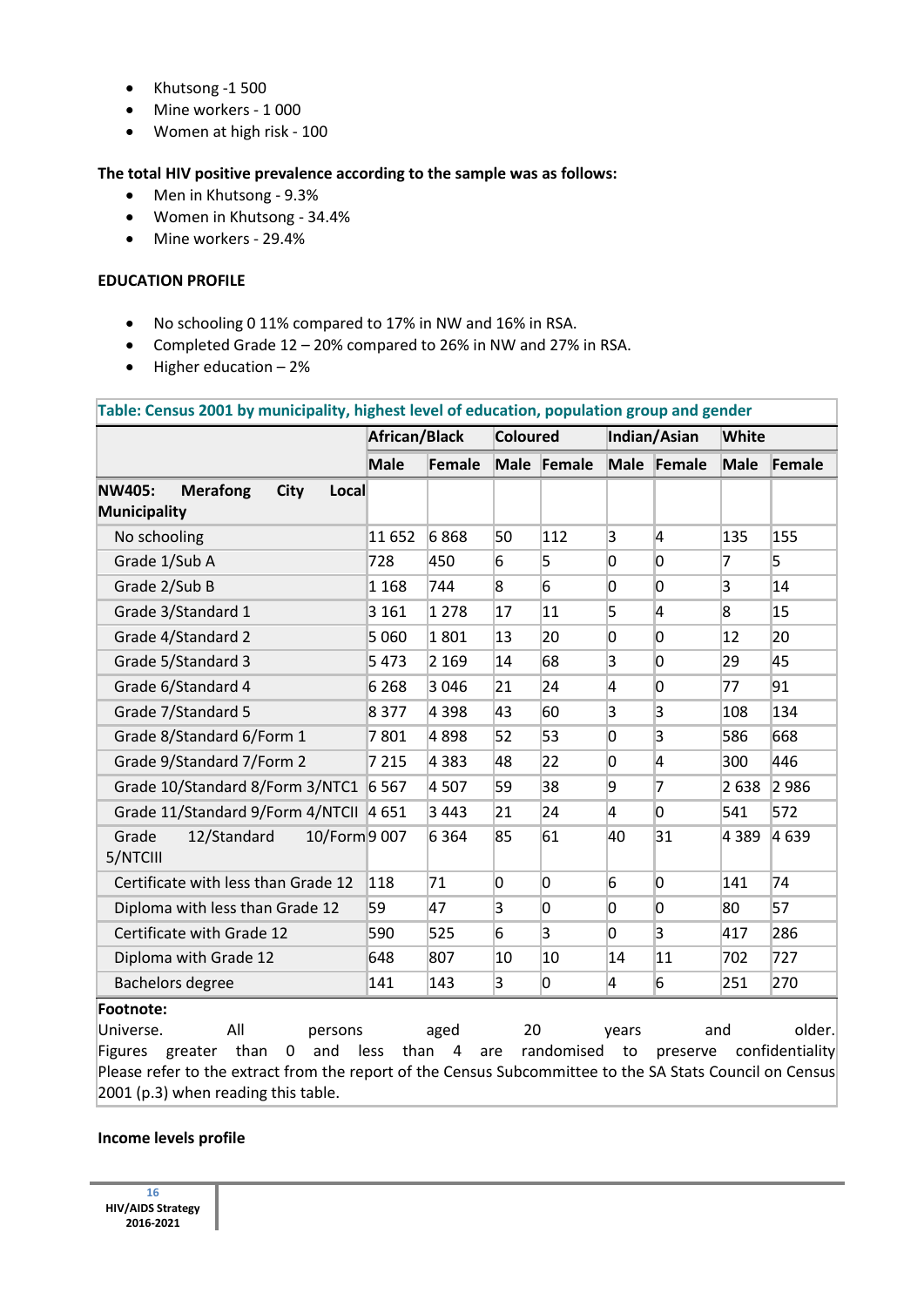### **Table: Census 2001 by municipalities, individual monthly income for the employed aged 15-65 years, population group and gender**

|                                                | African/Black |         |  |
|------------------------------------------------|---------------|---------|--|
|                                                | <b>Male</b>   | Female  |  |
| <b>NW405: Merafong City Local Municipality</b> |               |         |  |
| No income                                      | 475           | 314     |  |
| R 1 - R 400                                    | 3229          | 3479    |  |
| R 401 - R 800                                  | 5 5 8 2       | 2 7 8 7 |  |
| R 801 - R 1600                                 | 23 996        | 1971    |  |
| R 1601 - R 3200                                | 21 905        | 1 2 1 4 |  |
| R 3201 - R 6400                                | 3 1 3 9       | 724     |  |
| R 6401 - R 12800                               | 963           | 201     |  |
| Footnote:                                      |               |         |  |

Universe: All employed persons aged 15 to 65 years old. Figures greater than 0 and less than 4 are randomised to preserve confidentiality Please refer to the extract from the report of the Census Subcommittee to the SA Stats Council on Census 2001 (p.3) when reading this table.

## **Impact of HIV and AIDS on Merafong Local Municipality**

- Prominent figures have passed away due to the HIV and AIDS pandemic
- Education of the child is also affected as he/she has to take care of the sick mother or father and therefore has to leave school
- There is an increase in the number of orphans and child headed homes
- More land is now used to bury those who died of HIV and AIDS
- It also puts a burden on marriages and causes them to break-up
- There is also an increase in substance abuse like high alcohol intake and drug abuse
- HIV and AIDS puts kids and orphans in isolation other children don't want to play with HIV positive kids
- There is an increase in the level of prostitution as a result of poverty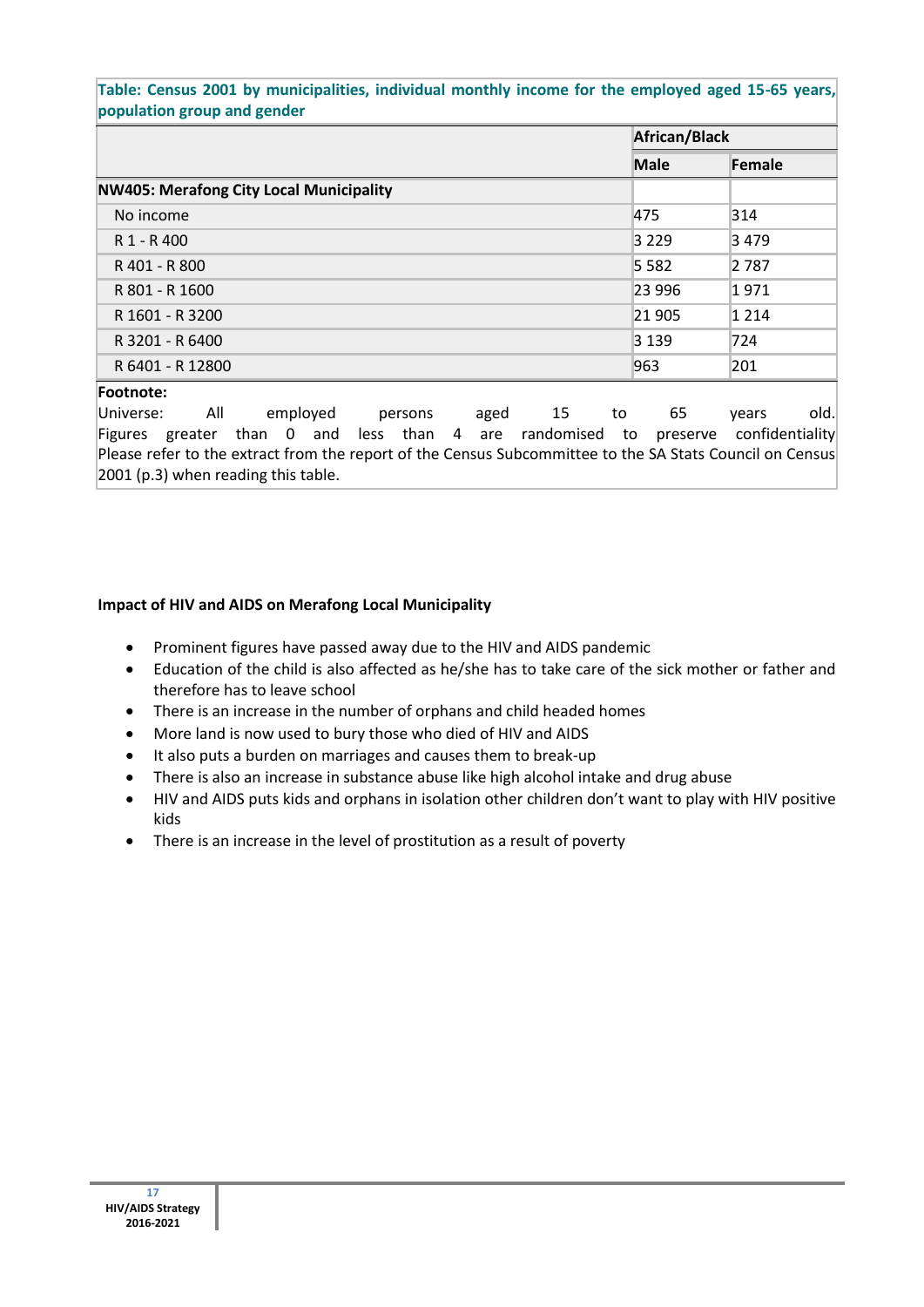#### **Available services 1 CARLETONVILLE HOME and COMMUNITY HOME BASED CARE**

## **1.1 Overview of CHCBC**

- Started in 1998, and was initially reporting to Carletonville Aids Action Committee (CAAC).
- The mission is to provide care and support to the HIV/AIDS and other terminally ill patients and families in the communities Merafong City.
- CHCBC has a holistic and comprehensive approach to all its four programs (Support Groups, Palliative Care, Orphan Care and Poverty Alleviation/Income Generation)

## **1.2 Geographic boundaries covered by CHCBC services**

- The CHCBC provides services in the areas of Merafong Municipality
- Areas covered are Khutsong, Carletonville Welverdiend, Wonderfontein, Rooipoort, Leeupoort (area outlying East Driefontein : Mphahlwa Village and No. 5 Informal Settlement), Blyvoor and Blybank mining areas.
- About 80% of the population of Merafong City reside in these areas.

### **1.3 Support group programme**

- A Support Group for People Living with HIV/AIDS (PLWHAs) was started in Khutsong in the year 1999 with 15 patients.
- The Support Group has grown rapidly and currently there are 513 members registered,
- Currently a group of 18 attend sessions at the Carletonville Hospital and 30 in the informal settlements outside East Driefontein.
- Community Health Workers and WBOT

#### **1.4 Support group activities**

- Facilitated Group Sessions
- Individual needs assessments
- Individual, Group or Family Therapy/Counselling Sessions
- Home Visits
- Referrals
- Material Support
- Nutritional Support
- Social support services
- Skills Project e.g. Shoe making, bead work etc.

#### **1.5 Palliative care**

- The programme incorporates patients with chronic diseases like TB, Cancer, Stroke and AIDS.
- Areas covered
- Team players
- Patient ratios
- Average number of patients seen per month varies from month to month, depending on admissions, deaths etc.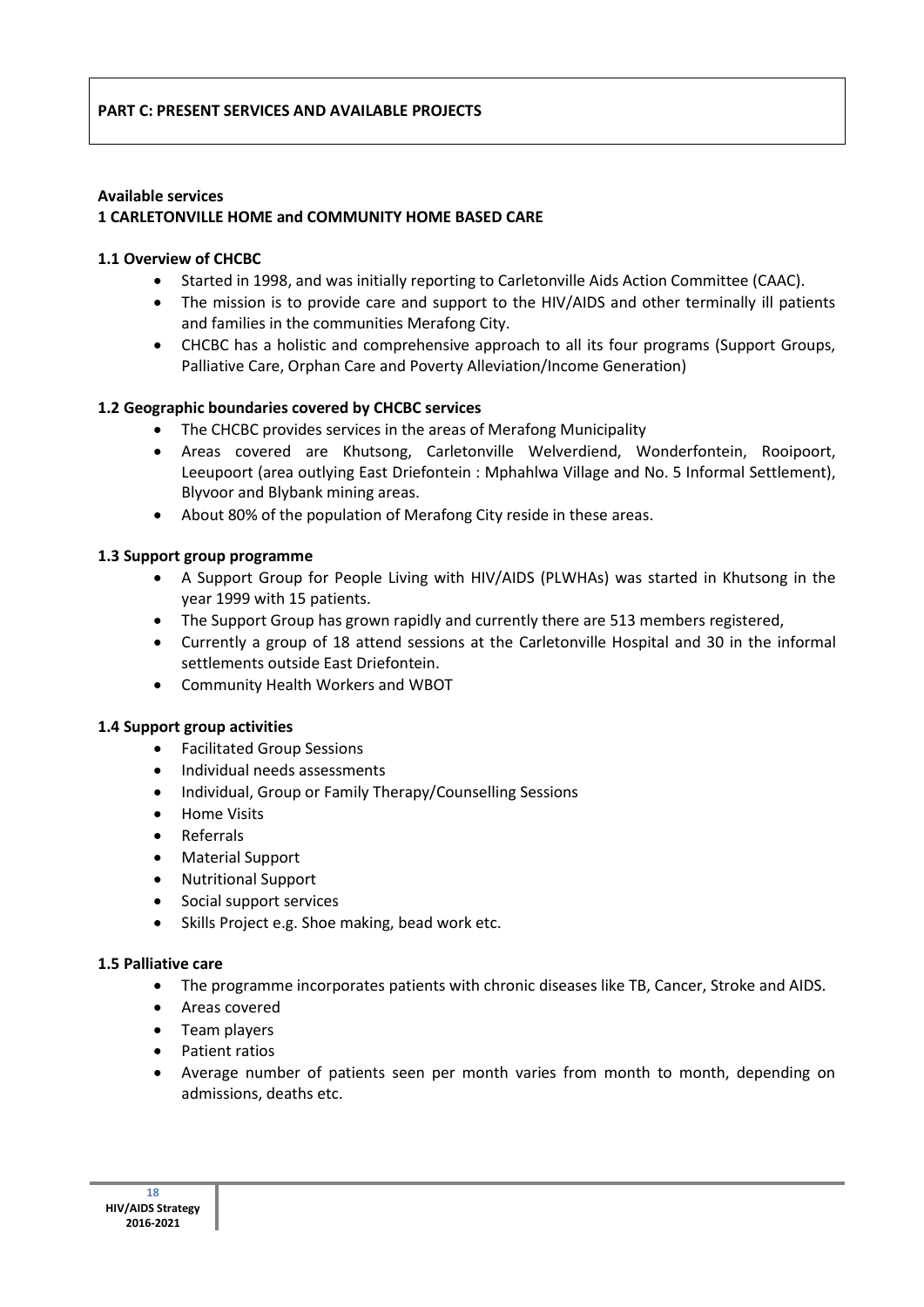#### **1.6 Palliative care activities**

- Daily care needs e.g. bed bathing, feeding etc
- Pain management
- **•** Environmental hygiene.
- Family education
- Individual and family counselling
- Nutrition support
- Material support
- Referrals to other social services.

### **1.7 Orphan Care programme**

- Initiated and implemented with technical assistance from Heartbeat Centre for Community Development in 2001.
- Orphaned and Vulnerable Children
- Child Headed Households
- Granny Headed Households
- Sponsor A Child In Need (SACIN), an initiative of Heartbeat (Terminated in 2006).
- Sakhisizwe Community Child Care Forum
- Lungisa Ikhaya project
- REPPSI Model of Psycho-social Care

## **1.8 Orphan care activities**

- Family visits and household assessment
- **•** Health Education
- Child Support Groups and Granny Support Groups
- Individual and Household Counselling
- Focus Groups
- Referrals to appropriate resources
- Preparation and Serving of after School meals
- Supervision of homework
- School visits by Care Givers
- Recreational activities (drama, music groups etc.)
- Monitoring of state grants applications
- After school home work assistance

## **1.9 Poverty alleviation/ Income generation programme**

- CHCBC has been operating a bakery since the April 2002.
- The bakery produces on average 250 loaves per day.
- Supply to beneficiaries and sales
- Food gardens
- Monthly food parcels
- Skills Project (beadwork, shoe and bag making)

## **1.10 Other spectrum of CHCBC activities**

- Quality assurance of all programs
- Training and Development
- Support and mentoring of other groups
- Care of The Carer
- Stakeholder dialogue and networking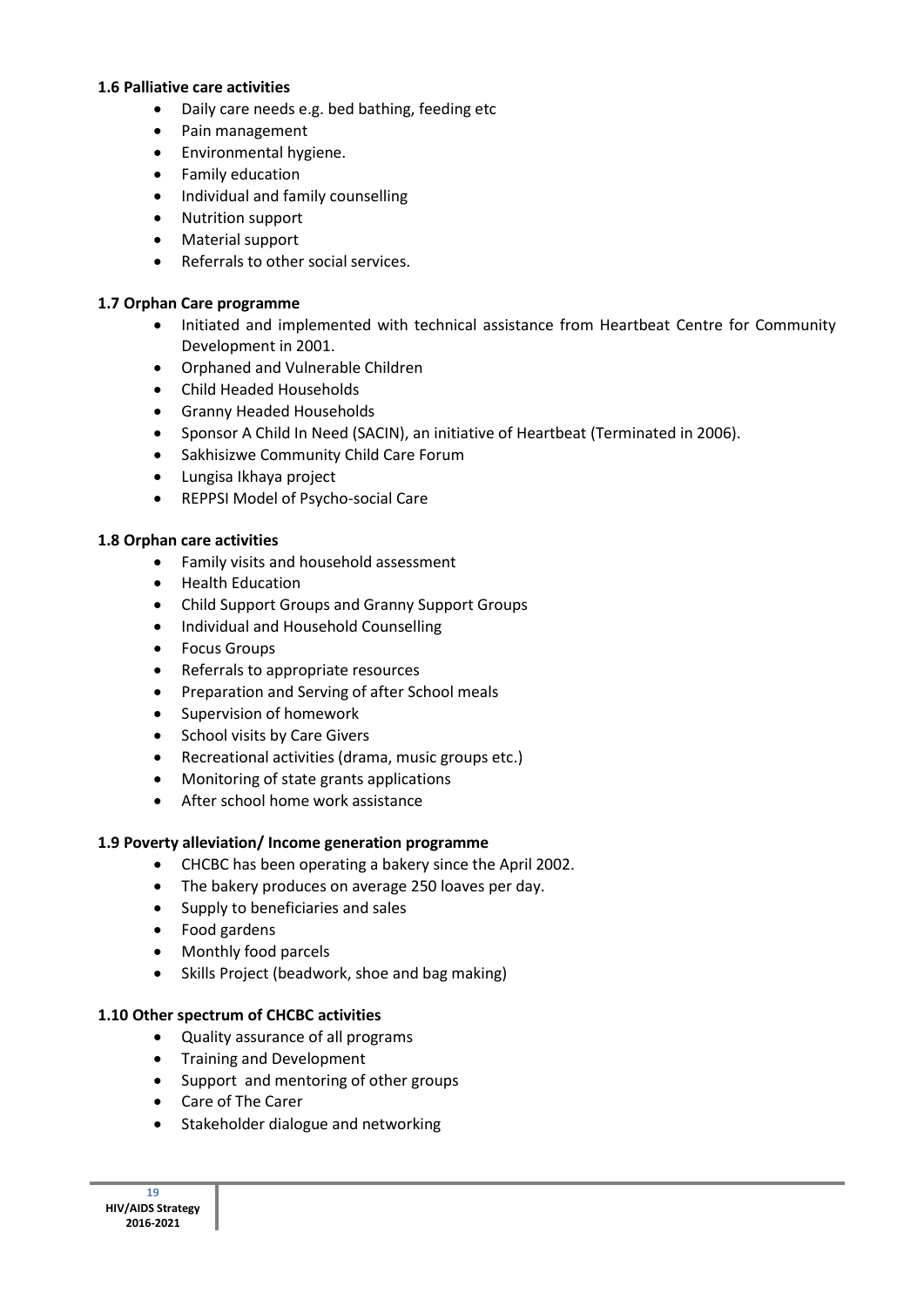### **1.11 Funders, Donors and Partners**

- Department of Social Development
- Department of Health
- Nelson Mandela Children's Fund
- Anglo Gold Fund
- Goldfields (CSI)
- Ford-Fish Foundation
- US Embassy
- Executive Mayor of Merafong City
- Local AIDS Council
- TEBA Limited
- Nola Foods
- Dunns Clothing
- Churches (Khutsong and Carletonville Methodist and Roman Catholic; Our Lady of Dolour)
- Civil society
- Pick 'N PAY (Carletonville)

## **1.12 Overall control measures**

- Legislative control
- Policies and procedures
- House rules
- **•** Service Level agreements
- Memorandum of Understanding
- Codes of conduct

### **1.13 CHCBC achievements**

- Mobilization of community support to CHCBC
- Initiating and sustaining Community Child Care Committees e.g. Sakhisizwe Child Care Forum
- Strengthened partnerships Accountability reporting
- Sustainability of Programme
- Model of best comprehensive approach to HIV/AIDS care
- Sourcing of donor funds
- Service area expansion
- Mentor organization for other NGO's

## **1.14 Challenges facing CHCBC**

- Strong linkage between AIDS and poverty,
- Increasing dependency ratios from both infected and affected members of the community (including orphans)
- Growing need for more foster placements for orphans
- Inadequate food security (demand more than the supply)
- Inadequate transport
- Need to establish additional service sites,
- Recruiting male care givers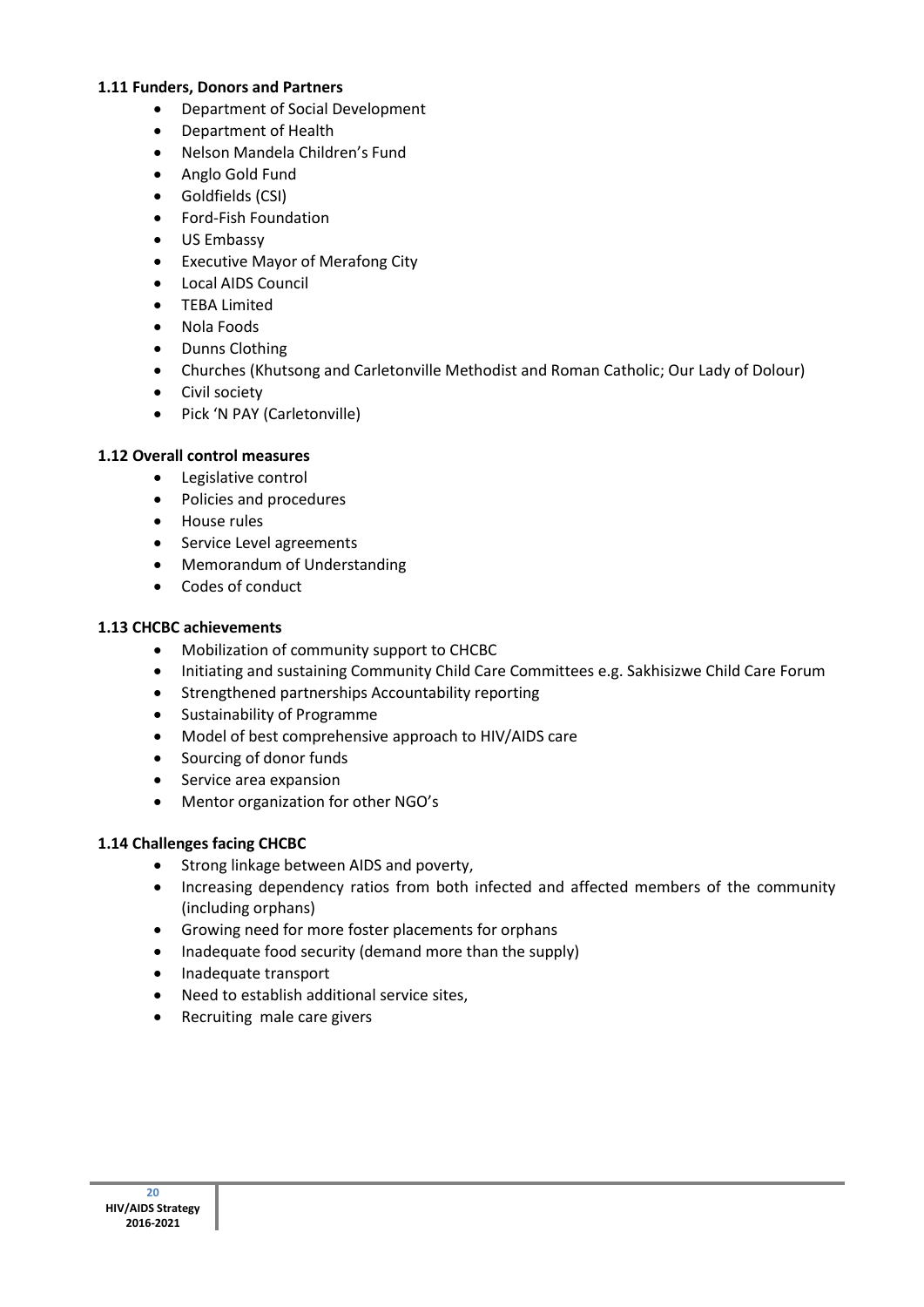## **2 TRENITY HEALTH CENTRE/NEW START KHUTSONG**

# **2.1 What is Trinity Health Centre/New Start Khutsong?**

- It's a PEPFAR site appointed by Aurum Health Research Company in order to assist with the rolling out of Art programme and VCT Programme in S.A.
- It is a service provider fully registered as a Section 21 Company(NPO)
- Currently funded by Pepfar through Aurum institute.
- It is also a VCT Outreach Programme funded by Global Funding through Society For Family Health

# **2.2 Aims and Objectives**

- To speed up the rolling out of ARTs
- To reduce stigma and fear of HIV infected persons
- To provide continued counselling and monitoring through Outreach Programmes in collaboration with Local Municipalities
- To feedback the government on the rate of mortality
- To reduce the rate of mortality
- To be more visible and relieve overcrowding and overstretching at public institutions.
- To assist with HIV Workplace programme within the Merafong Community

## **2.3 People eligible for this service**

- Contractors/Ex-mine workers
- Communities at Large
- Small and Medium Enterprises

## **2.4 Funding**

- Funded by PEPFAR (President Emergency Plan For AIDS Relief) being conducted by the Government of the United States of America.
- It is funded through Aurum Health Institute and Society for Family Health.

## **2.5 Staffing**

- Contracted Professional Doctor
- A registered Professional Nurse.
- 1 Phlebotomist and 3 Enrolled Nurse
- Site Manager –Administers the Site, Outreach Coordinator, Referral Coordinator and Senior Counsellor.
- 13 Counsellors (Fulltime)–To counsel advise clients.
- 7 Voluntary Counsellors based at the site.
- **NB: All this people are given an extensive training by Aurum Health Institute and (SFH)New Start.**

# **2.6 Operational times Open Monday to Saturday**

 07.00 – 16.00 Mon & Tues 07.00 – 18.00 Wednesdays & Thursdays 07.00 – 16.00 Fridays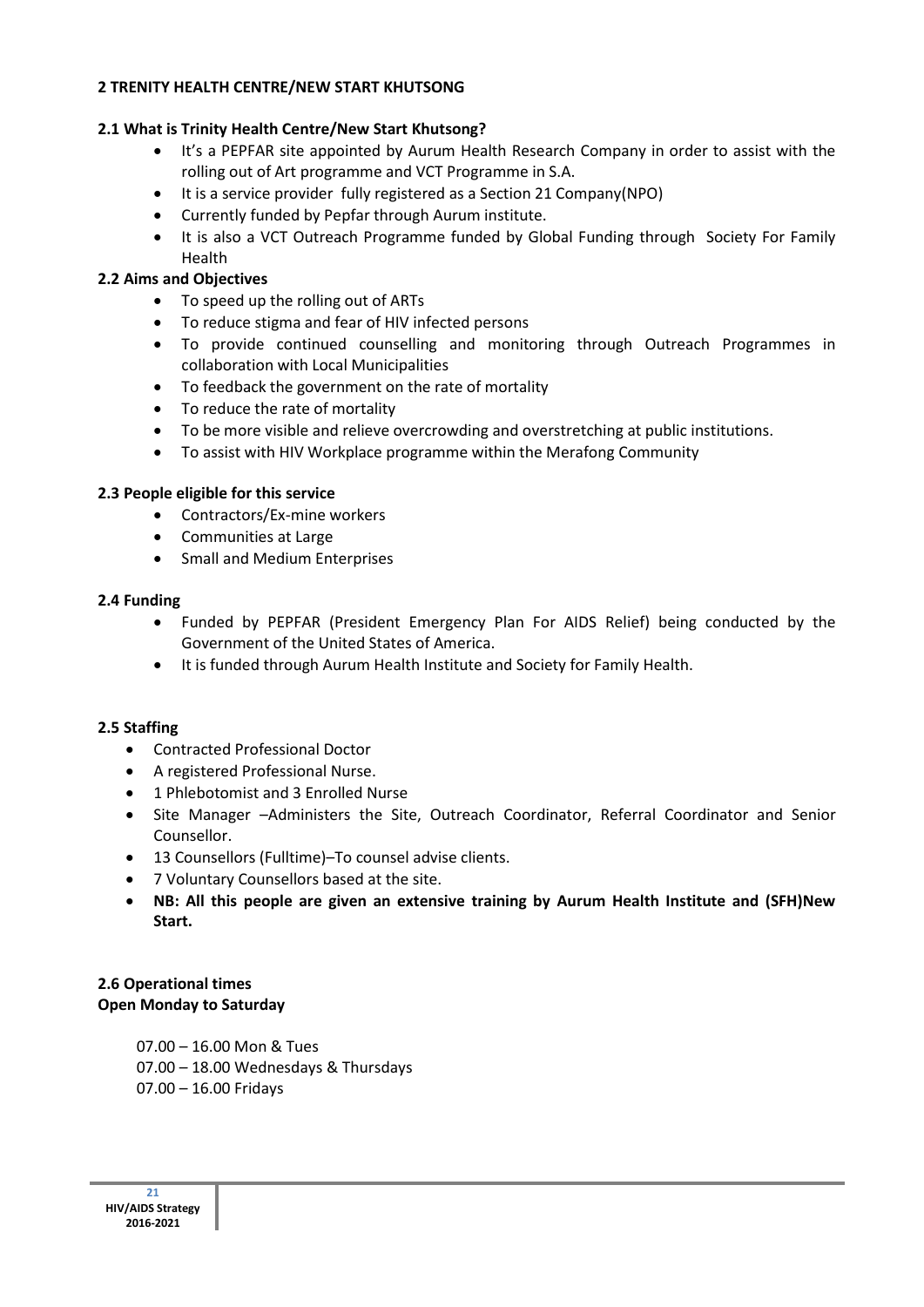# **2.7 Service rendered**

**ARTs**

# **2.8 How will ARTs be administered?**

- To pts who gave consent-will be started on a combination of 3 tablets.
- An examination and blood tests will be done to check the level of INFECTION in the blood.
- This treatment and tests are free.

## **2.9 VCT outreach programme**

## **2.10 Counselling**

- Pre and post counselling is done to pts who have tested both negative and positive.
- It is also centred around VCT Programme at the Site as well as Outreach.
- Outreach Tents, Trailer, Kombi and personnel visit neighbouring communities.

## **2.11 Workplace HIV programme**

- The centre intends to reach out to those community members who are still productive.
- An appointment will be made for such clients by their Drs, or any referral sources for further management or initial intervention.

## **2.12 Administration**

- A file is opened to keep records.
- Consent form is required to participate in the programme.
- VCT Records cards sent to SFH and Aurum Health.

## **2.13 Referral sources**

- All individuals of the community
- Referrals from local clinics, Drs, home base care centers, Mothusimpilo, Khomanani etc.
- From wellness clinics at various mining companies within Merafong City.
- General practitioners with in the community

## **2.14 Achievements**

- Very successful VCT Site and Outreach.
- 487 Patient have been treated since August 2005 to date successfully
- 38 Patient died whilst on the 1st week of contact to the center.
- 33 Children also seen and assisted, all on prophylactic treatment.
- 16 Pregnancies dealt with effectively during Antenatal periods to assist in a Negative child being born.
- 383 Patient on active HAART
- 69 Clients on Wellness Programme
- 37436 VCT done to date successfully through Aurum Institute
- OUTREACH Programme running well
- 18976 VCT done through New Start from October 2008-October 2009 Outreach Programme.

## **2.15 Challenges**

- Late referrals from other service provides especially GP's AND Local Municipal service centers/clinics Clients are taking too long to come forward for treatment.
- 130 clients eligible to access treatment on waiting list due to lack of funding/files
- Increased rate of pregnancy post treatment intake
- Lack of further funding to increase patients accessing treatment and seen at Outreach
- Frequent patient mobility especially those from Lesotho.
- Male partners resisting treatment and testing.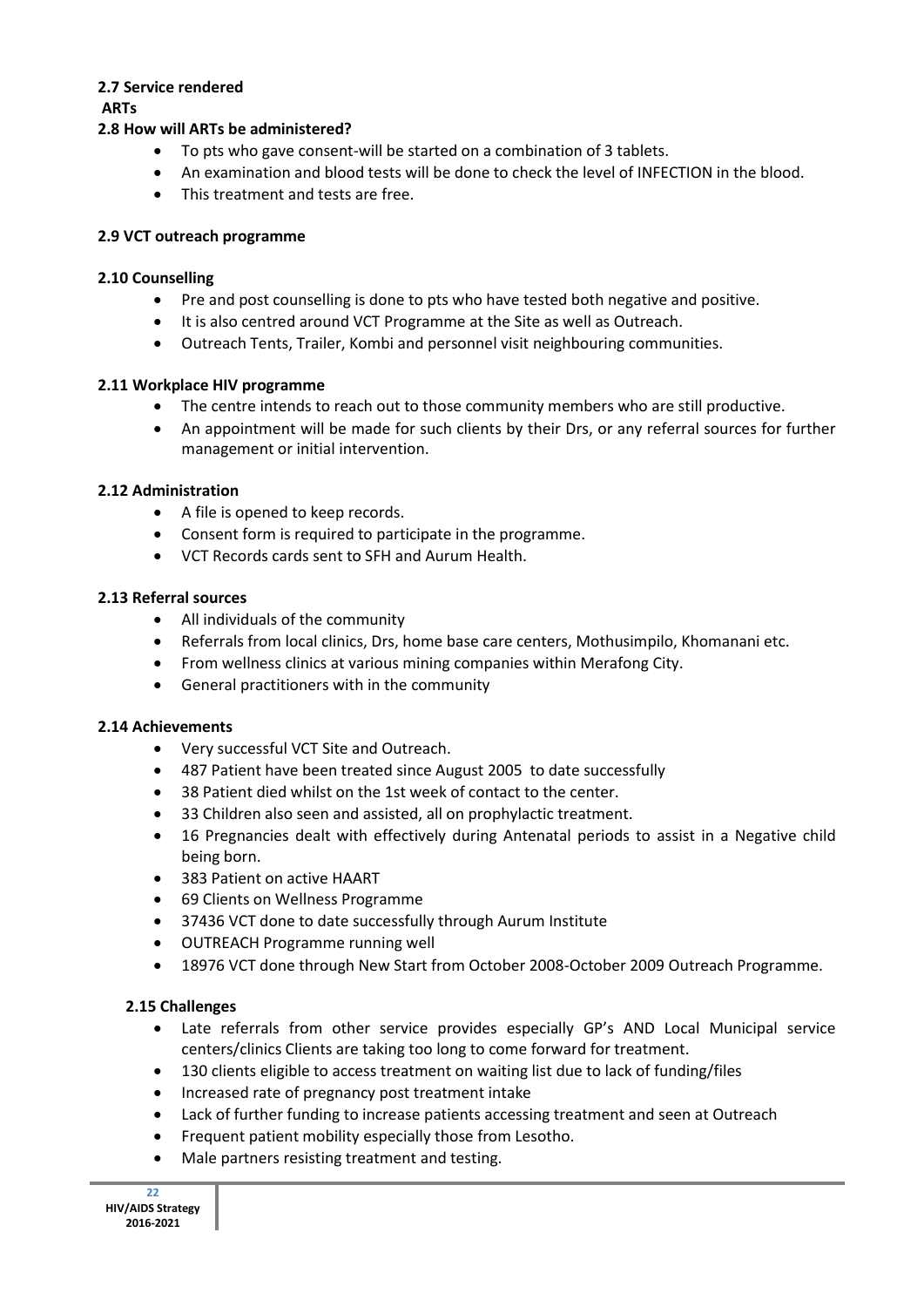- Need for a proper facility/structure/building to accommodate growing clientele
- Need to source funding for OUTREACH PROGRAMME
- Transportation
- Equipments e.g. computers

### **2.16 Conclusion**

 Trinity Health Centre is not merely to duplicate services rendered but to speed up the roll out programme and we hope that it will be of great use to the members of the community in WESTRAND MUNICIPALITIES AND GAUTENG PROVINCE

### **3 DEPARTMENT OF HEALTH SERVICES**

### **3.1 2005-2011 NSP Primary aims**

- Reduce HIV infections by 50 % (ages 15-24)
- Reduce impact of HIV on families and communities expanding access to treatment ,care and support by 80% to people diagnosed with HIV

### **3.2 Priority areas**

### **3.3 Prevention**

- H.P and social mobilization (Mothusimpilo, KYFS, H.P etc.)
- **Integration of PHC Services (F.P,ANC, STI TB are offered VCT)**
- Reduction of MTCT
- Access to PEP and Psychosocial support.( Hospital ).
- STIs- syndromic mx available in all facilities.
- Dual therapy(AZT & NVP) is also available for all pregnant mothers according to the national guidelines.
- **PCR tests are done for all babies born from positive mothers.**
- NVP given to all babies born from positive mothers
- Formula available for babies on PMTCT program
- Nutrition packs available for all patients with nutrition need.
- **Psychological support given to all patients others referred to social department.**

## **3.4 Treatment, Care and Support**

- **2 ART SITES Carletonville Hosp.**
- **E** Khutsong CCMT
- **Patients on treatment- Khutsong 2080, (9 paeds and adults-1981)**

## **3.5 Research, monitoring and surveillance**

- Research mostly from national and province- last early 2007- results not known.
- facilities- staff encouraged to do research for program improvement.
- Monitoring- statistics handed in monthly.
- Surveillance- ANC and STI prevalence.

## **3.6 Human and legal rights**

- Confidentiality always maintained.
- $\bullet$  Strive to accelerate access to services  $-$
- Stigma mitigating activities support groups at Ngos.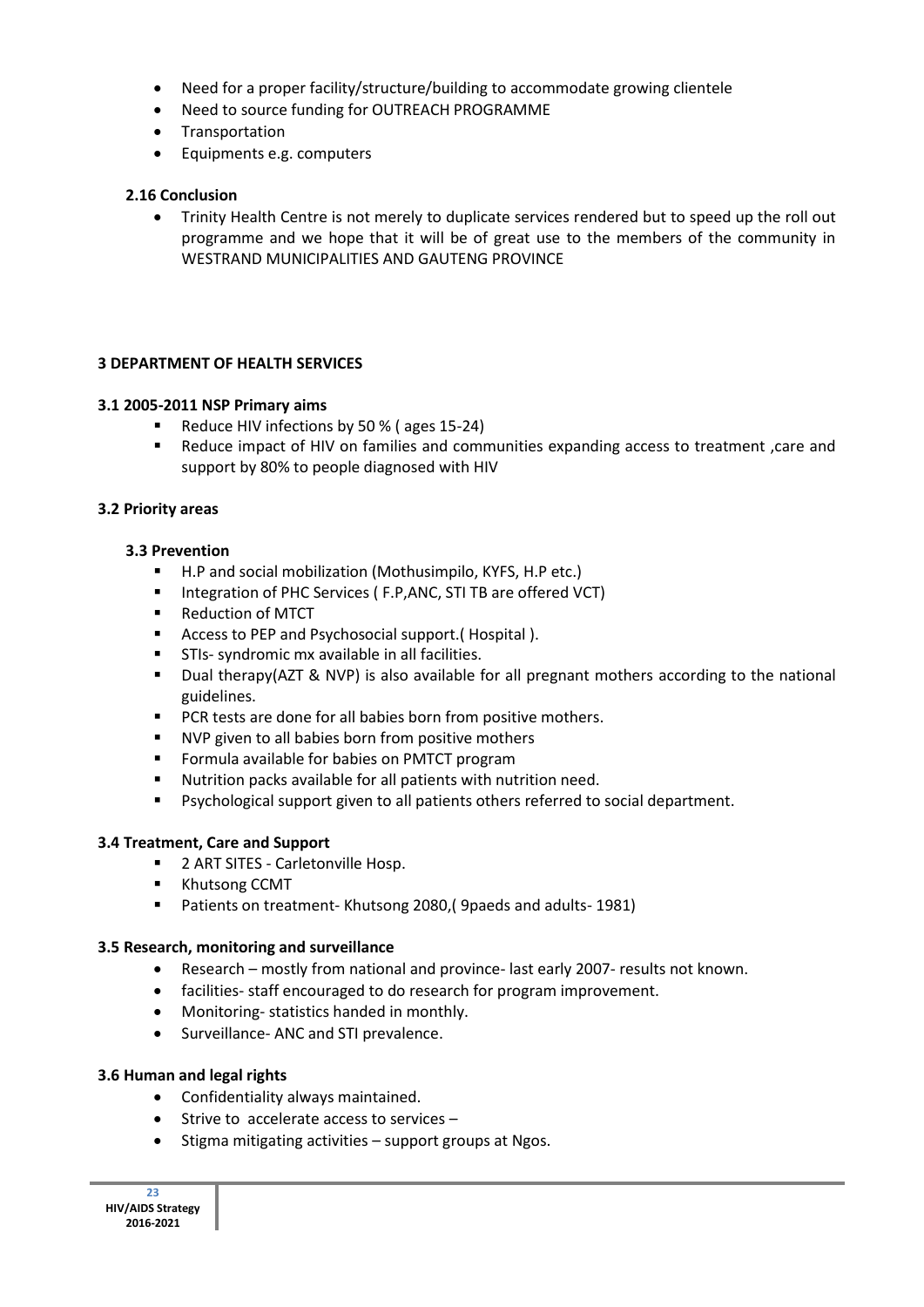### **3.7 Challenges**

- Integration of PHC Services Strengthen
- Access to PEP- PHC level
- Improvement of PMCTC PCR, Dual Therapy
- TB/HIV co infection INH
- Staffing
- High defaulter rate.
- Kokosi/Wedela ARV?
- Limited space.

### **4 RESPONSES BY DEPARTMENT OF DEVELOPMENT AND SOCIAL SERVICES**

### **4.1 Policy framework**

- Constitution of the Republic of South Africa
- Child Care Act.1983 ( as amended ) Act No 74 of 1983
- Child Justice Bill 2003
- Health Act, 1977
- Health Profession Act,1974
- Labour Relation Act , 1995
- Medicine and Related Substances Control Act,2002 as amended
- Social Assistance Act
- Non Profit Organization Act, 1997
- Public Financial Management Act
- Occupational Health and Safety Act,1993
- Policy on Sexually transmitted diseases
- Primary Health Care policy
- Policy on HIV and AIDS

#### **4.2 Guiding principles**

- Right to self-representation
- Accessibility
- Support system
- Self respect and self-sufficiency
- Access to appropriate services
- Social integration
- Enhanced inter-sectoral collaboration
- Equitable resource allocation
- Inclusion
- Batho-pele principles
- Confidentiality
- Cultural sensitivity
- Empowerment
- Family centered
- **•** Family preservation
- **•** Sustainability

### **4.3 Target group**

- Children
- Youth
- Family unit
- **•** Communities

**24 HIV/AIDS Strategy 2016-2021**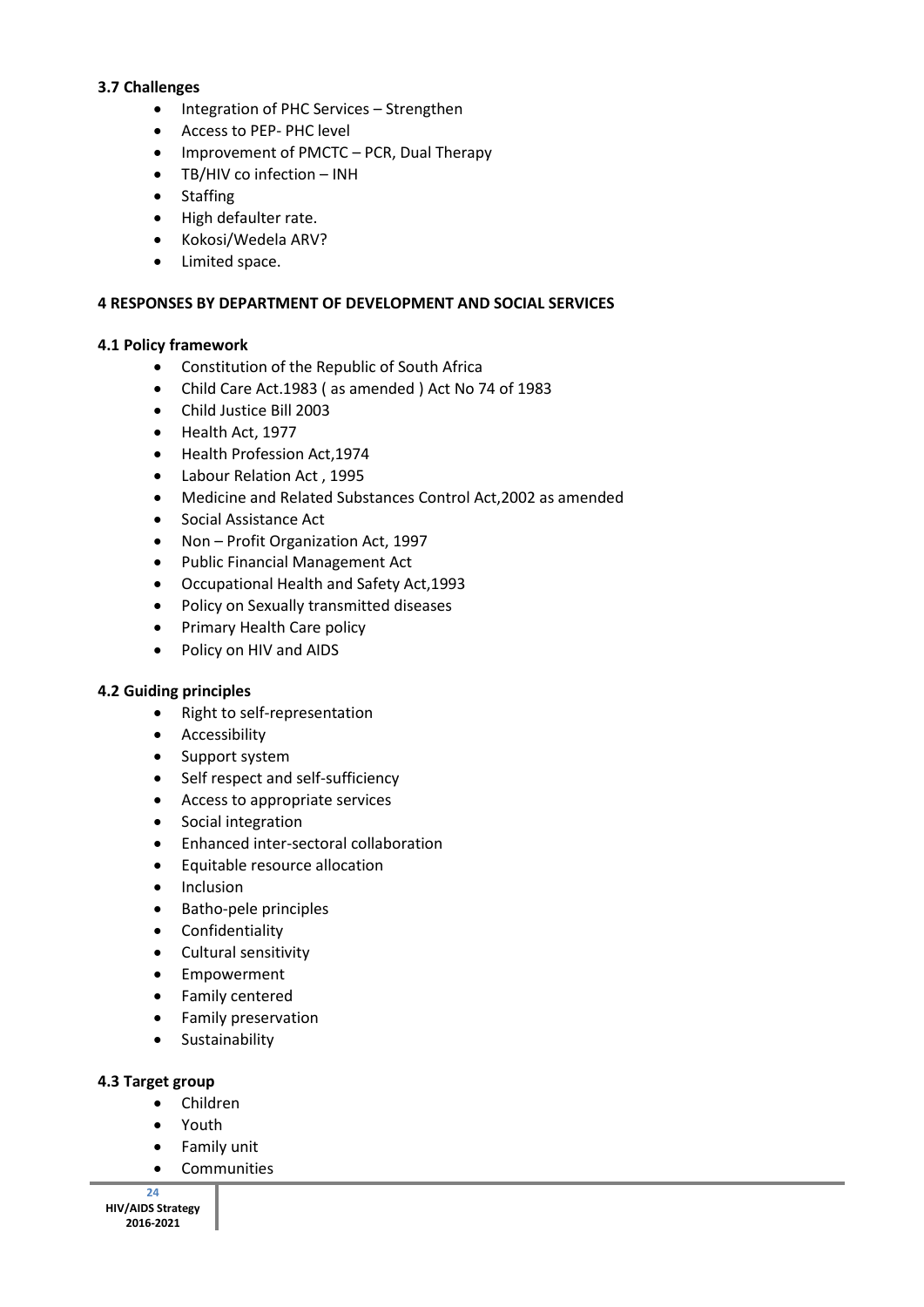- Older persons
- People with disabilities
- People with specific needs
- People infected and affected by HIV and AIDS

### **4.4 Basket of services**

### **Orphan care**

- $\bullet$  Identification of OVC
- Referral to relevant stakeholders
- After care services which entail life skills programme to OVC.
- Caregivers assist children with homework.
- Succession planning

### **4.5 Care and support**

- Provision of food parcels and school uniforms
- provision of protein supplements
- Basic counselling to Individuals and families e.g. bereavement counselling.
- Therapeutic group sessions with the infected and affected people.
- Home visits to the infected and affected families
- Cooked meals(Drop in centers)

### **4.6 Coordinating structures**

- Establishment of child care forums.
- Launching of DACCA and LACCA

### **4.7 Advocacy programmes**

- Door to door campaign
- Conducting of awareness campaigns at schools, clinics.
- Identification and establishment of support groups
- Awareness campaigns through information sharing sessions
- Commemoration of international days e.g. World AIDS Day

#### **4.8 Social integration and empowerment**

- Establishment of support groups
- Training/workshop

#### **4.9 Support services to care givers**

- Debriefing sessions
- Trainings: HCBC, Life skills, Counselling and
- EPWP Learner ship: e.g. Auxiliary Social Work & Community Health Care)

#### **4.10 Funding of HCBCS and DROP IN centres**

- Submission of a business plan( Format of the business plan provided by the Dept)
- Assessment of a business plan
- Approval of business plan
- Signing of the SLA
- Transfer of funds to the organization

#### **4.11 Examples of the items to be included in the business plan**

- Food parcels
- Protein supplements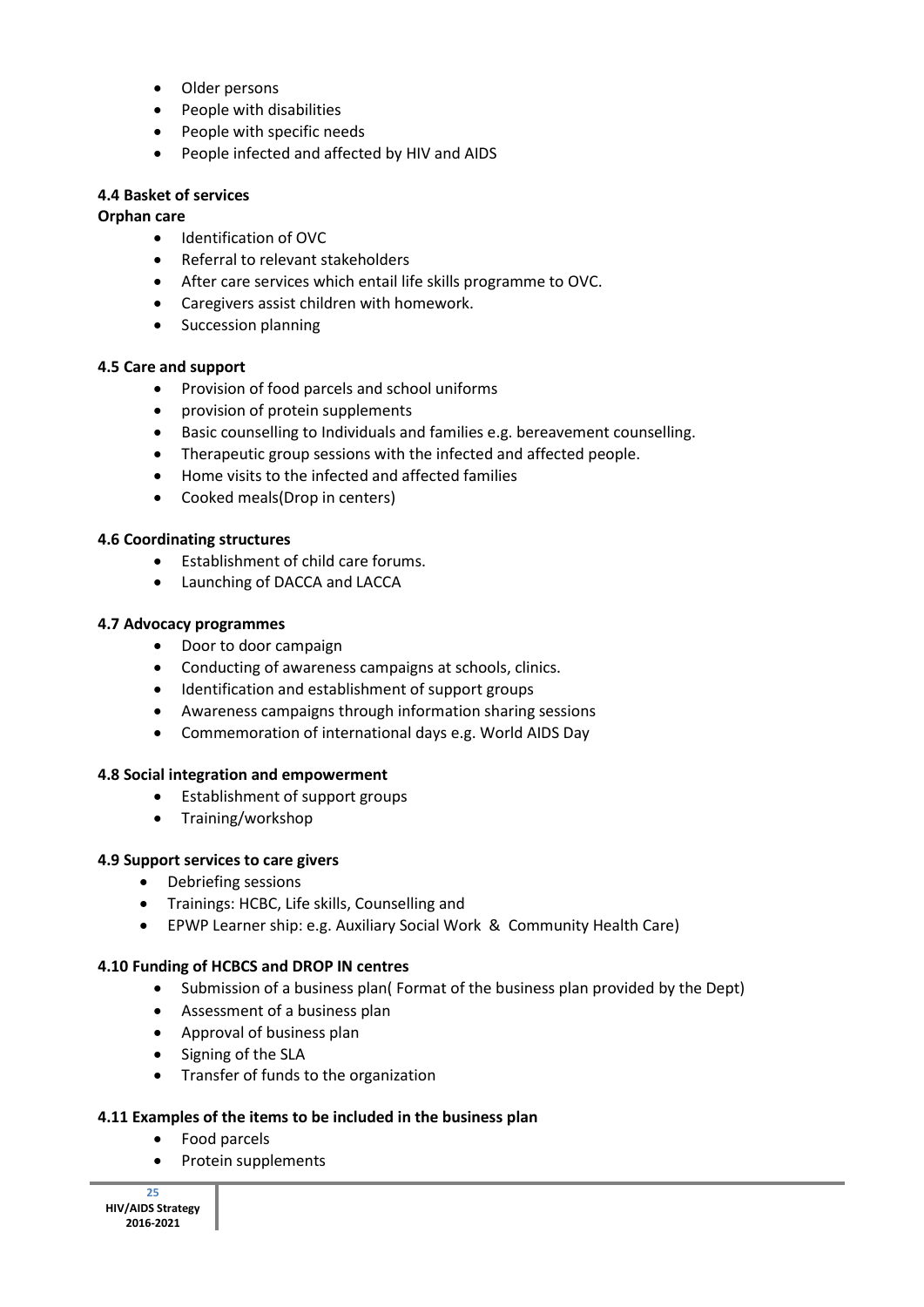- Cooked meals for orphaned children
- Stipends for project coordinator EPWP
- Stipends for caregivers
- Capacity building and debriefing programmes
- Community outreach
- Support group activities
- School uniform for OVC's
- **Stationery**
- Auditor's fee
- Transport Electricity & Rent Cleaning material
- Food gardens
- Computer & printer

### **4.12 Grants:**

- Disability grant
- Foster care grant
- CPOS- Community place of safety
- Child support grant
- Care dependency grant.

### **4.13 Monitoring an evaluation**

• The purpose of monitoring and evaluation is to assess compliance to the contract, both in terms of service delivery and financial management. This document provides a clear guide to clarify the role of Organizations, Service Points, Districts and the Provincial Office in terms of monitoring the delivery of services.

### **4.14 Organization/ Project**

- The organization / project must ensure that accurate reports are submitted on time to the Service Point. Reports to be compiled according to prescribed format. The organization /facility have the responsibility to ensure the availability of the following documents;
- Separate bank account for monitoring of state funds.
- Signed service level agreement.
- Financial statements and reports.
- Minutes of management and staff meetings.
- Records and files of the general administration
- The organization / project must ensure that accurate reports are submitted on time to the Service Point. Reports to be compiled according to prescribed format. The organization /facility have the responsibility to ensure the availability of the following documents;
- Separate bank account for monitoring of state funds.
- Signed service level agreement.
- Financial statements and reports.
- Minutes of management and staff meetings.
- Records and files of the general administration

## **4.15 Service Point**

- Guided by the service level agreement, the Service Point must ensure effective monitoring on the implementation of organization's business plan. A social worker in the employment of the state or any person designated by the Director – General may be requested to perform the following functions with regard to monitoring of facilities:
- Visit and monitor a facility for compliance with the provision of the applicable Act.
- Determine compliance to transformation imperatives.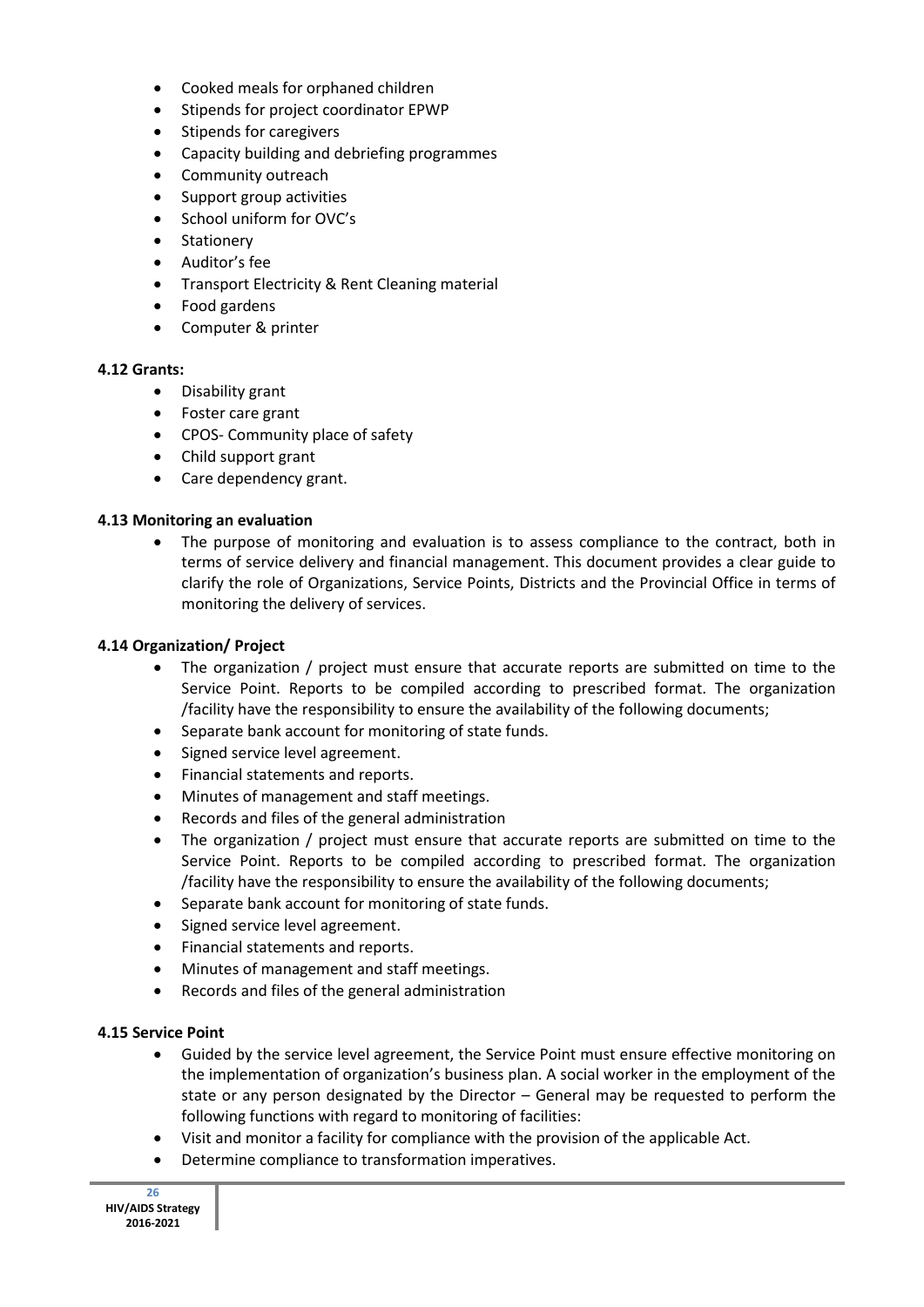- Monitor implementation of the organization sustainability and service plan.
- Monitor compliance with relevant legislation, policies and priorities, norms and standards and procedures
- Deal effectively with any mismanagement and maladministration within the organization
- Receive and validate reports.
- Monitoring project visibility on monthly basis.
- Provide monthly progress reports (financial and non financial) to the program supervisor
- Supervisor at the Service Point must provide quarterly report to Provincial Office through the District Office

### **4.16 District**

- On receipt of such documents the District must do the following:
- Validate information.
- Ensure all service organizations funded by the Department are coordinated, supported and monitored.
- Ensure submission of quarterly reports by the service points.
- Submit quarterly reports to provincial office.

### **4.17 Province**

- Monitor the progress made and the impact of services to the service recipients
- Advice the service points on the issues as picked up from the reports.
- Provide Support to the service point coordinators / organizations
- Account for the utilization of the budget spent on the organizations.
- Conduct regular site visits to funded organizations.
- Ensure submission of reports to National as per request

### **4.18 Challenges faced by DSD: ?**

## **5 MOTHUSIMPILO OUTREACH PROGRAMMES**

## **5.1 Description of the intervention**

- Mothusimpilo ('' working together for health'') Intervention project was launched in 1998.
- Reduce prevalence and incidence of STI s/HIV infection.
- This would be achieved by decreasing the number of sexual partners thereby reducing STIs among mine workers and sex workers.

## **5.2 Key interventions**

- Condom promotion and distribution.
- Behaviour change though peer education model for SW and mine workers.
- Strengthening syndromic management of STIs in combination of PPT of STIs.
- PPT component focuses exclusively on self identified SWs around intervention sites and mining hostels.

#### **5.3 Implementation**

- Pre -implementation base line survey was done.( study)1998. Random, representative sample population of Merafong.
- Post -intervention survey was done in 2001.
- This allowed for comparison.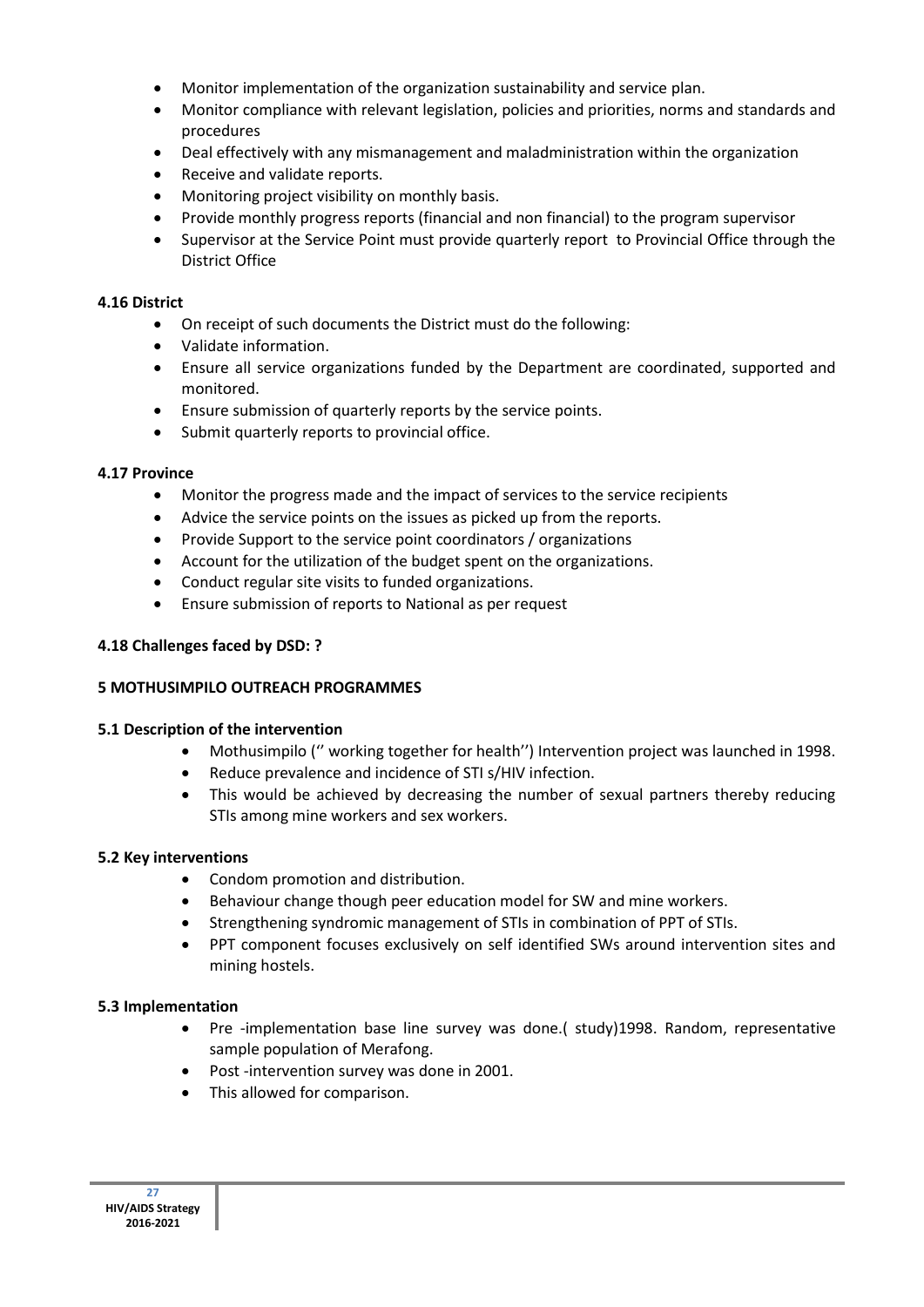#### **5.4 Peer Education**

- Focuses on behaviour change model.
- Key messages (condom use, treatment literacy, referrals to mobiles.)
- Peer Educators recruited among self identified SW and mineworkers.
- peer educators use participatory method of education.( drama)
- PE included schools in Khutsong.
- The sessions are recorded.

## **5.5 Condom distribution**

- Free condoms are made available at strategic points.
- This function is done by PE.
- They use tally sheets to record.
- Over one million condoms distributed annually.
- Distribution does not reflect condom use.

### **5.6 STI Services**

- Provide training to private providers on syndromic management.
- Introduced PPT program exclusively for SW who are asymptomatic.
- Facilitated by use of three mobiles.
- Support for this service is from the mines.

## **5.7 Staffs complement**

- 1 manager / coordinator
- Administrator
- 48 Peer educators
- Monitoring officer.
- 3 nurses
- 7 VCT Counsellors.

## **6 EDUCATION AND AWARENESS, PREVENTION AND OPENNESS**

## **6.1 What is the extent of the problem?**

- Lack of Cross border co-ordination of programmes and resources
- Programmes not covering entire Merafong City
- No central co-ordinating structure of programmes in Merafong City
- Lack of activities covering Northwest side of Merafong city
- Lack of networking and interaction of service providers
- Lack of comprehensive policy and programmes
- No clear indications of commitment to available strategies
- Lack of collective approach to campaigns between all service providers
- No corporation between Labour and Management on implementation of programmes
- Awareness campaigns not effective
- No focussed intervention strategy to ensure quality work and results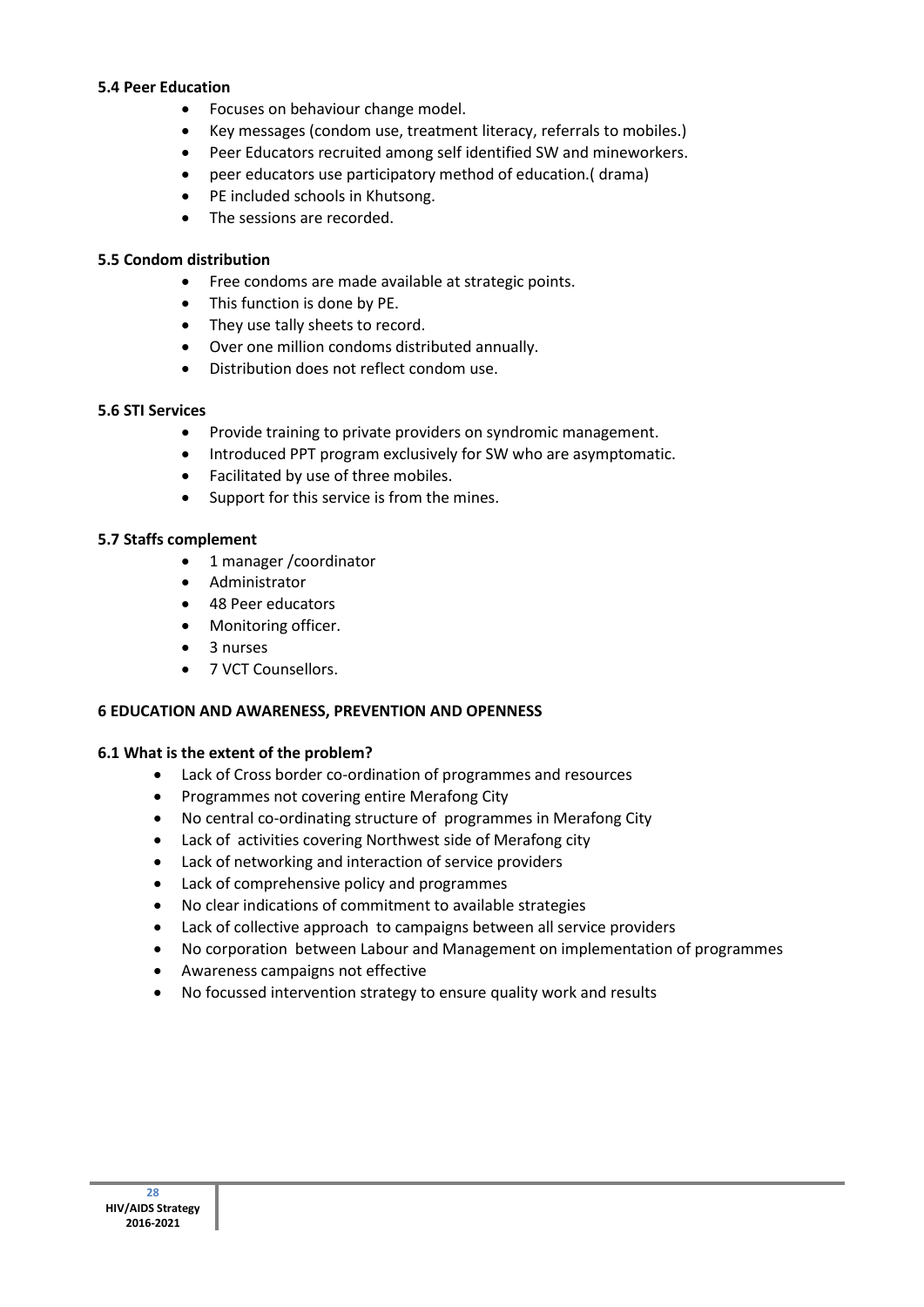### **6.2 What is being done?**

| <b>WHO</b>                    | <b>WHAT</b>                                                                                                                  | <b>WHERE</b>                                                                   |
|-------------------------------|------------------------------------------------------------------------------------------------------------------------------|--------------------------------------------------------------------------------|
| K.Y.F.S                       | Youth-STI/HIV/AIDS<br>prevention<br>programmes Counselling services<br>and motivational programmes                           | Khutsong                                                                       |
| <b>Social Services</b>        | Financing orphans care projects,<br>placement of orphans in suitable<br>Counselling<br>and<br>homes<br>community development | <b>Merafong Council</b>                                                        |
| Mothusimpilo Outreach Project | STI and HIVAIDS Education                                                                                                    | Targets sex workers,<br>mine<br>workers, Youth in Schools and<br>the community |
| Carletonville Home Based Care | Home Based Care and Counselling                                                                                              | Carletonville                                                                  |
| N.G.Welfare                   | Awareness<br>programmes,<br>Counselling                                                                                      | <b>Fochville and Carletonville</b>                                             |
| SAFV and OSR                  | Social work services                                                                                                         | Rural farming areas                                                            |
| <b>Boere Landbou Union</b>    | Education<br>&<br>Awareness<br>programmes & Counselling for<br>workers                                                       | Fochville                                                                      |
| Dept of Health                | Mobile clinics and VCT and PMTCT                                                                                             | Rural and Farming communities<br>and Carletonville                             |
| SANCA                         | Counselling, awareness education<br>and prevention                                                                           | Mining houses                                                                  |

### **6.3 What are the key gaps?**

- Extended municipal boundaries not properly catered for by all the programmes
- Youth programmes are not able to reach out sufficiently to the targeted group
- Availability of human and material resources to cope with the changing needs created by HIV/AIDS prevalence
- No survey indicating behavioural pattern for Wedela and Fochville
- No strategy to identify and involve other stakeholders

## **6.4 Priority needs**

- Human, material and financial resources to be boosted
- Comprehensive, integrated and targeted approach regarding EPA
- Co-ordination, monitoring, evaluation and sustainability of all programmes within Merafong City
- Media involvement to market and promote programmes
- Rolling out of EPA programmes to the entire Merafong City
- Availability, accessibility of all services including all service providers
- Commitment by all stakeholders and role players
- Inclusive co-ordinating structure for the entire Merafong City
- Networking by all involved structures both internally and externally

## **7 CARE AND SUPPORT FOR PEOPLE LIVING WITH AIDS**

- **7.1 What is the extent of the problem?**
- Very few people are coming forward to disclose their status, therefore it becomes difficult to identify, plan and strategize
- Most people are still denying it when tested and are found to be positive
- People are coming forward for VCT; numbers are increasing by the day.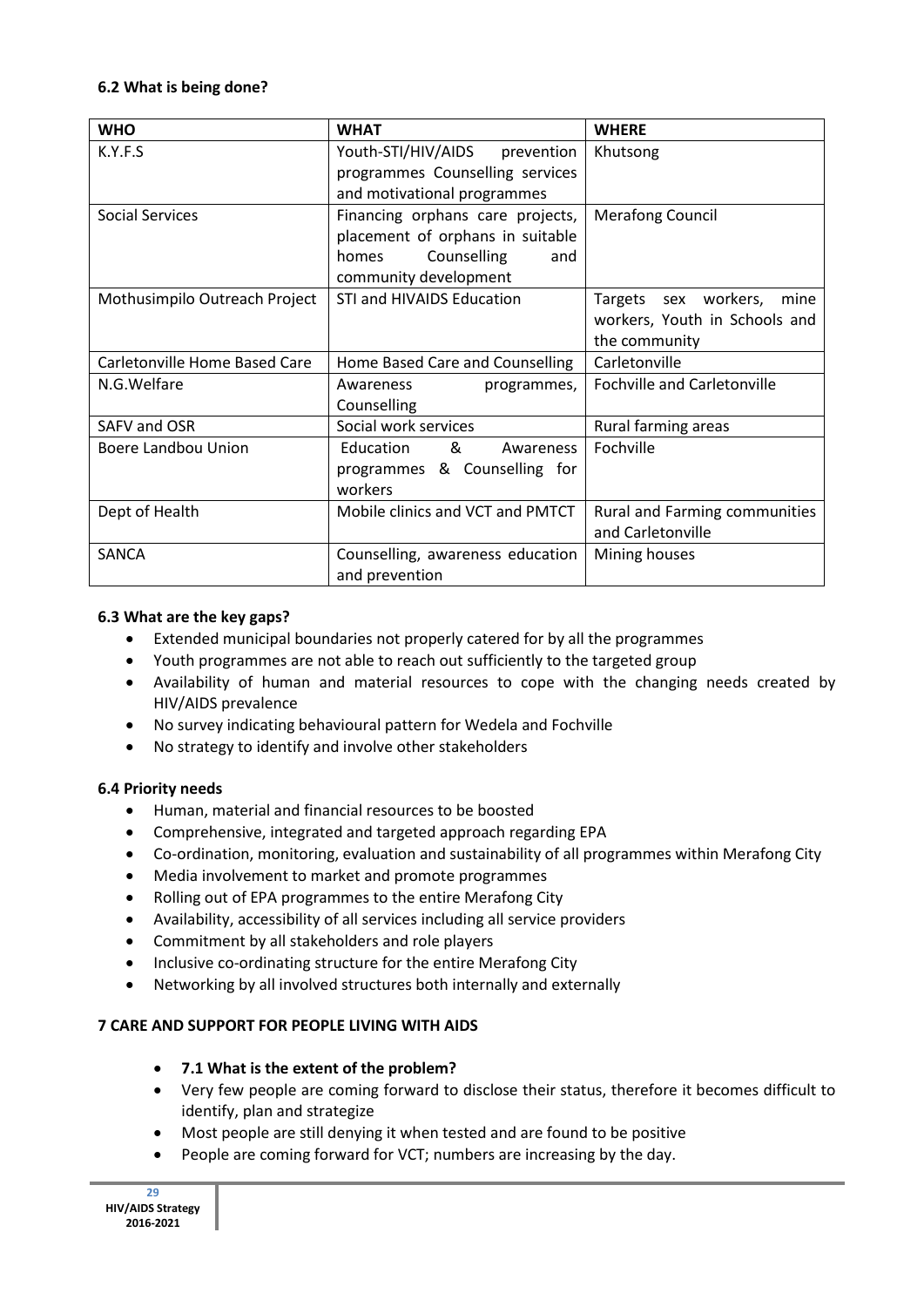- Married couples are not disclosing to their partners when found to have tested positive
- Attitudes towards PWAs are still negative, though there is visible improvement.

## **7.2 What is being done?**

- There are (5) five clinics in Khutsong, (2) two in Carletonville, (2) two in Kokosi, (1) one in Greens park and (1) one in Wedela, 1 mobile clinic in the farming area.
- Treatment given is (a) STI treatment (b) Counselling in all clinics (c) VCT in all clinics (d)PMTCT at all the clinics and Carletonville Hospital (e) treatment of opportunistic diseases in all clinics
- Carletonville HBC provides home based care services in Carletonville, Wedela and Khutsong, Kokosi (RUDO), Leeuwpoort and East Driefontein (Thabo Merafong)
- Dept of Health provides funding to all established HBC
- Food gardening projects training done by Department of Agriculture.
- Bread baking container funded by Department of Social Development.
- Candle making done by Support Group
- Bead making done by volunteers
- CHCBC- Khutsong wards 1,2,3,4,6,7 and Wonderfontein, Mphahlwa village, no 5 shaft
- Blybank, Carletonville, Welverdiend, Mohaleshoek and Blyvoor
- RUDO HBC –Wards 22,24,25,26
- Heartbeat HBC-22, 24, 25, 26
- Greens park HBC
- Thabo Merafong HBC –Wards 20,23
- Redirile HBC- Wards- 22,24

## **7.3 What are the key Gaps**

- No known support groups and spiritual Counselling in Khutsong, Fochville and Wedela
- Lack of trained volunteers on HBC in some areas of Merafong City i.e. Fochville, Wedela, Kokosi and Welverdiend
- Need capacity building programmes
- Lack of finance, human and material resources
- Involvement of political leadership especially Councillors.
- Lack of Religious groupings support in HBC programmes

## **7.4 What are the Priority needs**

- To ensure that HBC services are rendered in all other areas of Merafong City
- Establishment of PWA support groups
- Financial and material resources
- Nutritional and gardening projects
- Spiritual and emotional support group structures in the community
- Accessibility of health services to all
- Mobilisation and education of the community to support PWAs
- All service providers donations should be channelled through LAC
- Strengthening of links between all NGOs, referral system all Religious groups to participate in all existing programmes.

## **8 CARE AND SUPPORT FOR OVCs**

## **8.1 What is the extent of the problem?**

- Lack of community support
- Criterion very strict for the approval of Foster parent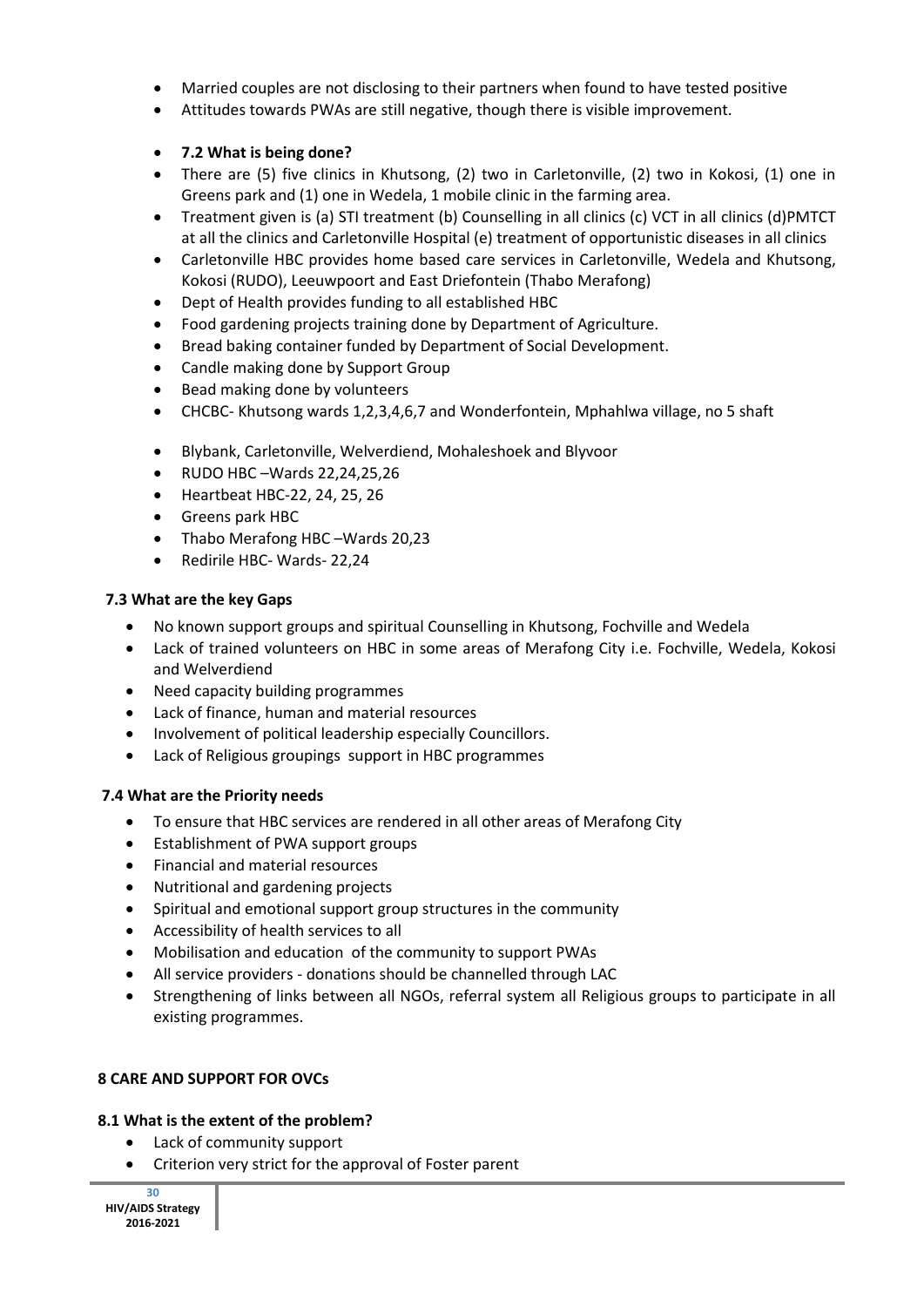- Not enough volunteers
- No commitment from the Commissioner of Child Welfare
- No inclusive and updated data base on Orphans
- No follow up strategy by Social Development and other HBC on identified cases.
- Food parcels will be withdrawn from  $31<sup>st</sup>$  November 2005

## **8.2 What is being done?**

- Council provides subsidised office space, free water and electricity for Carletonville HBC and NGOs.
- Sixty seven child headed families receive food parcels each week and are sponsored with R100.00 each, through the Sponsor an Orphan project
- Save The Child Foundation provided three year funding for an After School Centre
- Community Child Care Forums discussing children problems in Merafong City
- IT cater for the whole of Merafong City
- After school care centres are being established and sustained in all areas of Merafong City.
- Mayor's office initiated Ubuntu project for CINDI with the theme "It takes a Village to raise a child and Motho ke Motho ka Batho bangwe".

## **8.3 What are the key gaps?**

- Amendment of the Child care Act to accommodate every child
- Dept of Health and Dept of Social Services do not network
- Available resources do not have enough funds to expand to all other areas
- Lack of human resources particularly Social Workers
- Clear updated Data base
- Cultural barrier regarding adoption of children
- In some cases, some children are not in the child support grant system
- Lack of monitoring system for the well being of the adopted children
- Social economic status of community is very poor

## **8.4 What are the Priority Needs**

- Needs analysis of the area
- Capacity building programmes for Foster parents, Volunteers, Social Development personnel and Health Department personnel
- Proper co-ordination of all service providers
- Regular monitoring of systems of all programmes and service providers
- Poverty alleviation programmes
- Grants must reach every deserving applicant e.g. Orphans and Foster parents
- Properly co-ordinated integrated programme for the up bringing of the child/orphan e.g. education needs and health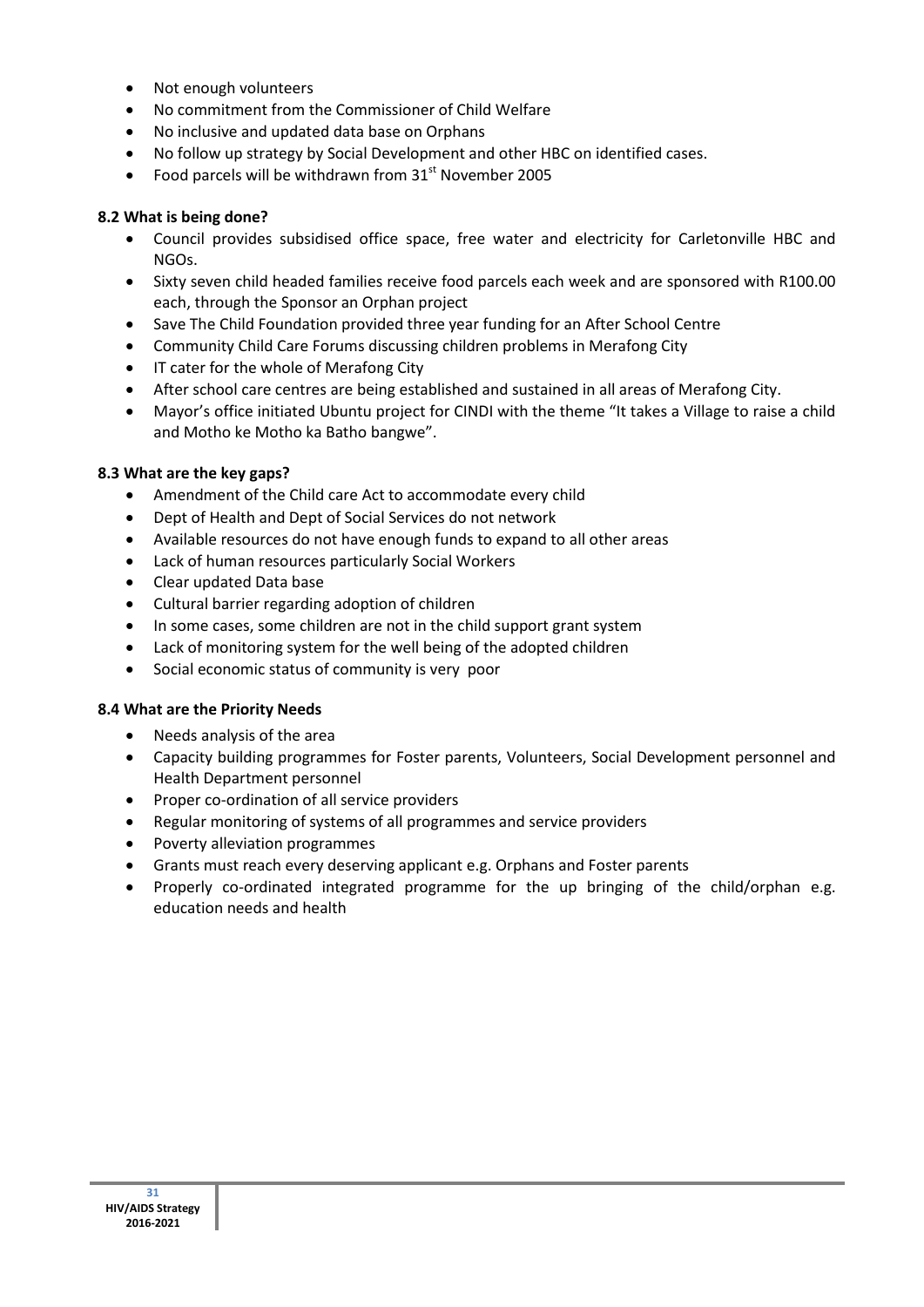# **SECTION D: KEY RESPONSES NEEDED IN MERAFONG**

There are key priority areas of intervention that can be taken to reduce the impact of HIV and AIDS on the municipality and its people.

### **1. Education, awareness, openness and prevention**

AIDS is preventable and we can protect people who are not infected by equipping them with the knowledge that will help them change their attitude and behaviour.

It is important that education and awareness programmes conducted by various players in the municipality be co-ordinated to avoid duplication.

Education, awareness and prevention programmes can succeed only if it is conducted in an environment of openness. As long as HIV and AIDS is treated as a scandal and people living with HIV and AIDS are discriminated against, these programmes will not help change peoples attitude and behaviour.

Councillors, as the political leadership in the municipality, have to play a central role in ensuring that the disease is destigmatised.

### **2. Treatment and care for people living with HIV and AIDS**

The existing health care facilities in the municipality barely provide the necessary medical treatment for people living with HIV and AIDS. More has to be done to provide a comprehensive treatment and support regime for sufferers.

More has to be done to initiate programmes that promote wellness and poverty alleviation amongst the HIV and AIDS infected population.

Special attention has to be paid to recruitment and training of more based carers and counsellors.

More support groups for people living with AIDS have to be launched in the municipal area.

#### **3. Care for Orphans**

As more children become infected and affected by HIV and AIDS, the need to develop and extend the services currently available will increase.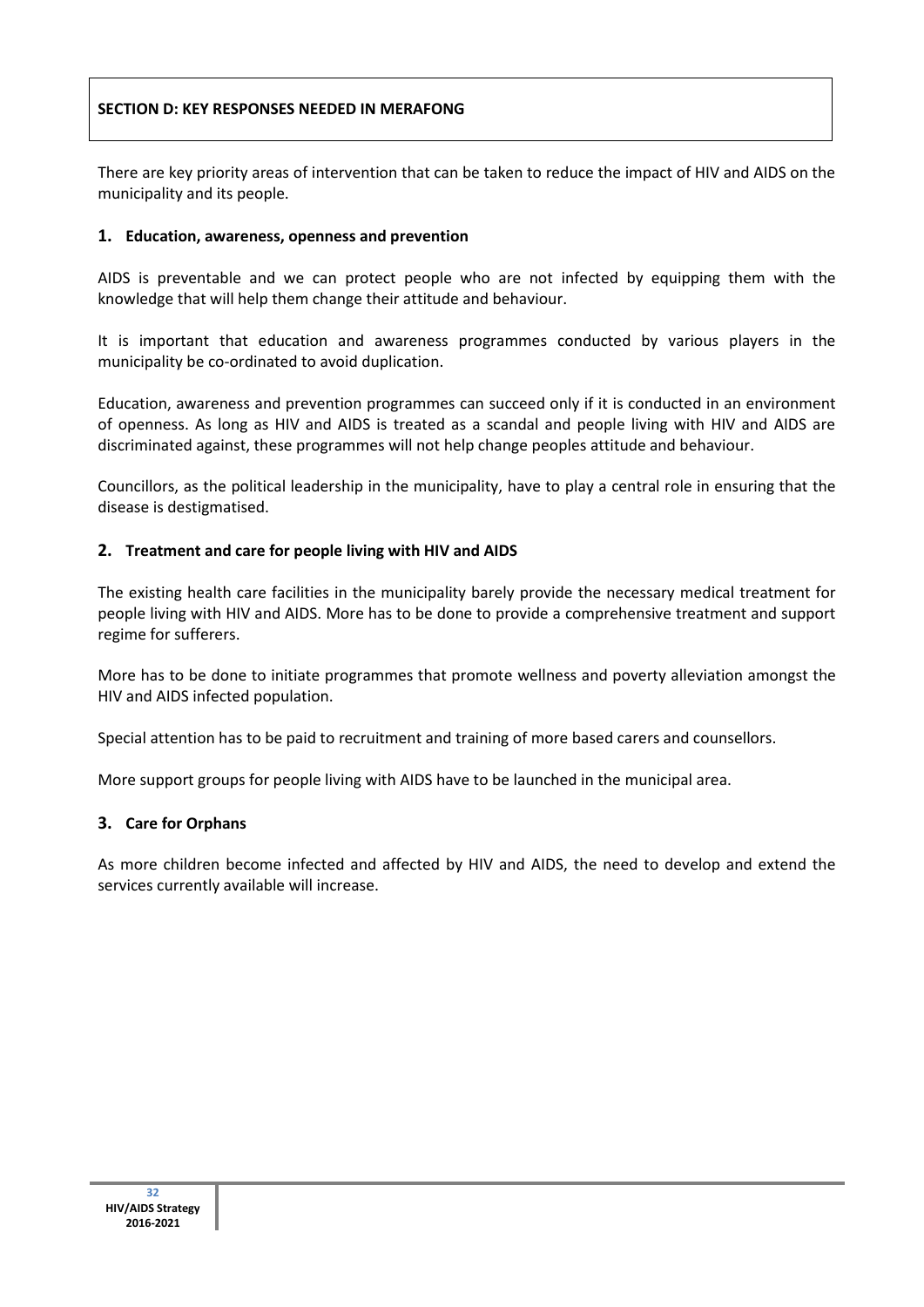# **SECTION E: STRATEGY DEVELOPMENT**

## **1 Prevention, Education and Openness and Awareness**

## **1.1 Problem statement**

- There is a lack of co-ordination in implementing effective education programmes
- Lack of enough resources to cover the whole of Merafong City
- Lack of well co-ordinated and inclusive plan/programme
- Lack of community education on available services
- Lack of inclusive and fully represented co-ordinating structure*.*

# **1.2 Long term Goal**

To reduce new HIV infection by 50% by engaging:

The existence of a fully representative co-ordinating structure with a well co-ordinated comprehensive plan that will ensure that all the people of Merafong City are empowered on all issues related to HIV/AIDS eventually leading to a sustainable reduction of the infection rate.

- Ensuring that the community is well informed and educated and be able to talk openly and freely about the disease and their status
- Effective use of preventative measures to stop once and for all the spread of HIV and AIDS
- Effective coordination of all programmes and initiatives
- Training of more counsellors to provide a professional service
- Ensure that clinics are well equipped to be able to provide education for patients

## **1.3 Short Term objectives**

 $\bullet$ 

- To establish an inclusive co-ordinating structure
- To establish an integrated and targeted approach regarding E.P.A.
- To introduce EPA programme to the entire Merafong City
- To improve care and management of STIs
- Ensure continuous evaluations and monitoring

## **KEY FOCUS AREAL 1: INFORMATION, EDUCATION AND CAMPAIGNING**

| <b>STRATEGIC OBJECTIVE.</b>                                                            | <b>KEY TASK</b>                                                                                          | <b>ENABLERS</b>                                                                                                             | <b>TIME FRAME</b> |
|----------------------------------------------------------------------------------------|----------------------------------------------------------------------------------------------------------|-----------------------------------------------------------------------------------------------------------------------------|-------------------|
| Strengthening the current<br>1.<br>coordinating Structure                              | Update data base of all<br>٠<br><b>IEC stakeholders</b><br>Schedule of regular<br>meeting                | $\bullet$ Task team<br>$\bullet$ LAC<br>budget<br>$\bullet$                                                                 | August 2019       |
| To strengthen / reinforce a<br>2.<br>comprehensive integrated<br>and targeted approach | Development of<br>integrated plan of<br>activities<br>Programme of action<br>Itinerary of all activities | Task team<br>$\bullet$<br><b>HIV&amp;AIDS TB</b><br>$\bullet$<br>coordinator<br>$\bullet$ LAC<br><b>Budget</b><br>$\bullet$ | August 2019       |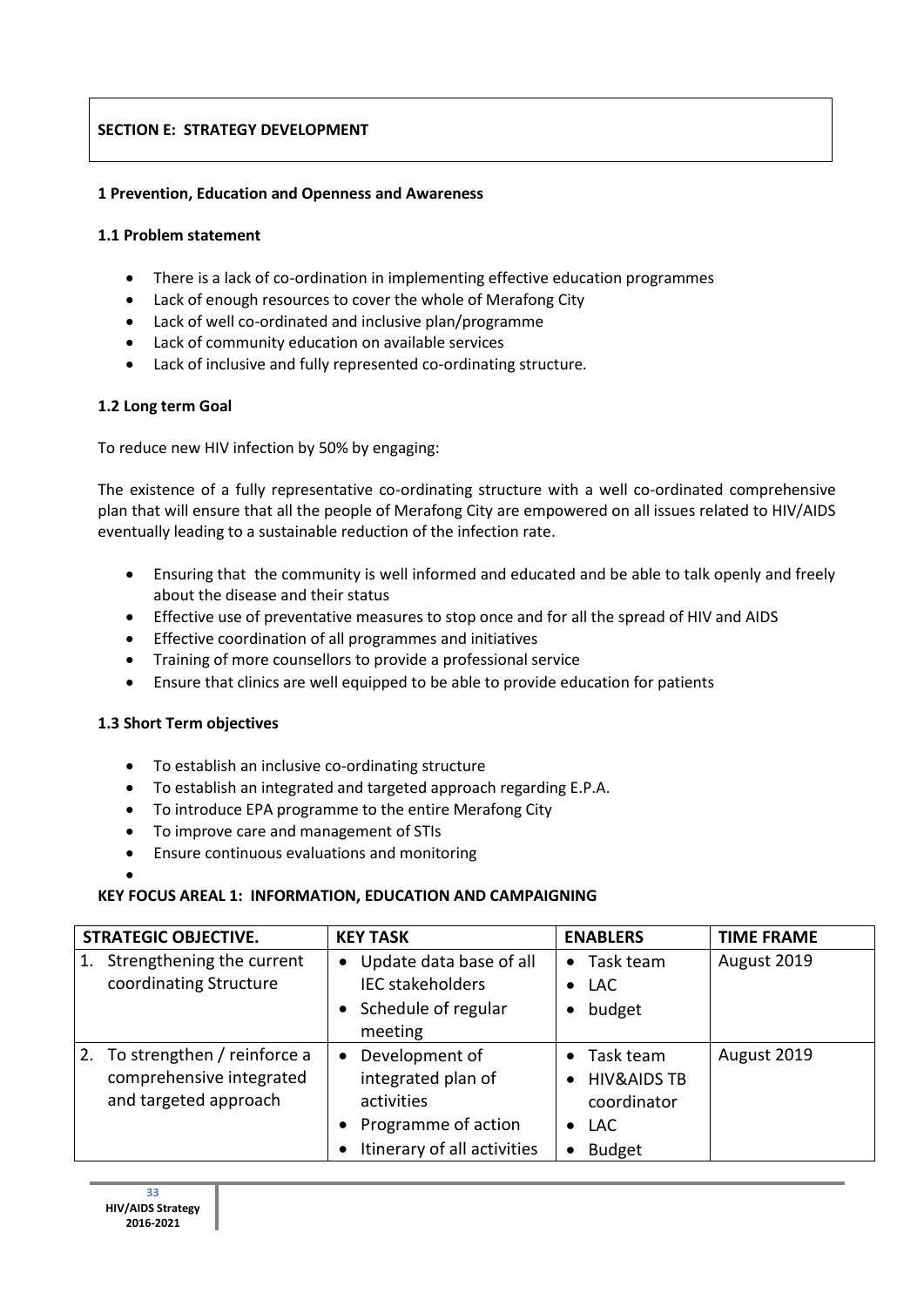|          |                                                                                                                      | (quarterly)                                                                                                                    |                                       |             |
|----------|----------------------------------------------------------------------------------------------------------------------|--------------------------------------------------------------------------------------------------------------------------------|---------------------------------------|-------------|
| 3.<br>4. | Extend the IEC programme<br>to new established<br>settlements.<br>Strengthen IEC<br>programmes in old<br>settlements | Conduct an audit of IEC<br>Remapping re-zoning<br>the area for im<br>plementation                                              | All stake<br>$\bullet$<br>holders     | August 2019 |
| 5.       | Train IEC organizations on<br>the updated information                                                                | Identify all IEC<br>organizations<br>Identify training<br>partners<br>Develop/identify<br>training programmes                  |                                       |             |
| 6.       | Ensure continuous<br>evaluation and monitoring<br>of the IEC programme                                               | Monthly meetings<br>Report and statistics<br>interpretation<br>Monthly reviews<br>surveys<br>Quarterly report<br>consolidation | LAC and<br>$\bullet$<br>IEC task team | Quarterly   |

## **1.4 COORDINATING TEAM REPRESENTATIVE**

- ( Trinity health)
- $\bullet$  (NUM)
- $\bullet$  (TAC)
- $\bullet$  (HBC)
- (MOTHUSIMPILO)

## **2 Care for People Living With HIV and AIDS**

## **2.1 Problem statement**

There is a lack of Financial, human and material resources, and lack of education on how the community should access available resources and lack of accurate information of people who need CARE in Merafong City.

## **2.2 Long term goal**

To provide care, treatment and support to not less than 80% of people living with AIDS and other terminally ill patients and their families within the Merafong City and to ensure 100% availability of facilities and material.

## **2.3 Short term objectives**

- Ensure that HBC is rendered in all areas of Merafong City
- Establish ward based PWA support groups
- Provide accessible health services to all
- Mobilise and educate the community about HIV/AIDS to change their attitude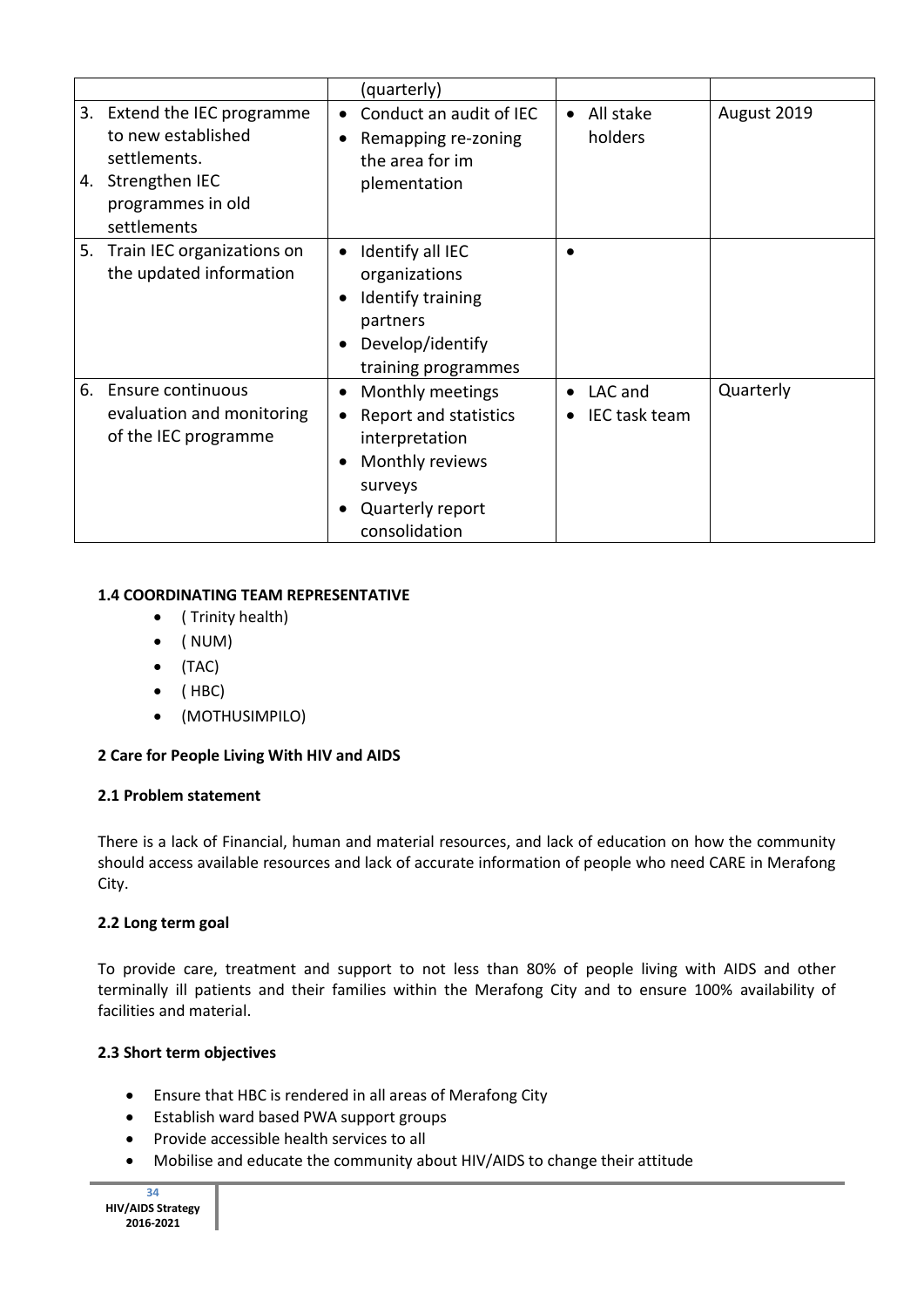To establish an inclusive co-ordinating structure.

| <b>STRATEGIC OBJECTIVE</b>                                                                                | <b>KEY TASKS</b>                                                                                                                                                                                                                                                                                                                                                                                                | <b>TIMEFRAMES</b>                                       |
|-----------------------------------------------------------------------------------------------------------|-----------------------------------------------------------------------------------------------------------------------------------------------------------------------------------------------------------------------------------------------------------------------------------------------------------------------------------------------------------------------------------------------------------------|---------------------------------------------------------|
| 1. Ensures that HBC services<br>are rendered to all areas<br>of Merafong.                                 | linking of carers (HBC & field workers) to<br>clinics for tracing and education/awareness<br>Provide HBC services in mining areas<br>$\bullet$<br>(Blyvoor, Mphahlwa, Mohaleshoek, Blok 8<br>and all farming communities)                                                                                                                                                                                       | 9o days<br>12 months                                    |
| 2. Establish ward -based<br>PLHIV support systems.                                                        | Linkage between clinics existing support<br>$\bullet$<br>groups<br>Capacity building of support groups on<br>sustaining operations<br>Develop an HIV and AIDS<br>services/programs directory<br>Establish support groups [mining areas] in<br><b>Greens Park</b>                                                                                                                                                | 90 days<br>6 months<br>60 days<br>3 months              |
| 3. Provide accessible health<br>services to all                                                           | Lobby and advocate for ARV's to be<br>distributed in mobile clinics                                                                                                                                                                                                                                                                                                                                             | 90 days                                                 |
| 4. Mobilise & educate the<br>community on improving<br>their attitude towards<br><b>PLHIV</b><br>(Stigma) | Integrate HIV and AIDS services to other<br>PHC servicers.<br>Continuous education to families and<br>$\bullet$<br>integrate school awareness programme<br>Encourage disclosure of HIV status.<br>٠<br>Involve faith based Organisation in a<br>distigmatisation programme.<br>Strengthen multi Sectoral collaboration<br>$\bullet$<br>[community forum on HIV and AIDS issue]<br>Mainstreaming of HIV and AIDS | 6 months<br>90 days<br>12 months<br>90 days<br>6 months |

## **KEY FOCUS AREA 2: CARE, TREATMENT AND SUPPORT**

## **3 Care for Orphans and Vulnerable Children**

## **3.1 Problem Statement**

Merafong City has not been able to provide a comprehensive child care service to some orphans in area because of the criterion used to exclude some of the needy orphans who do not qualify.

## **3.2 Long term goal**

To provide comprehensive treatment, care and support package by reaching out to not less that 80% of the people in Merafong who are in need.

To have a well co-ordinated programme that will ensure that all children in distress are well cared for through proper utilisation of existing and potential resources. By doing the following: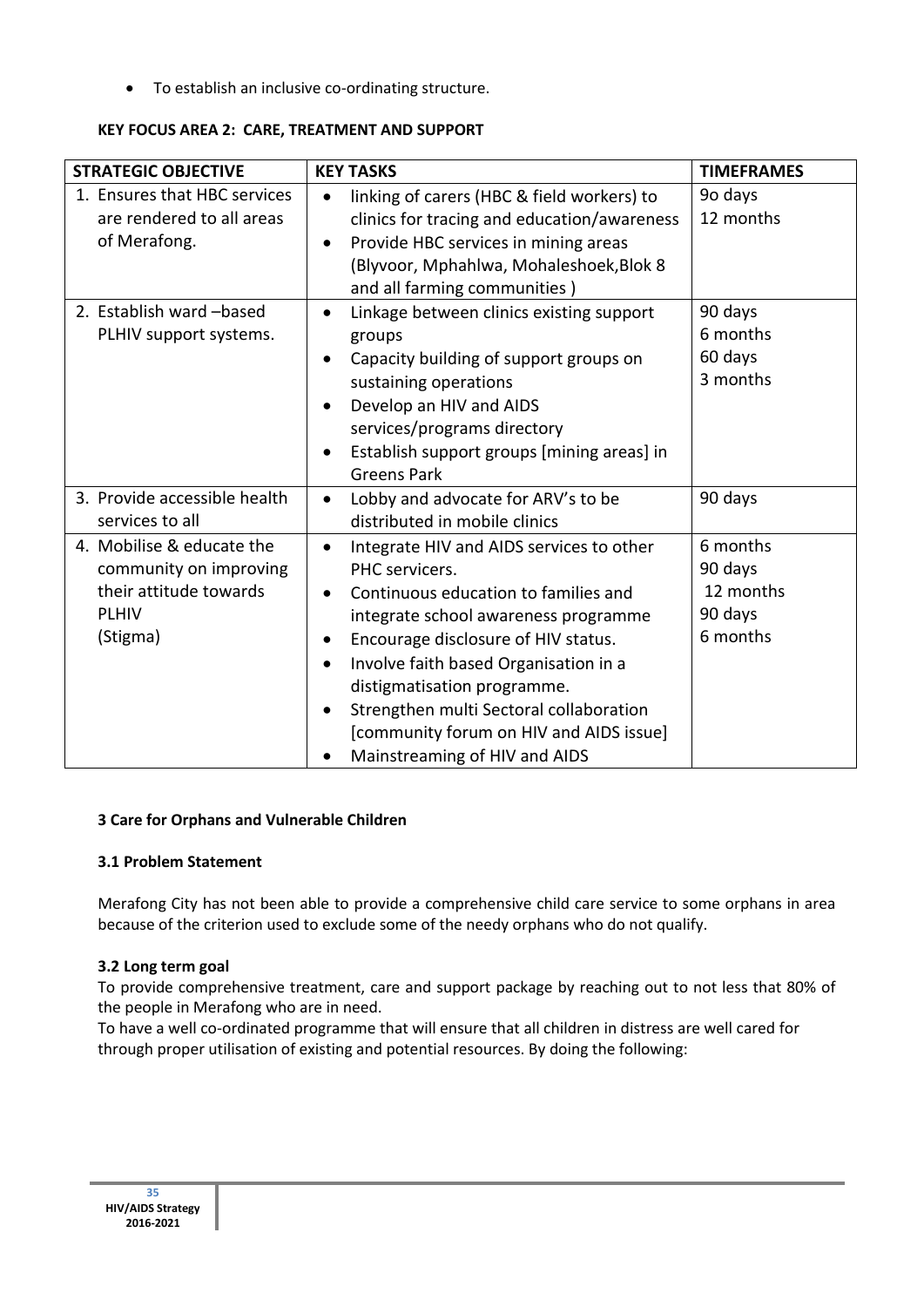| <b>STRATEGIC OBJECTIVE</b>                        | <b>KEY TASKS</b>                                                                                                                                                                                                   | <b>ENABLERS</b>                                                                       | <b>TIMEFRAMES</b>  |
|---------------------------------------------------|--------------------------------------------------------------------------------------------------------------------------------------------------------------------------------------------------------------------|---------------------------------------------------------------------------------------|--------------------|
| 1. Mobilise resources and<br>support for the OVC  | Establish an educational<br>$\bullet$<br>support system<br>Train out of school OVCs on<br>basic social skills<br>Identify potential partners<br>$\bullet$<br>Develop indicators to measure<br>$\bullet$<br>success | <b>LAC</b><br>Cooperates<br><b>CBOs</b>                                               | To be<br>confirmed |
| 2. Recruit and train<br>volunteers on foster care | Conduct a municipal wide audit<br>Identify relevant partners or<br>$\bullet$<br>stakeholders<br>Develop a comprehensive<br>٠<br>training plan                                                                      | <b>NGOs</b><br>$\bullet$<br><b>LAC</b>                                                |                    |
| 3. Rejuvenate child care<br>committee             | Involve all community based<br>$\bullet$<br>stakeholders<br>Train members on how to<br>$\bullet$<br>organize committee activities                                                                                  | <b>LAC</b><br>$\bullet$<br><b>CBOs</b>                                                |                    |
| 4. Develop an all inclusive<br>database of OVCs   | Combine and audit all existing<br>$\bullet$<br>municipal OVC database<br>Set up a geographical plan on<br>$\bullet$<br>delivering services                                                                         | LAC Task Team<br>$\bullet$<br><b>NGOs</b><br>$\bullet$<br>HIV and AIDS<br>coordinator |                    |

# **KEY FOCUS AREA 3: ORPHANED AND VULNERABLE CHILDREN**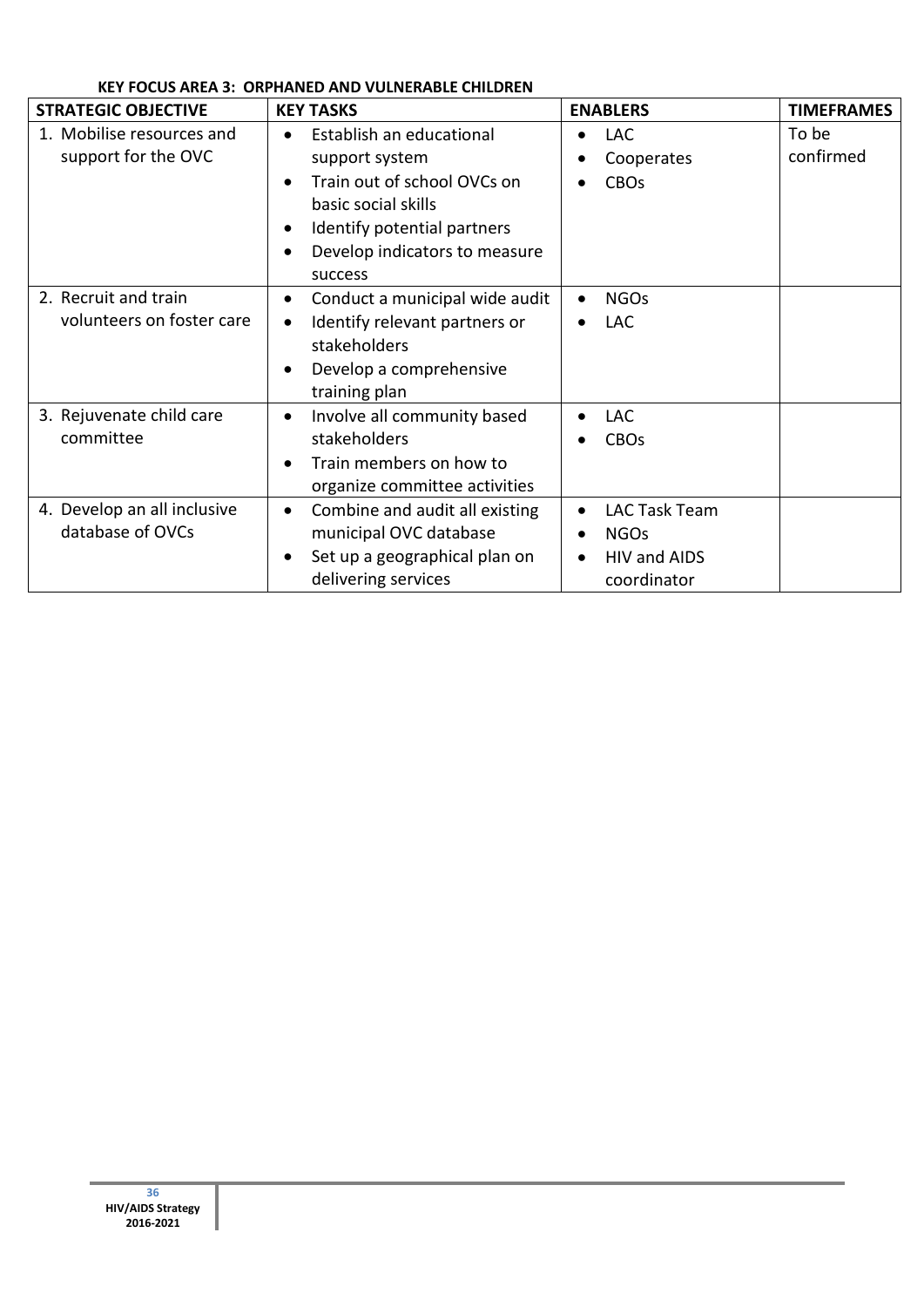### **SECTION E: ISSUES FOR THE MUNICIPALITY**

The municipalities' involvement in dealing with the consequences of HIV and AIDS has been limited. However, this workshop has provided the municipality with an opportunity to come to terms with the impact of the pandemic and what is required to reduce the infection rate and care for those who are infected and affected.

In addition to actively participating in group co-ordinating the fight against HIV and AIDS, the municipality must consider the following:

- a. Read, review and make the necessary amendments before adopting this document as a HIV and AIDS working document for the municipality.
	- Liaise with all stakeholders involved in HIV and AIDS programmes
	- Roll out Education, awareness and prevention programmes for employees of the municipality
	- Develop a referral system of available services / programmes and projects in the municipality and how to access them.
- c. Encourage Councillors to play a leadership role in education, awareness and prevention programmes and encouraging the community to be accepting of people living with HIV and AIDS.



#### **LAC RECOMMENDED STRUCTURE**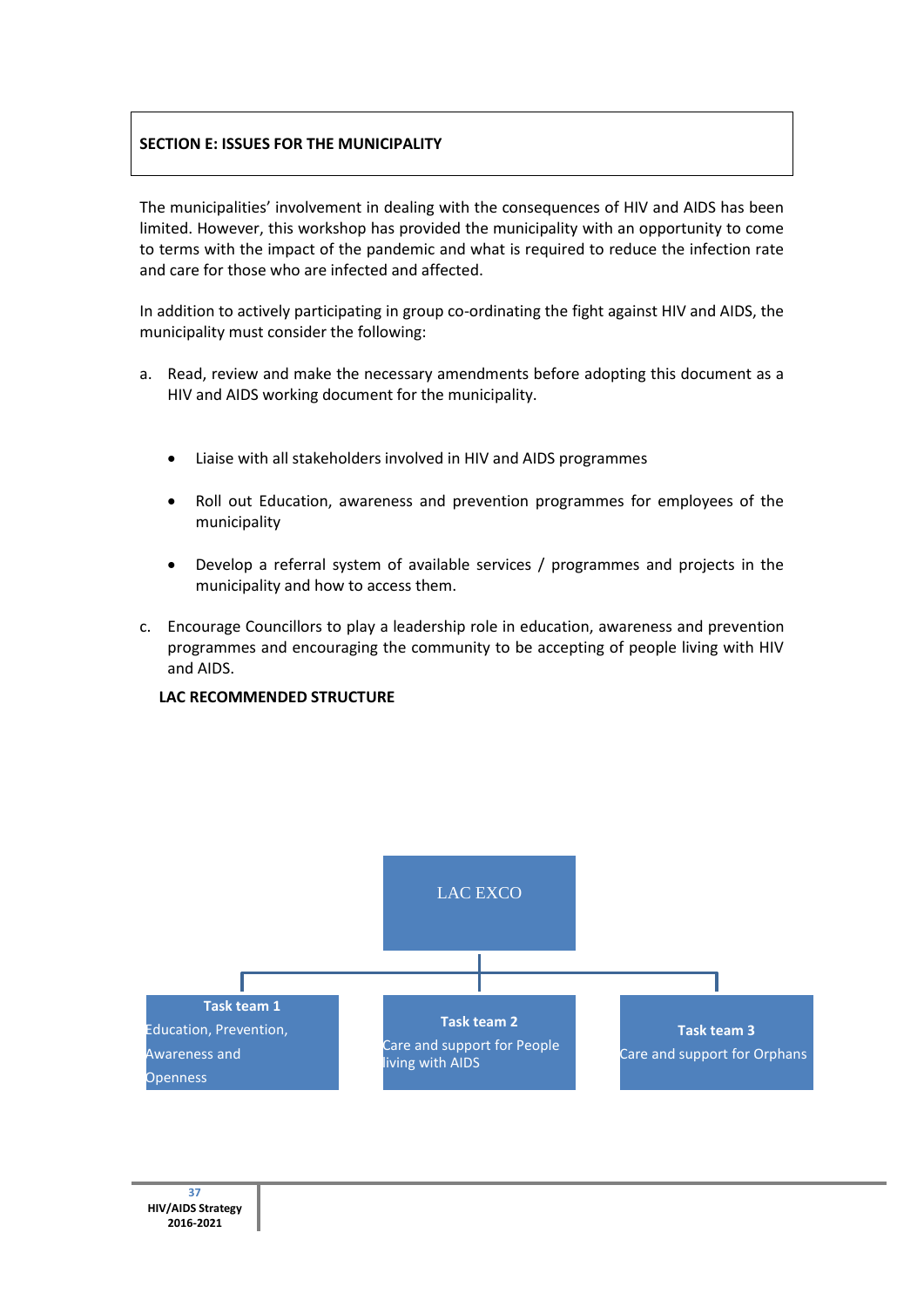### **Composition of the above-recommended structure**

- The Mayor
- Councillor who is heading the Health and Social development portfolio
- The Manager for Health and Social development
- The HIV and AIDS coordinator
- All the government departments
- NGOs, CBOs and FBOs
- Traditional health practitioners
- **•** Traditional leaders
- Local business
- Task team coordinators
- Taxi and transport operators
- Youth and Women organisations
- Support groups for PLWHAs

### **Terms of references**

### **TASKS FOR THE CO-ORDINATING STRUCTURE:**

| <b>Co-ordinating</b> |                                                                                             | <b>Education, Prevention</b>                                                                         |                     | <b>Caring for PWA</b>                                                                         |                                  | <b>Caring for Orphans</b>                                                                    |
|----------------------|---------------------------------------------------------------------------------------------|------------------------------------------------------------------------------------------------------|---------------------|-----------------------------------------------------------------------------------------------|----------------------------------|----------------------------------------------------------------------------------------------|
|                      | structure/ local Aids                                                                       | and<br>awareness<br>task                                                                             |                     |                                                                                               |                                  |                                                                                              |
|                      | Council                                                                                     | team                                                                                                 |                     |                                                                                               |                                  |                                                                                              |
| $\blacksquare$       | Responsible<br>for<br>overall<br>$CO-$<br>ordination                                        | Serve as a forum to<br>$\blacksquare$<br>develop and share<br>programmes<br>among those who          | $\blacksquare$      | Serve as forum for<br>ideas<br>sharing<br>and<br>programmes                                   | $\blacksquare$                   | Develop<br>programmes<br>that<br>aimed<br>at<br>are<br>the<br>improving                      |
|                      | towards<br>Work<br>establishment of<br>Municipal<br><b>AIDS</b>                             | are involved in this<br>area of work.                                                                | $\blacksquare$      | Co-ordinate the work<br>volunteer<br>Ωf<br>care-<br>givers                                    |                                  | living conditions of<br>orphans/OVCs.                                                        |
|                      | council                                                                                     | Ensure that there is<br>$\blacksquare$<br>no duplication of                                          | ٠                   | Work<br>towards                                                                               | $\blacksquare$                   | Recruitment<br>οf<br>volunteers<br>and                                                       |
| $\blacksquare$       | Serve as a forum<br>for sharing ideas                                                       | programmes.<br>$\blacksquare$                                                                        |                     | elimination<br>of<br>duplication                                                              |                                  | their<br>ensure<br>training.                                                                 |
| ■                    | Mobilise<br>resources for the<br>implementation<br>programmes                               | Liaise with all that<br>are involved in this<br>area of work.<br>Work closely with<br>$\blacksquare$ | ٠                   | Work<br>towards<br>establishment of a<br>permanent haven for<br>PWA.                          | $\blacksquare$                   | Work towards the<br>formation of AIDS<br>council.                                            |
|                      | Ensure that there<br>is.<br>common<br>understanding<br>sharing<br>and<br>0f<br>ideas<br>and | co-ordinating<br>the<br>structure and Local<br>AIDS council                                          | ٠<br>$\blacksquare$ | Work closely with co-<br>ordinating structure/<br>local AIDS council<br>recruitment<br>Ensure | $\blacksquare$<br>$\blacksquare$ | that data<br>Ensure<br>base on orphans is<br>up to date<br>Work closely with<br>coordinating |
|                      | information<br>between<br>different<br>task<br>teams                                        |                                                                                                      |                     | and<br>training<br>of<br>volunteers.                                                          |                                  | structure/LAC                                                                                |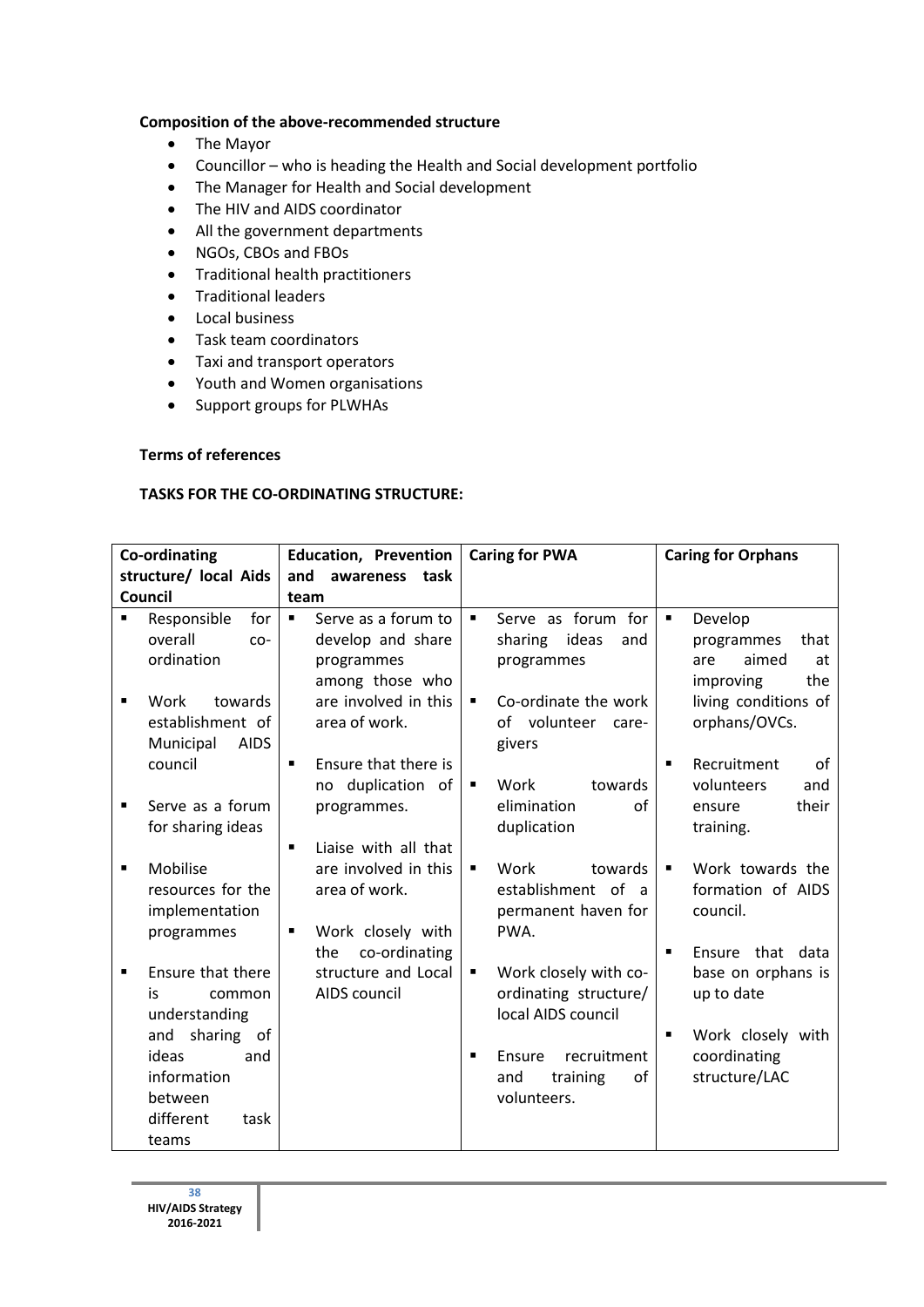# **ANNEXURE (a) Terms of Reference**

The Constitution of the Republic of South Africa and the Municipal Structures and Systems Acts stipulates that the Local Municipality has a mandate and the responsibility to ensure that communities receive services.

# **1. The Strategic Framework**

- Ensure a comprehensive, co-ordinated, integrated, holistic, cost-effective, and evidencebased and Local wide response to the HIV and AIDS epidemic.
- **E** Mainstreaming HIV/AIDS-Planning and Budgeting.
- Capacity building establishing and developing a programme of consistence capacity building for managing and implementing the local wide response.
- Resource mobilisation ability to anticipate the need for resource, where they might be obtained and to secure them as quickly as possible
- **Monitoring and evaluation.**

# **2. Objectives of the Local AIDS Council**

- **To bring together all Local HIV and AIDS stakeholders.**
- **To allow sharing of knowledge amongst stakeholders.**
- **To align projects and avoid duplications.**
- To access and evaluate projects
- **To mobilise resources for Council partnership activities.**
- To receive reports of all sectors on responses on HIV and AIDS for the purpose of the monitoring and evaluation of the effectiveness and impact of all sector efforts.
- To review the implementation of programmes and strategies of the Local multi-sectoral response to HIV and AIDS developed within the set frameworks, International, National, Provincial and District.
- To facilitate and support the establishment of the Ward AIDS Councils.

## **3. Structure and Composition of the Local AIDS Council**

 The structure of the Council consists of the Council, Executive Committee and Secretariat.

## **4. General Council**

The following people shall constitute the general council

| <b>NAME OF INSTITUTION</b>           | <b>REPRESENTATIVES</b>                   |
|--------------------------------------|------------------------------------------|
| Local Municipality - X3              | The Mayor, HIV and AIDS Co-ordinator,    |
|                                      | <b>Nominated Councillor</b>              |
| Department of Health / Hospital - X3 | Hospital Manager, HIV/AIDS Co-ordinator, |
|                                      | <b>Health Services</b>                   |
| Department of Social Welfare - X1    | Sub-District Manager                     |
| Department of Education - X1         | Sub-District Manager                     |
| Department of Agriculture - X1       | Sub-District Manager                     |
| Department of Home Affairs - X1      | Sub-District Manager                     |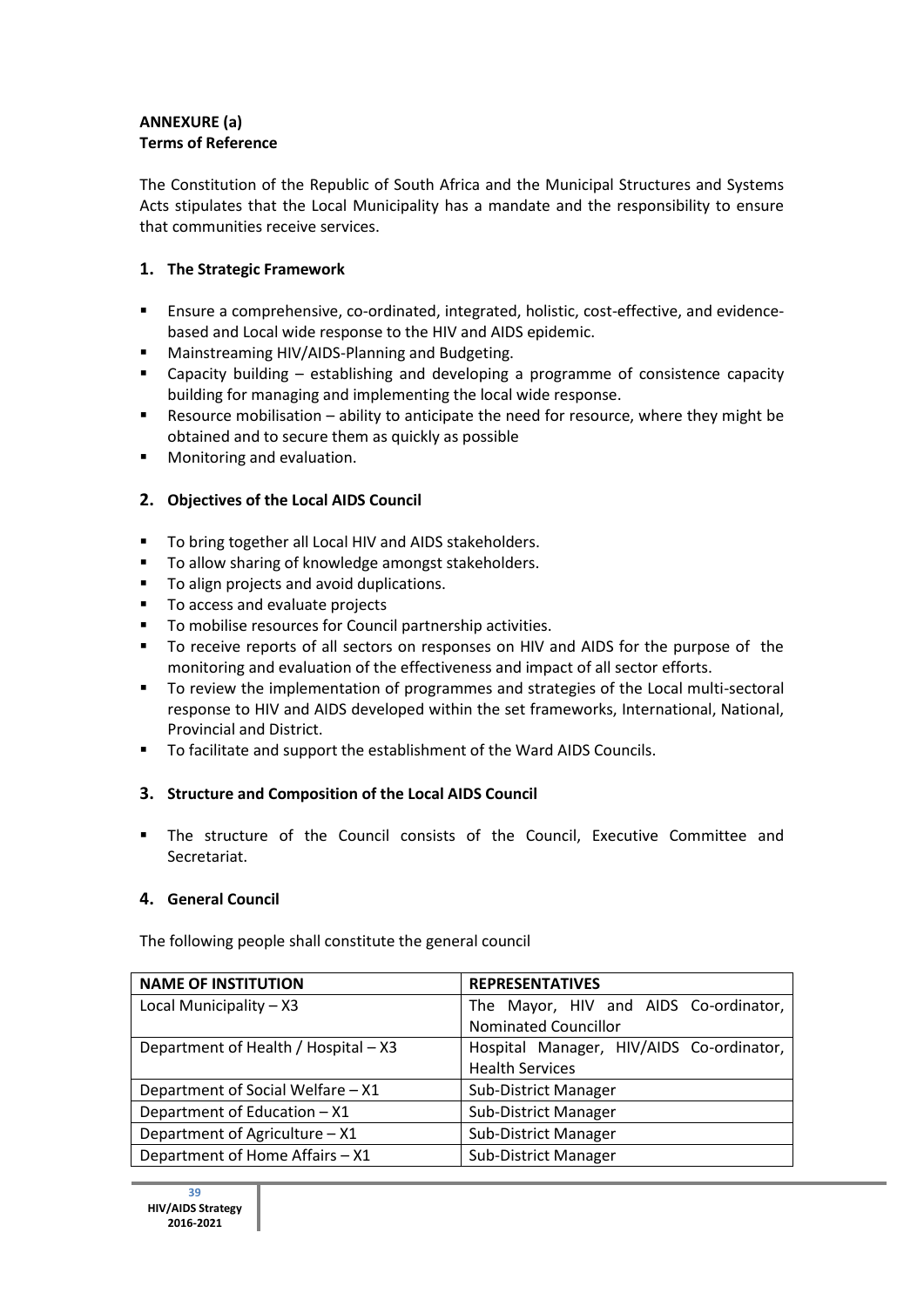| Department of Labour - X1                  | Sub-District Manager           |  |  |
|--------------------------------------------|--------------------------------|--|--|
| Department of Public Works - X1            | Sub-District Manager           |  |  |
| Department of Safety and Security - X1     | Sub-District Manager           |  |  |
| Department of Local Government<br>and      | Sub-District Manager           |  |  |
| <b>Traditional Affairs</b>                 |                                |  |  |
| House of Traditional Leaders - X4          | Regional Authority Chairperson |  |  |
| Non-Governmental Organisation - X2         |                                |  |  |
| Civic Based Organisation - X1              |                                |  |  |
| Faith Based Organisations - X4             |                                |  |  |
| Business Sector - X2                       |                                |  |  |
| Private Health Sector - X1                 |                                |  |  |
| Youth Groups - X2                          |                                |  |  |
| Women Groups-X2                            |                                |  |  |
| Traditional Healers - X2                   |                                |  |  |
| People Living With AIDS (PLWA) - X1        |                                |  |  |
| Unions Representatives - X3                |                                |  |  |
| PLWDs-X1                                   |                                |  |  |
| Other co-opted members - X6                |                                |  |  |
| Department of Housing/ Justice, Media, OVC |                                |  |  |

# **5. Executive Committee**

The following positions have been identified

The Executive Chairperson …………….His Worship the Mayor Deputy Chairperson (2) The Secretariat The Internal Secretary Additional EXCO members (5)

## **6. The Business of Local AIDS Council**

- The Council will decide on the number of meetings to be held per year.
- **The Council will also decide on the kind of capacity building necessary**

# **7. The Funding**

It will be the responsibility of the Merafong Local Municipality to source out funding necessary for the running of the council.

## **8. Term of Office**

 The term of office of the Local AIDS Council will be two (2) years; provision should be made to ensure continuity there after.

# **9. Relationship to District AIDS Council (DAC)**

In the absence of a formal or legislative framework that can harness the relationship between the District AIDS Council and the Local AIDS Council effort will be made to forge good working and strengthen relationship in the fight against HIV and AIDS.